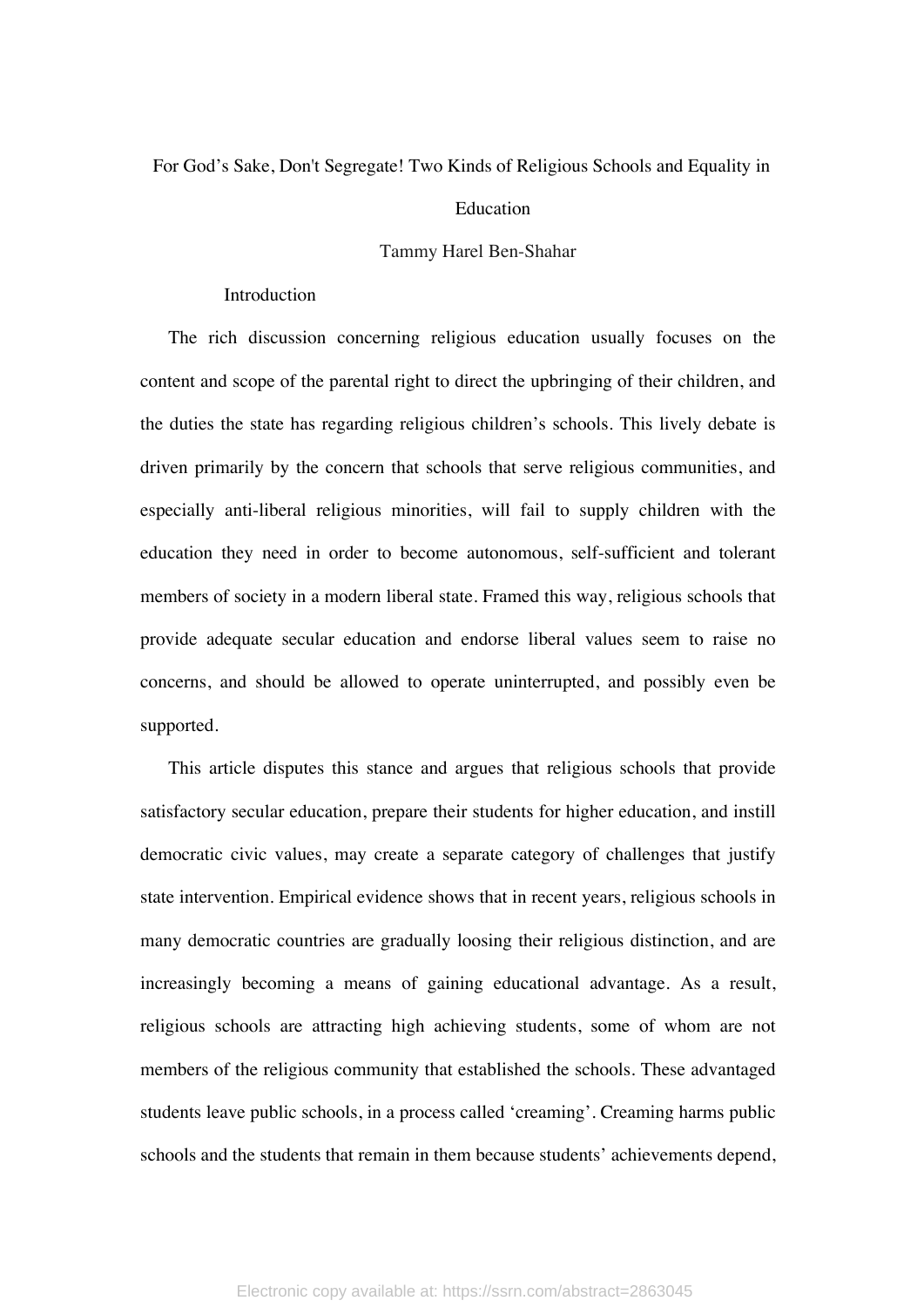among other things, on the educational abilities of their peers. Creaming also results in public schools being composed of a higher proportion of students from disadvantaged backgrounds, students who are not native language speakers and disabled students, all of whom are more expensive to educate.

Not all religious schools cause this effect. There is, I argue, an inverse relationship between how strong the religious character of the school, and the extent to which it creates these processes. The more robust the religious education, pervading all classes, activities and the schools' atmosphere, the less likely the school is to appeal to a broader population of students and thus to infringe upon equality in education. In order to demonstrate this claim, I distinguish between two kinds of religious schools that are located at two ends of a continuum of religious schools. The first kind of school, which I call *non-creaming religious schools,* consists of schools that provide robust religious education that differs substantially from that of public schools, in content, values and atmosphere, and often does not fully prepare its students for successful participation in modern society. These religious schools are the archetypical kind of religious schools that philosophers and legal scholars have in mind when engaging in the debates mentioned above concerning civic education. They are highly valued by members of their community, as they offer education that is completely different than that provided by public schools, and as a result are sometimes perceived as a threat to the liberal state. Yet while they raise concerns pertaining to their ability to prepare students for participation in the workforce and civic life, they would not create the distributive justice concerns caused by creaming.

What I call *Creaming religious schools*, in contrast, are religious schools that offer quality secular education in addition to their religious education. They grant

2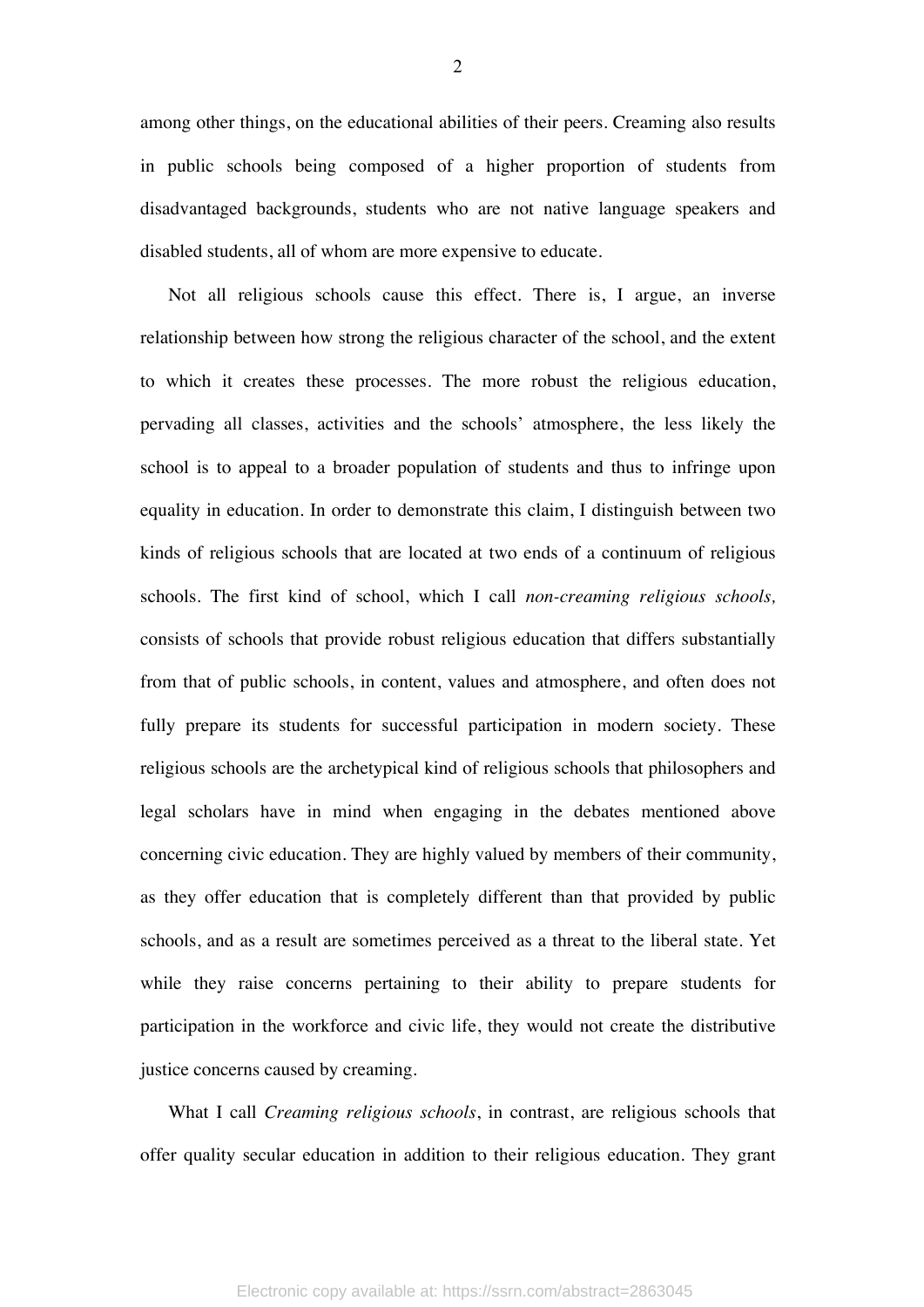their students all the credentials and skills that traditional public schools do, and the religious aspects in them are relatively mild. These schools, when successful, appeal not only to members of the religious community but also to high achieving students from outside the religious community who would otherwise attend traditional public schools. Losing advantaged students weakens traditional public schools and causes a decline in their student's educational achievements. Because they do not raise the liberal concerns, creaming religious schools have, for the most part, evaded philosophical and legal criticism. In this article I argue that when religious schools cream state intervention is justified in order to prevent the negative effects they have on educational equality.

Creaming religious schools needs to be distinguished, I argue, not only from non-creaming religious schools. Creaming religious schools also differ, in the normative considerations that apply to them, from regular secular creaming schools (most typically prestigious private schools), and justify therefore a separate discussion. An argument for restricting the religious schools (as opposed to an elitist private school) must address the counter-argument concerning the parental right to religious education. I argue, however, that the religious justification in favor of creaming religious schools is especially weak, for two reasons. First, only members of the religious community can voice the religious justification, and creaming religious schools often have large shares of non-member students. Second, their relative similarity to public schools, and the nature of their remaining uniqueness, I argue, suggest that they are not crucial for realizing the right to religious education, when this right is properly construed. As a result, I conclude that when these schools indeed negatively affect other schools, the religious argument in their favor cannot redeem the inequality they create.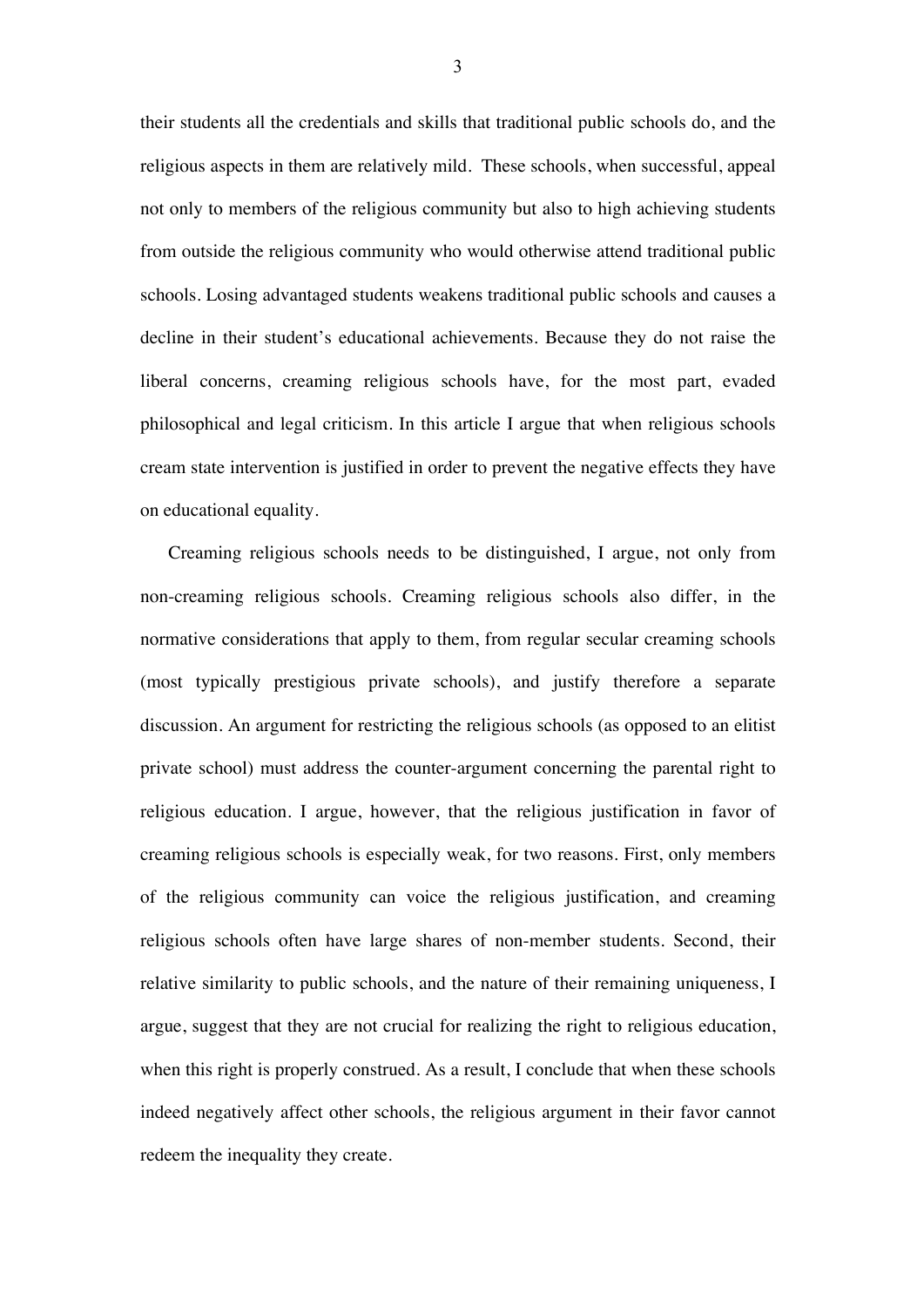Law has a central and unexpected role in the development and thriving of creaming religious schools. Various legal systems have instated antidiscrimination rules that do not allow religious schools to consider religion in their admission policies. In order to accommodate students who do not belong to the relevant religious denomination, antidiscrimination rules are usually accompanied by rules making all religious activity at school elective. While this seems, at first brush, an effective way of contending with inequality caused by creaming religious schools, antidiscrimination rules, in fact, exacerbate the problem of. They enhance the attractiveness of creaming religious schools to non-member students, making the choice of religious schools a means to gain educational advantage rather than a realization of religious convictions. Therefore, antidiscrimination rules should be replaced by other means of regulation, better suited to contend with the special challenge of creaming.

The paper proceeds as follows: In part 1 I offer a short description of peer effects and creaming, the social processes that underlie the arguments in the paper. Part 2 presents the category of non-creaming religious schools, and demonstrating it using the examples of Amish one-room schools in the U.S.(2.B) and Israeli Ultra-Orthodox schools (2.C). Part 3 describes the phenomenon of creaming religious schools, and how they become a vehicle for social exclusion. The examples in this section include Catholic schools in France (3.B), Religious charter schools in the U.S. (3.C) and Torani schools in Israel (3.D). After completing the descriptive analysis, the paper moves on (part 4) to the normative argument according to which creaming religious schools should be restricted, and to discuss law's role in aggravating inequality in the case of creaming religious schools (part 5). Concluding remarks follow.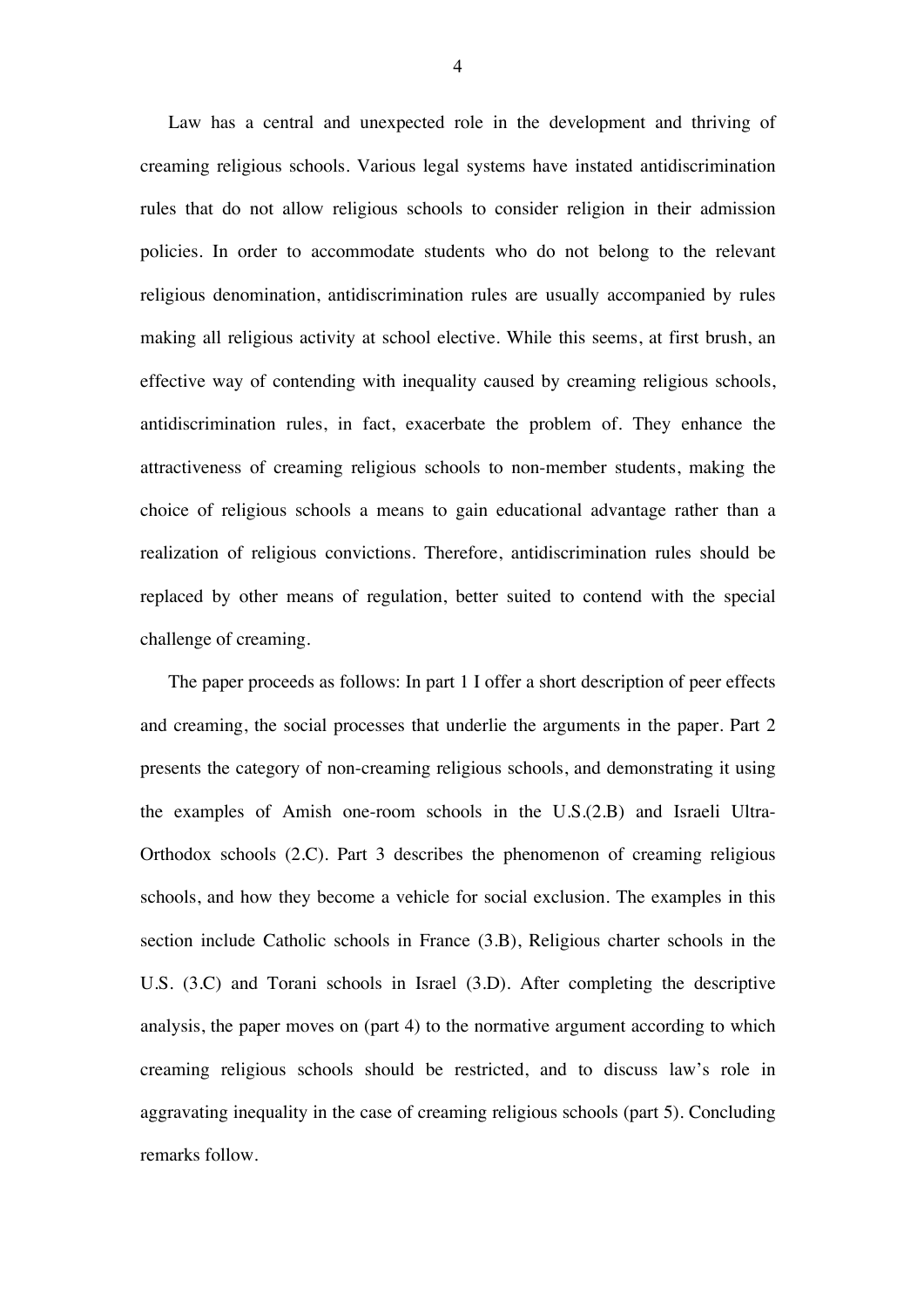#### 1. Peer Effects and Creaming

Student composition is an important factor in determining the quality of education offered in any given school. Education is a unique good, in which the outcome depends, among other things, on the identity of the consumers. Studying in a class with bright and motivated peers, who cultivate academic aspirations and contribute their cultural capital, improves student achievement (Orfield and Lee 2005). Some researchers argue that taken alone, the peer group is the most important factor influencing educational outcome (Johnson 2000; Zimmer and Toma 2000). This can explain, in part, why students' achievements are higher in private schools that group together high achieving students (Lubienski and Lubienski 2014). Correspondingly, concentrating children with low abilities in one school causes negative peer effects that decrease their educational achievement.

There is also substantial evidence according to which the academic attainment of students from affluent families is higher, on average, than that of students from low-income families (Kahlenberg 2001; Rumberger and Palardy 2005; Rothstein, 2004). This is explained by multiple environmental factors, such as inadequate nutrition and health care; exposure to unsafe environment, neighborhood violence, and family crisis, situations that impede their capacity for uninterrupted focus on learning; less parental involvement in schooling; and less exposure to cognitive stimulating activities (Larueau 2003; Ross and Kena 2012; Ermisch et al 2012).

What follows from the correlation between socioeconomic status and educational ability is that grouping together of students according to social class (for example in neighborhood schools when neighborhoods are socioeconomically segregated, or by charging high tuition) also entails grouping together of students according to academic ability. Similarly, schools that select their students according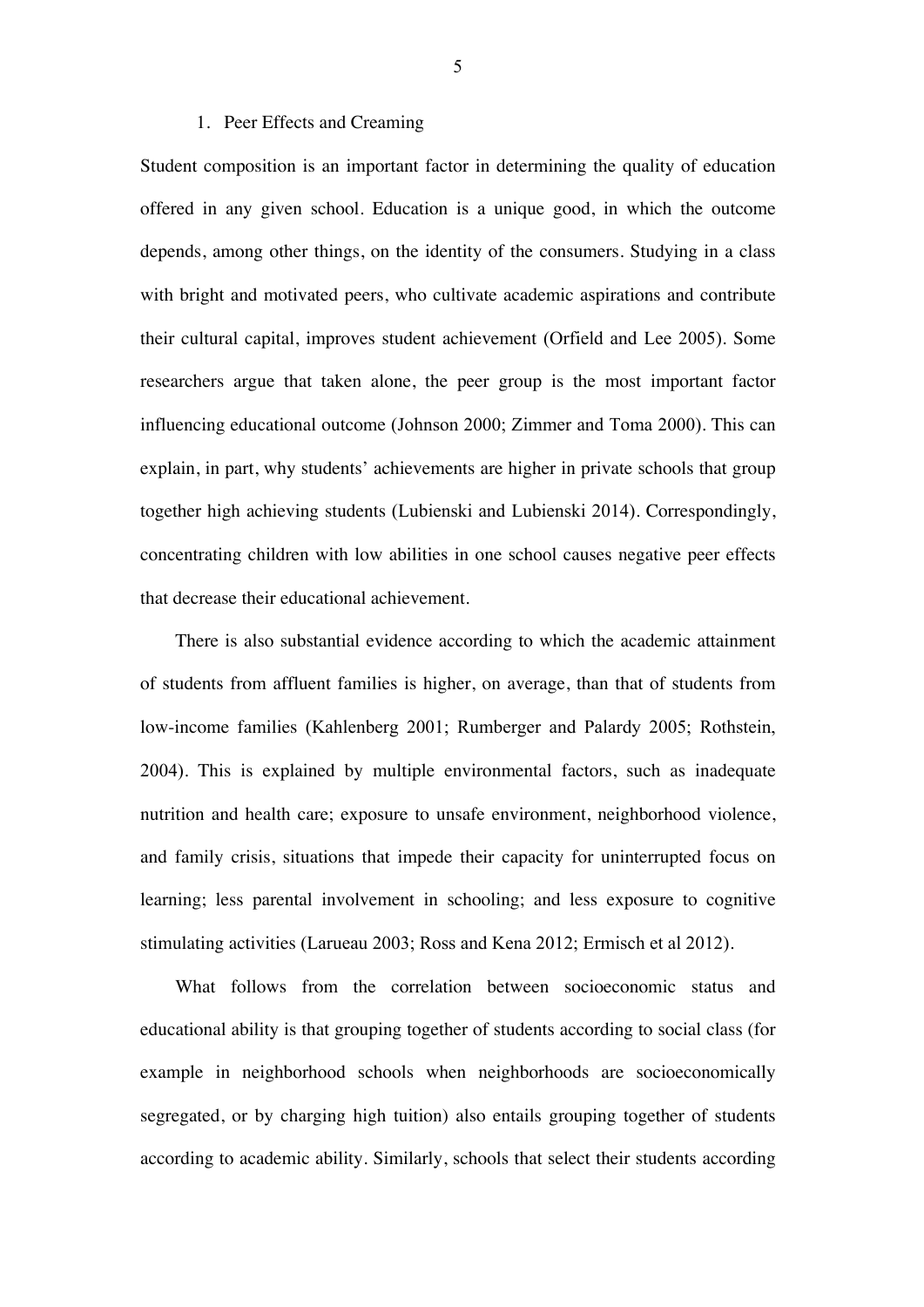to seemingly neutral academic qualifications are likely to end up with a homogeneous, affluent student body. Social segregation, therefore, further compromises the educational opportunities of children of lower socioeconomic classes. Negative peer effects join their family background in curtailing the development of their abilities.

The disadvantages caused by social segregation are even more pervasive than described above. Schools that serve advantaged students attract better teachers, whereas the schools that serve disadvantaged children are usually staffed by less professional teachers (Peske and Haycock 2006; Frankenberg 2009). Schools serving advantaged children also benefit from the involvement of parents, who tend to contribute more resources and time the more advantaged they are (Wehlburg et al 1995). As a result, social segregation entails shortchanging children from disadvantaged background also from resources crucial to their success.

Creaming leads to segregation, as it involves concentrating high achieving and motivated students from advantaged families in prestigious (and often selective) schools. When these children are drawn out of the traditional public schools, the public schools are depleted of advantaged children and of the resources they bring with them. Disadvantaged children, who cannot access prestigious schools, remain in traditional public schools that now offer a weaker education than before.<sup>1</sup> The deterioration of the public school induces even more students to leave, creating a downward spiral, until eventually only the most disadvantaged students who are unable to leave, remain.

The factors that enable schools to cream are varied. First, they must be attractive to parents, offering advantages such as better test scores; a better track record in graduates' placements in college; better facilities; more options for advanced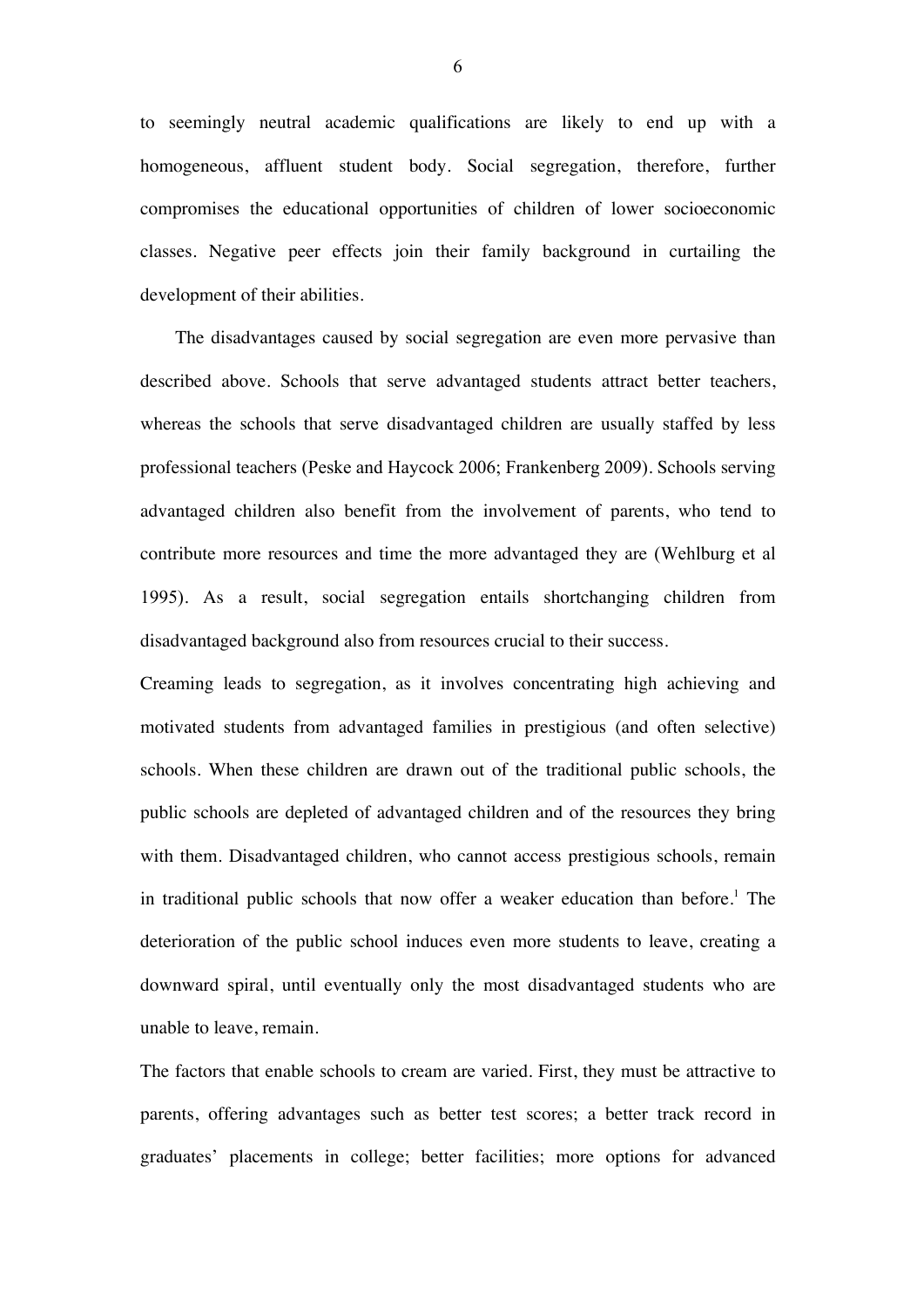placement (AP) courses or college prep programs; better qualified teachers and teacher-student ratios; ample educational resources for supplies, field trips, labs and technology; a safe and pleasant environment; and, importantly, high ability peers. Most of the factors detailed above, that account for schools' positive reputations can be reduced to two main advantages: financial (that can ensure a rich curriculum, qualified teachers, better facilities), and student composition. When a school's prestige is related to test scores and Ivy League placement, the schools are, in part, enjoying the benefits of having advantaged students study in them. Student composition also affects violence rates and school environment and the quality of teachers (Peske and Haycock 2006).

While private schools are the paradigmatic examples of creaming schools, enjoying both financial advantages and homogeneous privileged student bodies, creaming can also occur in public schools. Public schools that charge fees or have enrollment processes that include exams, essays or interviews, they also result in socioeconomic segregation (Finn and Hocket 2012). Even absent formal barriers such as fees and selective enrollment policy, several mechanisms may work together to make prestigious public schools more accessible to children from privileged backgrounds. They may offer curricula that are more attractive to advantaged parents; they may be located in affluent neighborhoods; or the admission process may be complicated and taxing. Finally, disadvantaged families tend to forego the best educational possibilities because they do not feel their children are suitable for the best schools, and fear they might not fit in socially in schools outside of their neighborhood (Whitty 1997; Fuller and Elmore 1996; Ladd et al 2015). 2

## 2. Non Creaming Religious Schools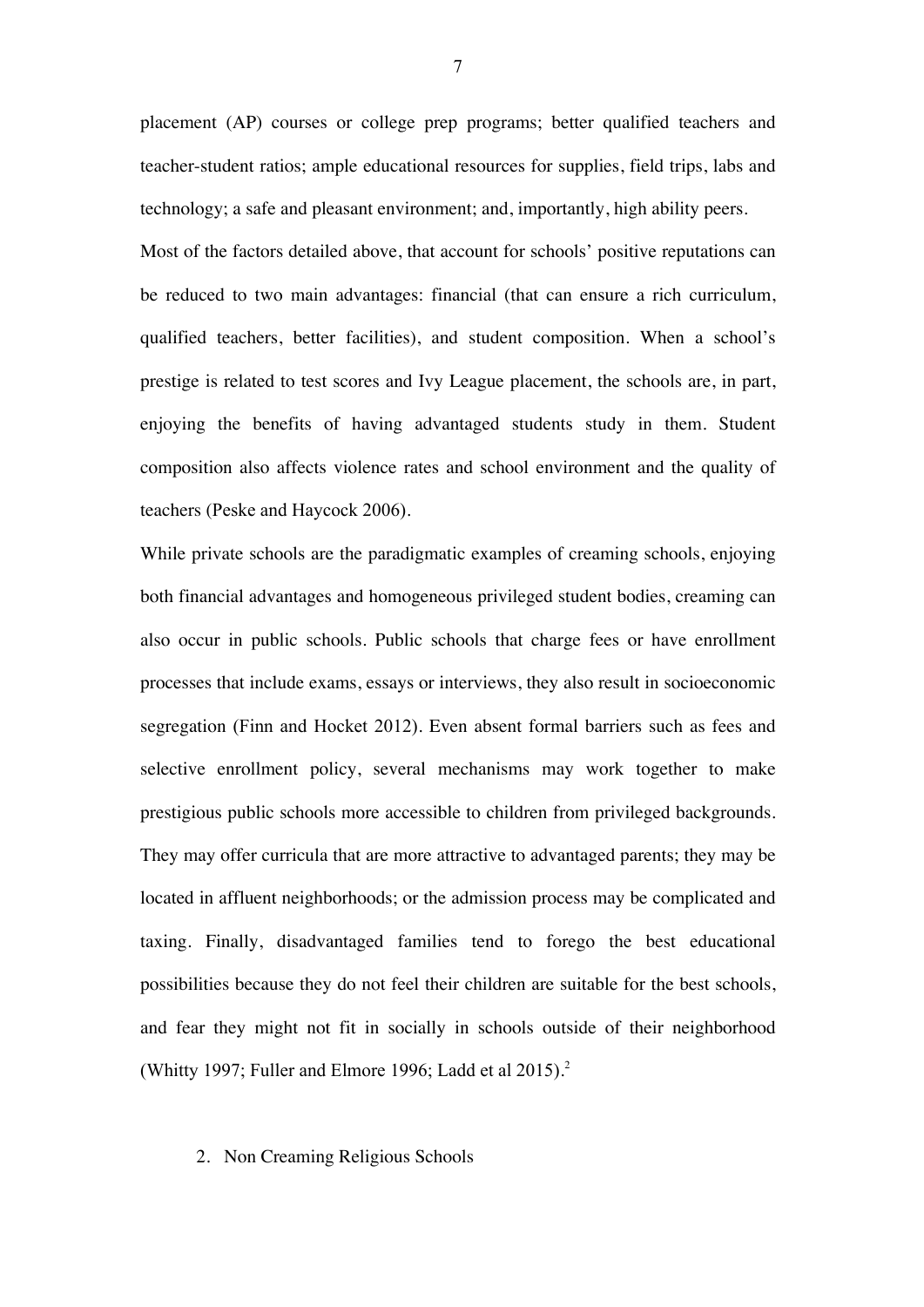# A. General

Given certain conditions, creaming occurs also in religious schools. Not all religious schools, however, create these conditions. *Non-creaming religious schools* are schools that offer a comprehensive and robust religious education; the entire curriculum taught and the values the school follows are dictated by religious conventions and differ substantially from those of public schools. These schools may teach little or no secular studies, may focus heavily on religious studies, and may teach in a different language than public schools. Schools of this category do not reward their students with the same credentials as public schools, credentials that are crucial for accessing higher education. They may also fail to equip their students with capabilities that are instrumental in the modern job market and public life, focusing instead on capacities that are valuable for the lives of community members. The social and educational environment are also unique in these schools, they may be single-sex schools, employ different educational methods and strict disciplinary norms. The values they endorse reflect those of the religious community that sometimes contradict liberal values. While often a source for concern for the modern liberal state, these traits make non-creaming religious schools extremely valuable for religious communities, offering a service that is completely different than that provided by the state.<sup>3</sup> For members of such communities, public education is insufficient, and may even contradict their deepest beliefs. Therefore, the sectarian schools are an important component of the community's religious life and vital for the flourishing of their way of life. At the same time, these exact characteristics make it highly unlikely that children from outside the religious community would ever consider attending them. The schools cannot offer them the instrumental value public schools have, and they would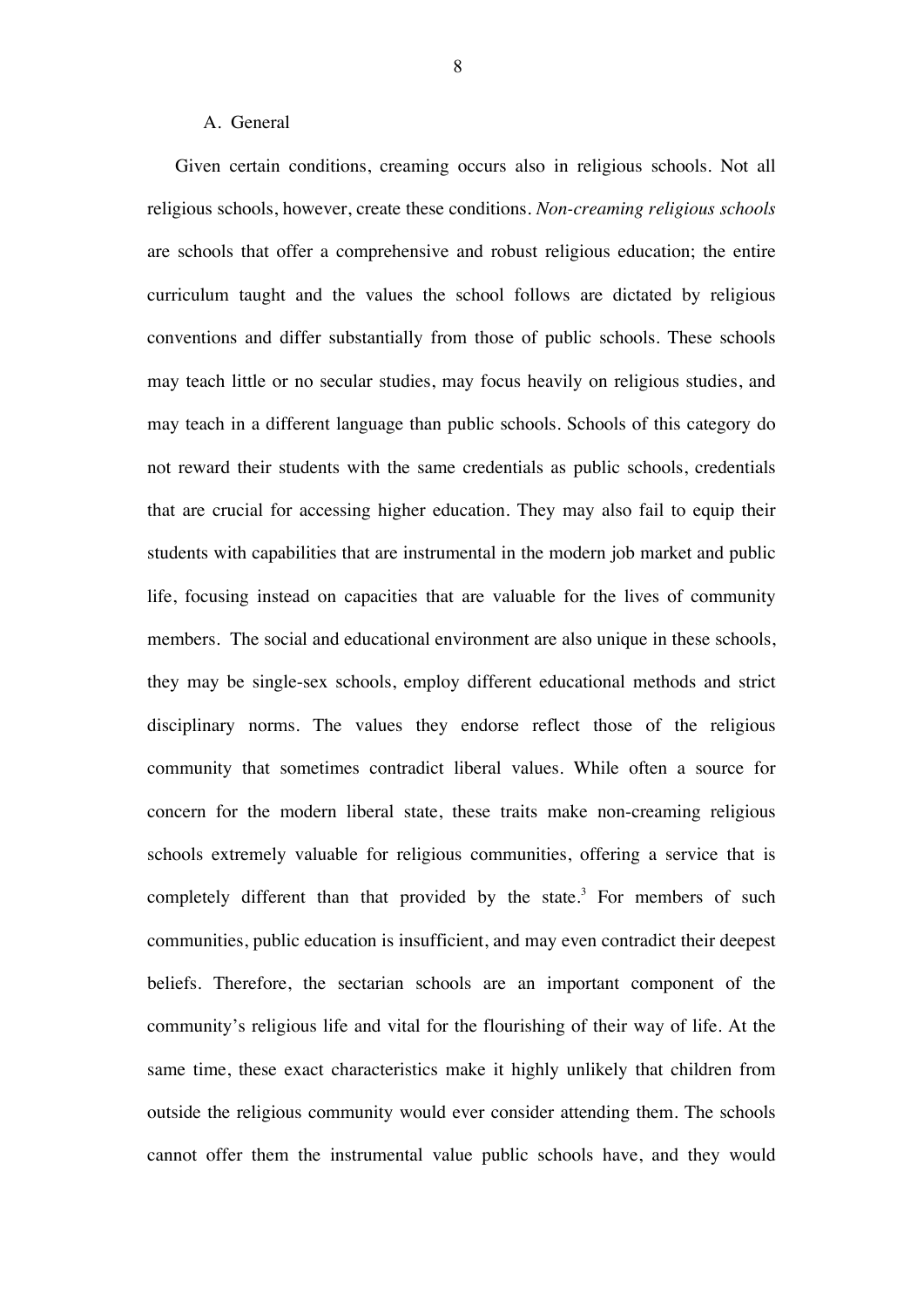probably feel out of place in them, perhaps even socially isolated. As a result, noncreaming religious schools do not attract advantaged students from public schools, and do not cause public schools the harm that ensues from creaming.

#### B. Amish One-Room Schools

There are several modern examples of non-creaming religious schools. Oneroom schools serving the Amish community in the US are one (Hurst and McConnell 2010; Kraybill et al 2013; Nye 2013; Dewalt 2001). In these schools, established and managed by Amish communities and guided by their elders, students of all ages from Kindergarten to eighth grade study together in one classroom. They are usually instructed by a single young woman from the community who herself has only acquired 8 years of schooling and does not have any formal training as a teacher.<sup>4</sup> Amish schools aim to prepare the students for life in the Amish community, and therefore focus on imparting basic skills in English, Math and German. Some teach also courses in other subjects such as health and geography. Science is seldom taught, and limited to topics that can be useful for Amish way of life such as agriculture. Computers are not used at all. Some of the schools conduct most of their classes and activities in English, while others use Pennsylvanian Dutch, a German dialect spoken by the Amish community, and English is taught as a second language (Kraybill 2013). $5$ 

In addition to the unique curriculum and structure of one room schools, they are also different from public education in the values they attach to learning and education. In the Amish community, schools are meant to teach children practical skills that will serve them for their work and trade. Critical thinking, higher levels of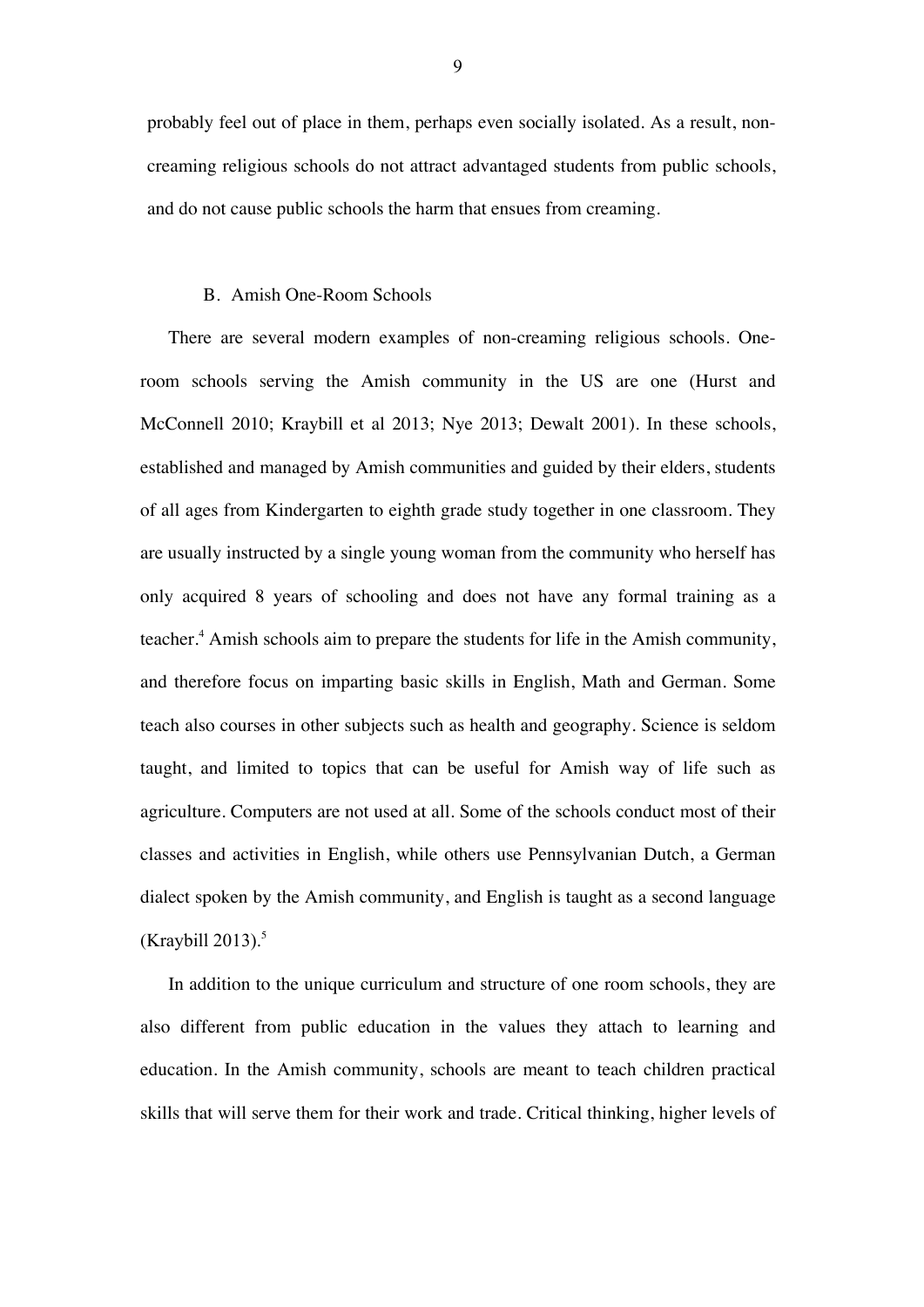knowledge, and individualism that are strongly encouraged by public schools, are disvalued in Amish schools (Ediger 2005). 6

Amish parents express high levels of satisfaction with one-room schools. They feel that their children are getting the instruction they need for adult life in the community, and are satisfied that their schools protect their children from exposure to popular culture, television, computers, and modern music that represent values they oppose.<sup>7</sup> As children get older, Amish schools also protect them from teen peer pressures and a sexually charged atmosphere. Evidently, one-room schools play an important part in preserving the Amish tradition and language and in resisting modernism and popular culture. The differences between these schools and traditional public schools are so vast that they would only be attractive to members of their community, or members of similar religious groups. Children from the general public and their parents would never consider enrolling in such a school, least of all children from a privileged background. As a result, although they definitely justify concerns as to their adequacy to impart basic skills required in a modern and democratic society (Gutmann 1995; Galstone 1995; Macedo 1995; Macedo 2000; Gilles 1997; Stolzenberg 1993), they do not create the process of creaming of advantaged children away from traditional public schools.<sup>8</sup>

## C. Ultra-Orthodox Jewish High Schools in Israel

Another example of non-creaming religious schools is Ultra-Orthodox Jewish high schools for boys in Israel. The Jewish ultra-orthodox education in Israel is comprised of many different kinds of schools; I refer here to a specific kind of school – high schools for boys that are recognized under The Culturally Unique Schools Act (2008). These schools receive 60% of the public funding that state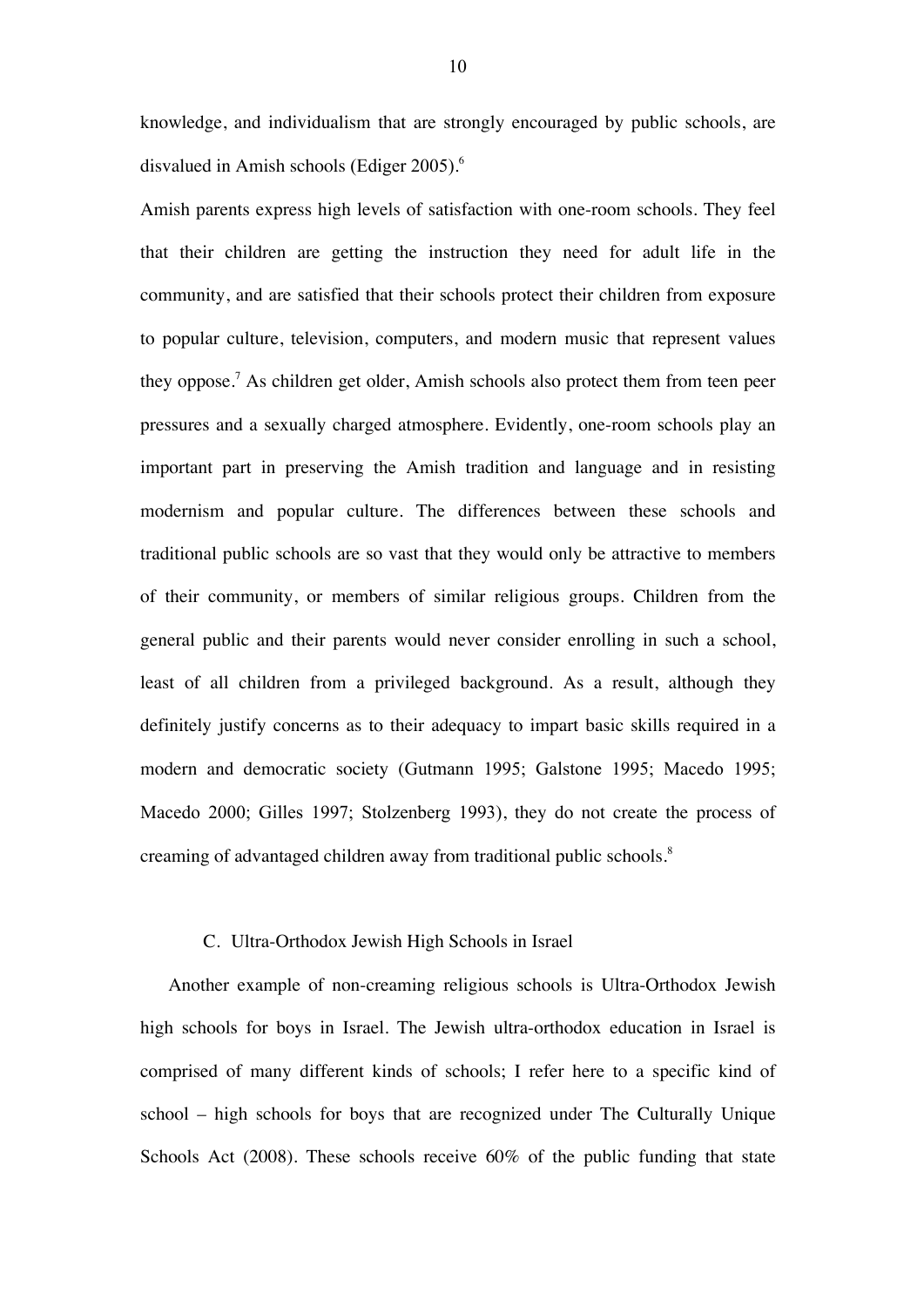schools receive and yet have almost full autonomy in every aspect of school life: they teach in Yiddish and not in Hebrew; they have control over hiring teachers and student assignment; and most importantly, are not under an obligation to teach any secular studies, including civic education. This creates great concern as to the adequacy of the education provided to children attending these schools, and whether this education enables them to exit the ultra-orthodox community (Maoz 2005; Dahan and Hammer, 2010;<sup>9</sup> Additionally, the lack of civic studies and secular studies hinders the development of tolerant, self-sufficient citizens who will be able to participate and cooperate with others in civil society, politics and the market. Given that the Ultra-orthodox community enjoys robust state welfare services and is very influential in the political sphere, this is especially worrisome.<sup>10</sup> Yet, worrying as this may be, these attributes also make it highly improbable that any child from the public education, let alone those most able, should choose this kind of school. Quite like Amish schools in the United States, these schools do not damage the public schools by 'creaming' good students. The only possible effect these schools may have on equality is by discriminating members of their own community, such as minorities within minorities, creating different tiers of schools for different groups within the community. $11$ 

#### 3. Creaming Religious Schools

## A. General

The second category consists of religious schools that although they may serve a religious function for believers, their curricula are similar to those of public schools, and they teach in the dominant language in a given state. These schools credit their students with the certification required for higher education, and prepare their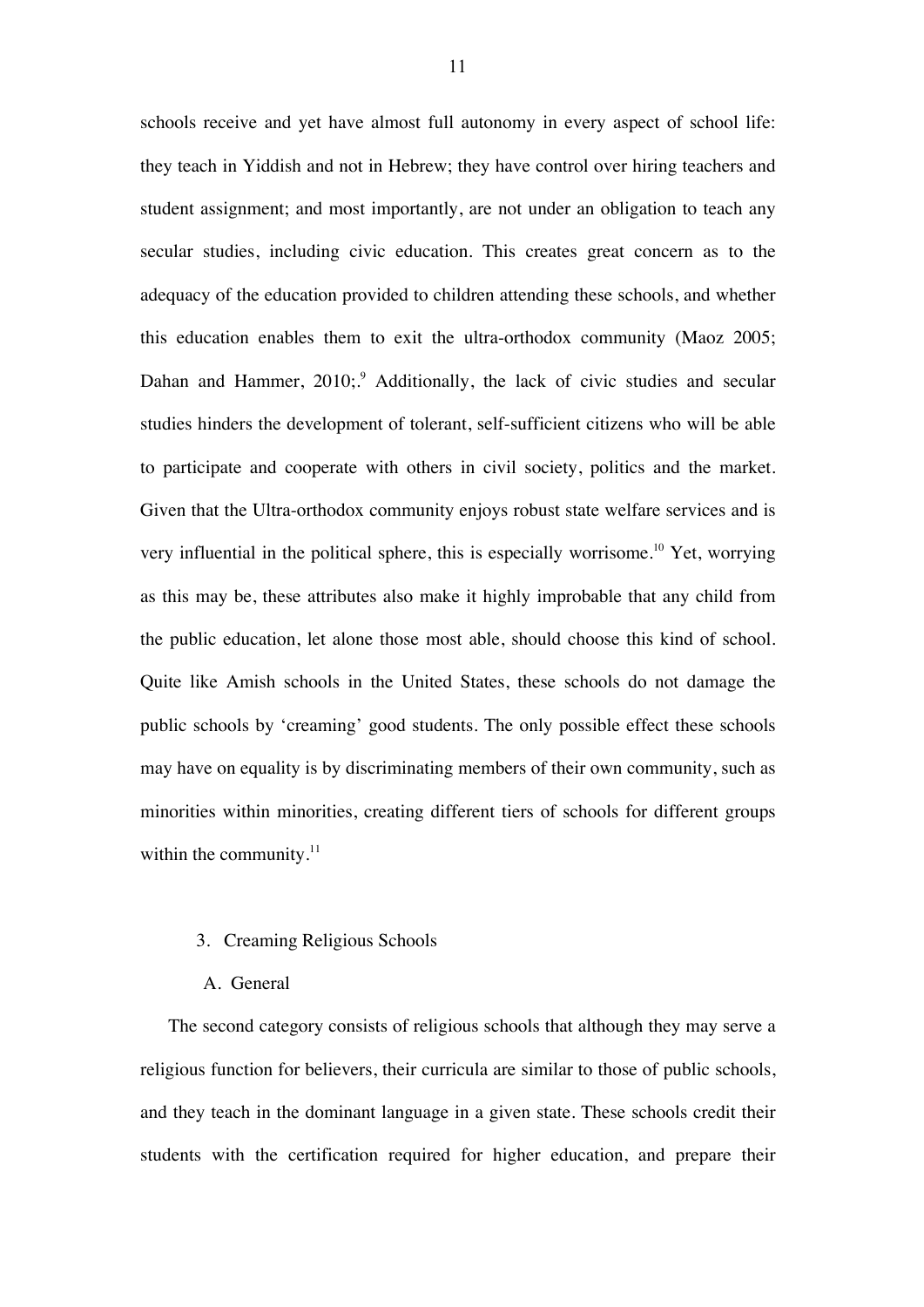students for successful participation in modern life. In other words, despite being religious schools, they supply quality education by any secular standard, granting their students all the instrumental benefits that public education does. The educational environment in these schools is also similar to that of traditional public schools, and is relatively moderate in religious terms.

For members of religious groups these schools have two important advantages. First, their children are educated according to their way of life; and second, they supply education that is equal to, or surpasses that of traditional public schools, in terms of educational achievement.

Creaming religious schools are attractive to a broad variety of potential students and not exclusively to members of the religious community. Families of 'nonmembers' are attracted to the school for reasons that are not connected to its religious identity, such as better academic standards; less violence; smaller classes, etc. Non-member parents see the religious aspect of the school as a side effect they are willing (and sometimes happy) to bear, in order to gain the other advantages the school has to offer, especially when the religious character of the school is relatively moderate. The fact that a school's potential clientele is not restricted to the respective religious community means that when such a school is successful and popular, it will compete with the public schools in its' geographic proximity. As a result, students with high abilities and those from advantaged backgrounds are likely to leave traditional public schools in favor of the religious school. Creaming in religious schools creates segregation, along academic ability and social class rather than along religious boundaries. Creaming religious schools therefore pose different challenges than non-creaming religious schools. They do not raise any of the classical liberal concerns because the secular and civic education they offer is equal to that of public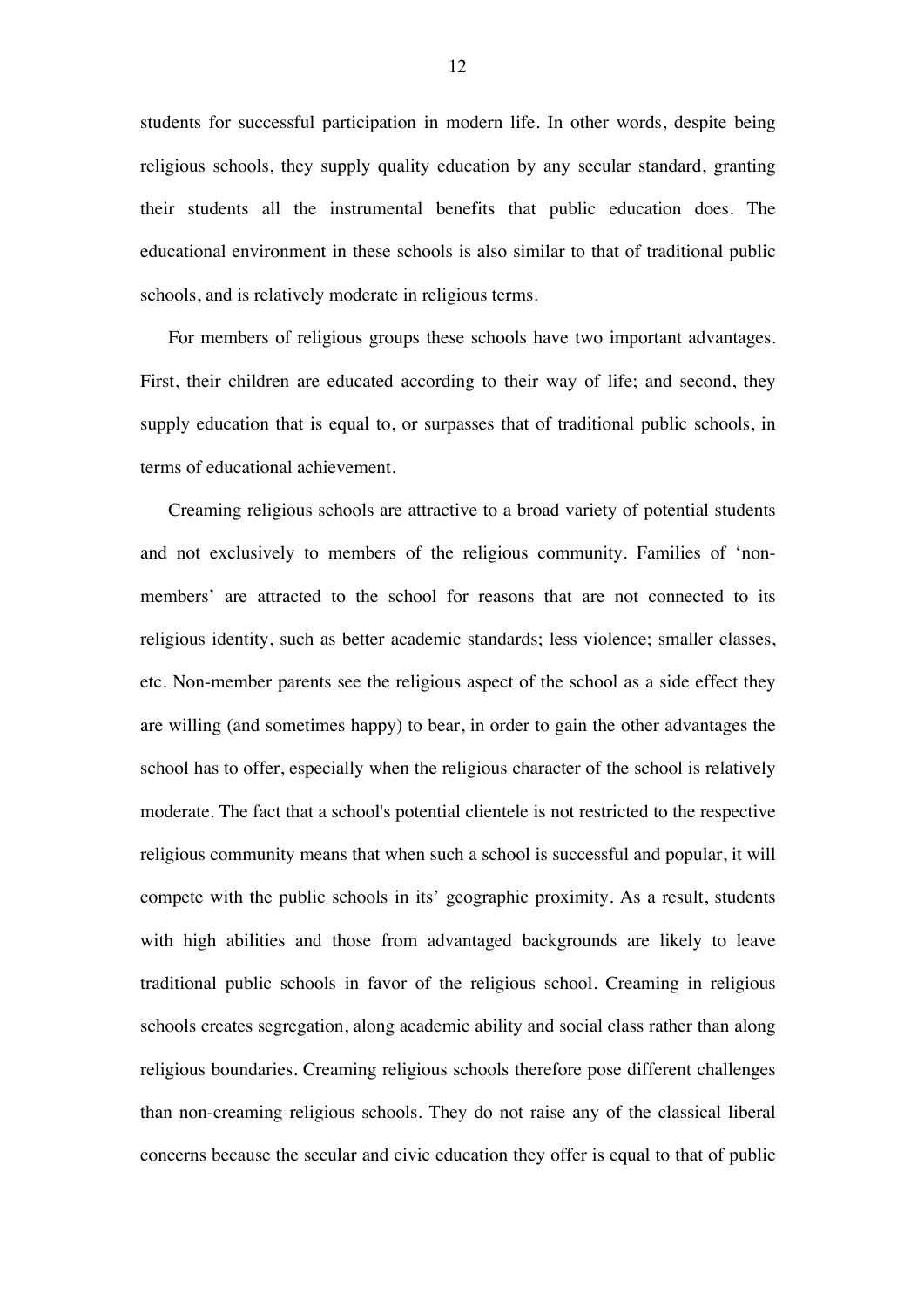schools, or superior to it. On the other hand, the better the quality of education they offer, the graver the concerns they raise in terms of distributive justice.

Creaming in religious schools is the result of the same factors that cause it in non-religious schools. The circumstances in each case may differ, and accordingly the extent and severity of creaming. Therefore, although creaming can be expected in all schools that have the abovementioned characteristics, individual examination of specific schools is indispensible in order to evaluate whether they indeed create theses harms. This observation will have further implications for education policy made later in the paper.

## B. Catholic Schools in France

Some examples can be illuminating. In France about 30% of students attend private schools at some stage of their K-12 education, a vast majority of whom in Catholic schools. Catholic schools receive 80% of the funding that state schools receive, and supplement these funds by charging tuition. All private schools in France are closely regulated by the state: they must teach the entire public curriculum and students' achievements are monitored by mandatory national tests. Any unique, religious content can be added to the public curriculum but cannot replace it. Catholic schools are required to accept non-Catholic children, and all religious activity in schools must be elective. As a result of this dense regulation, little difference remains between public and religious schools in France, pertaining mainly to control over hiring and discharging staff; determining the educational ethos of the school; and controlling additional educational programs (Ambler 1994; Meuret 2004; Dronkers 2004).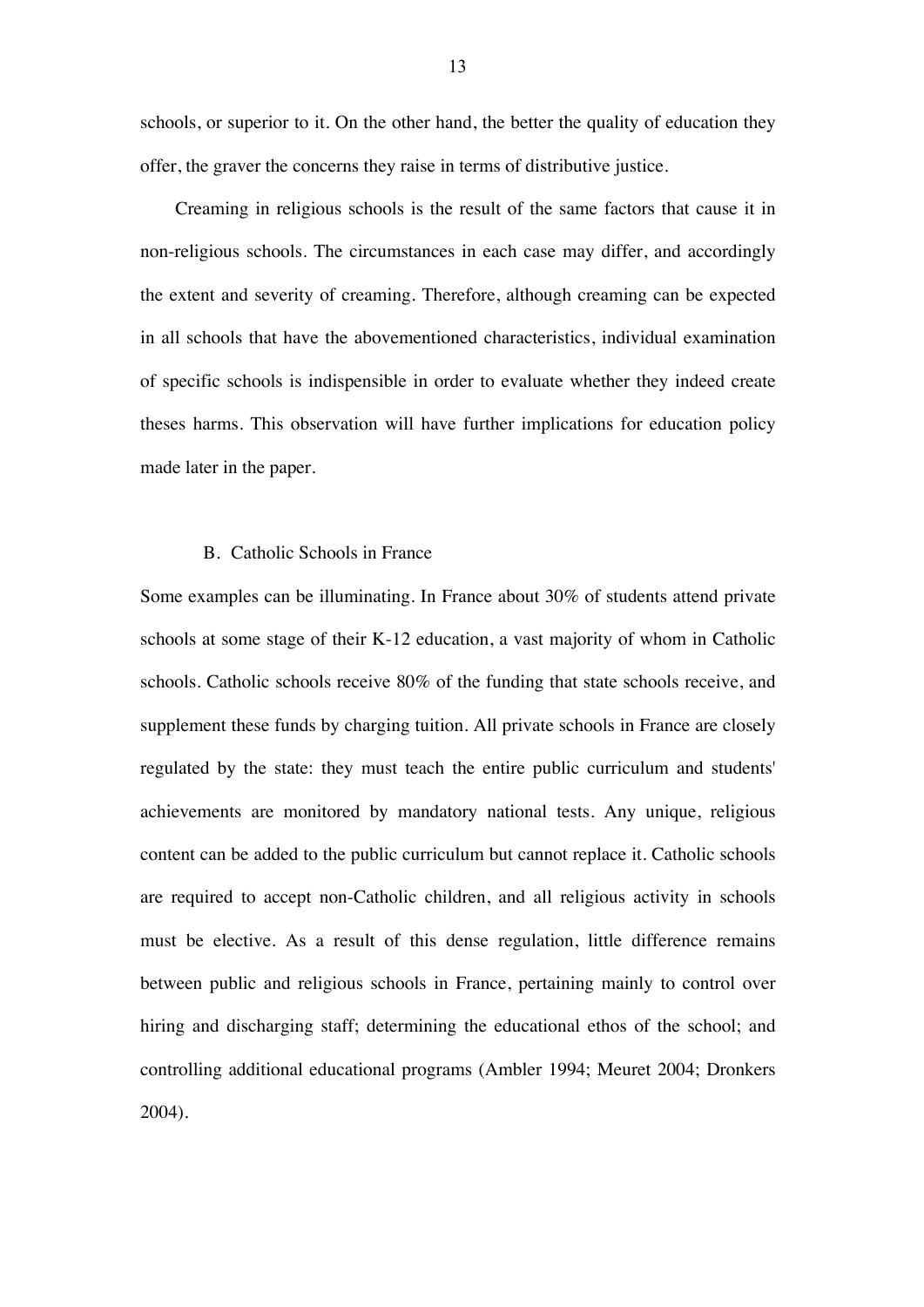The similarity between state and Catholic schools and the fact that religious activity is voluntary makes Catholic schools a completely viable educational option for non-Catholic students, and enables Catholic schools to compete with state schools over students. The outcome is that Catholic schools disproportionately educate children from privileged families, have a strikingly low proportion of immigrant children, and are located mostly in wealthy areas. The choice to go to Catholic schools ceases to be a matter of religious conviction, but rather a matter of gaining better education, an option that is not truly accessible to all students on an equal basis.

France is not the only example. In other places in Europe too, such as Hungary and the Netherlands, evidence is accumulating that religious schools are being increasingly utilized by affluent parents for attaining educational advantage. Religious schools teach the entire curriculum of public schools, their students obtain higher achievements than students in the public system, and have better chances of being accepted to higher education. Therefore it should come as little surprise that studies show that an important factor in parents' favoring religious schools is their superior academic performance (Dronkers 2004). The ongoing increase in the popularity of religious schools alongside the persistent secularization of European society serves as another illustration of this trend (Merry 2014; Lohmann 2011).

#### C. Religious Charter Schools in The United States

Another recent example is the case of religious charter schools in the United States. Religious charter schools are charter schools established by a religious or cultural community with the aim of providing an education according to the values, historical context and culture of the specific group (Weinberg 2007). Some religious charter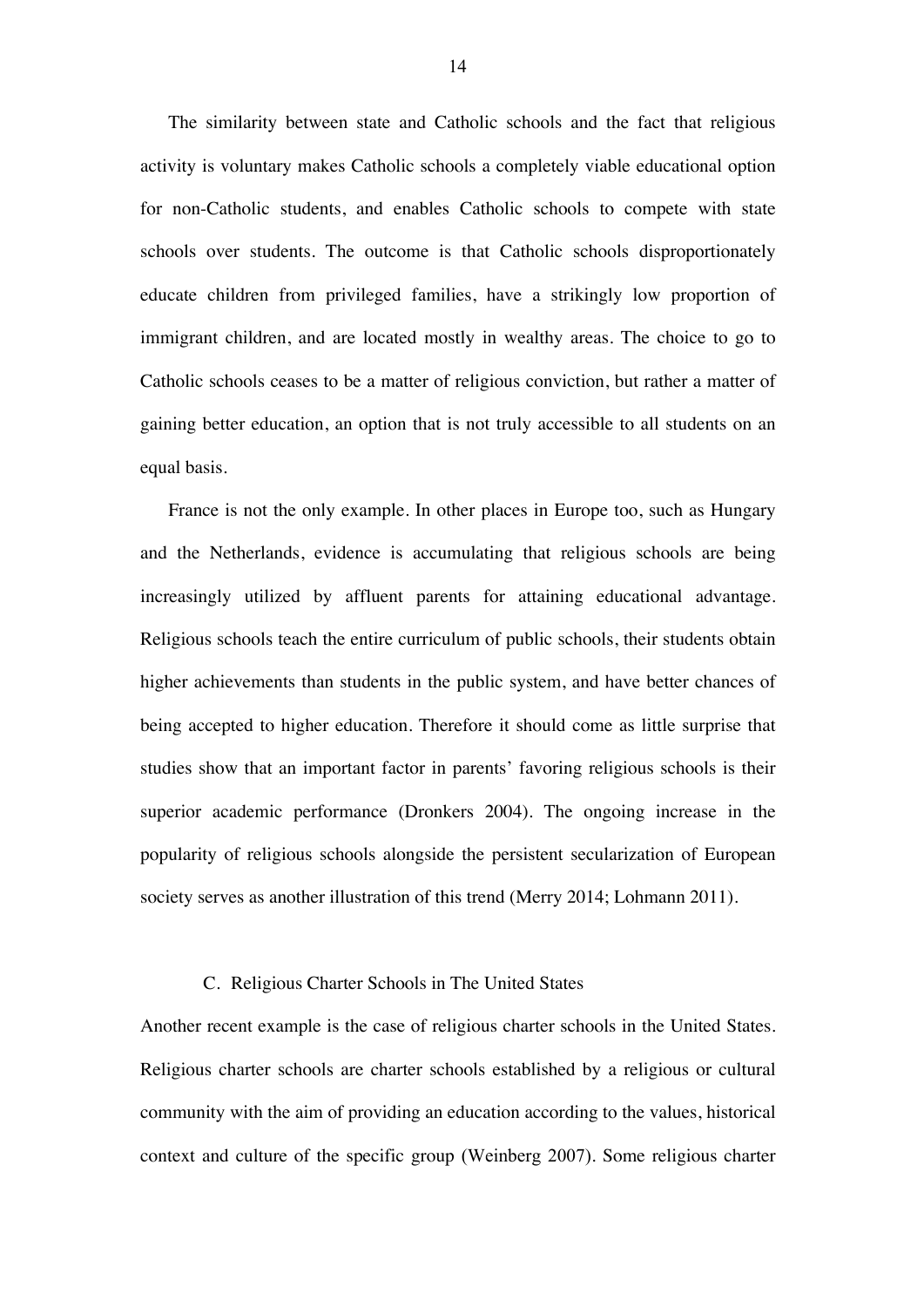schools bear a striking resemblance to religious schools, having replaced recently closed parochial schools, employing the same staff and enrolling the same students, and using the same building (Walters 2013; Horning 2013).

Considering that charter schools are, essentially, public schools (publicly funded and free, authorized by law, and open to all), religious charter schools are a surprising phenomenon in the American educational landscape. The First Amendment prohibits the establishment of religion and has been interpreted as excluding any religious education from public, or publicly funded, schools. The fact is, however, that religious communities that have been struggling for decades to support their parochial schools are taking advantage of the charter movement and establishing tens of charter schools with a religious, cultural or ethnic focus. In order to steer clear of legal problems, religious charter schools focus on the cultural aspects of religion rather than on religious indoctrination, and allow voluntary religious practices of their students.

Amidst the concerns that religious charter schools are actually religious schools in disguise, another concern has gone unnoticed, and that is that religious charter schools may also have a negative effect on educational equality, by creaming students. A charter school like the Eleanor Kolitz Hebrew Language Academy (EKHLA) is a good example: In addition to offering a strong cultural link to Judaism, and teaching Hebrew, $^{12}$  this charter school aims to offer a first class secular education, with high student achievement and preparation for higher education and the competitive job market. Because public and scholarly attention focuses exclusively on the religiousness of religious charter schools, proof of the secular educational mission alleviates the concerns. However according to the argument in this paper, excellent secular education gives rise to some other concerns, namely that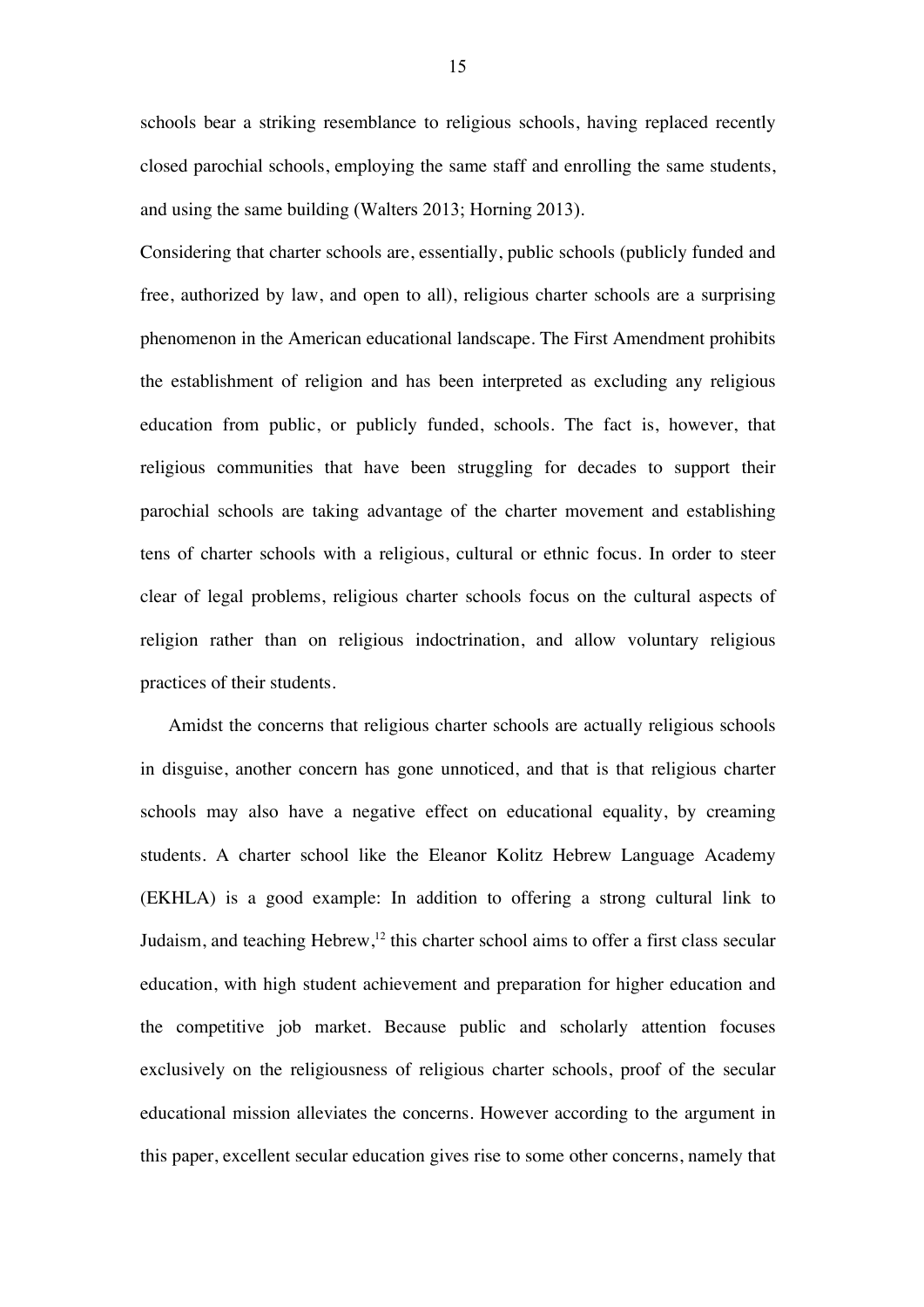the religious school will induce creaming. When religious charter schools serve relatively privileged religious groups (as is the case with EKHLA), they succeed in emulating another characteristic of private religious schools – creating a schools with a homogeneous, high ability student body, and allowing middle class parents to avoid sending their children to public schools that must educate disadvantaged children (Harel Ben-Shahar, forthcoming). This characteristic, while perhaps not as openly discussed, is definitely appealing to many parents (Clotfelter 2006).<sup>13</sup>

Religious charter schools are likely also to enjoy relative financial advantage, because although they are not allowed to charge tuition, they are allowed (as all public schools) to accept donations. These elective payments are an extremely significant factor in the inequality of resources between schools. Charter schools are even more dependent than traditional public schools on private contributions for their establishment and operation. The commitment of a religious congregation to a charter school, including housing it in a shared campus with religious institutions will have a positive effect on the schools financial stability.

As a result of these advantages, some non-member families, seeking better education for their children, are willing to tolerate the specialized curriculum taught in the charter school. Different religious charter schools report steady participation of nonmembers that are attracted to the academic quality and other benefits of the school (Siracusa-Hillman 2008). The Hellenic Classical Charter School in NYC, for example, is located in what used to be a Greek Orthodox private school, and now emphasizes classical studies, Greek and Latin, and Socratic questioning. It also aims to grant its students an excellent and competitive education (Harr-Bailey and Cooper 2009).<sup>14</sup> The school's popularity transcends the Greek community; in fact, less than 50% of the school's students are Greek. All the others are attracted by the benefits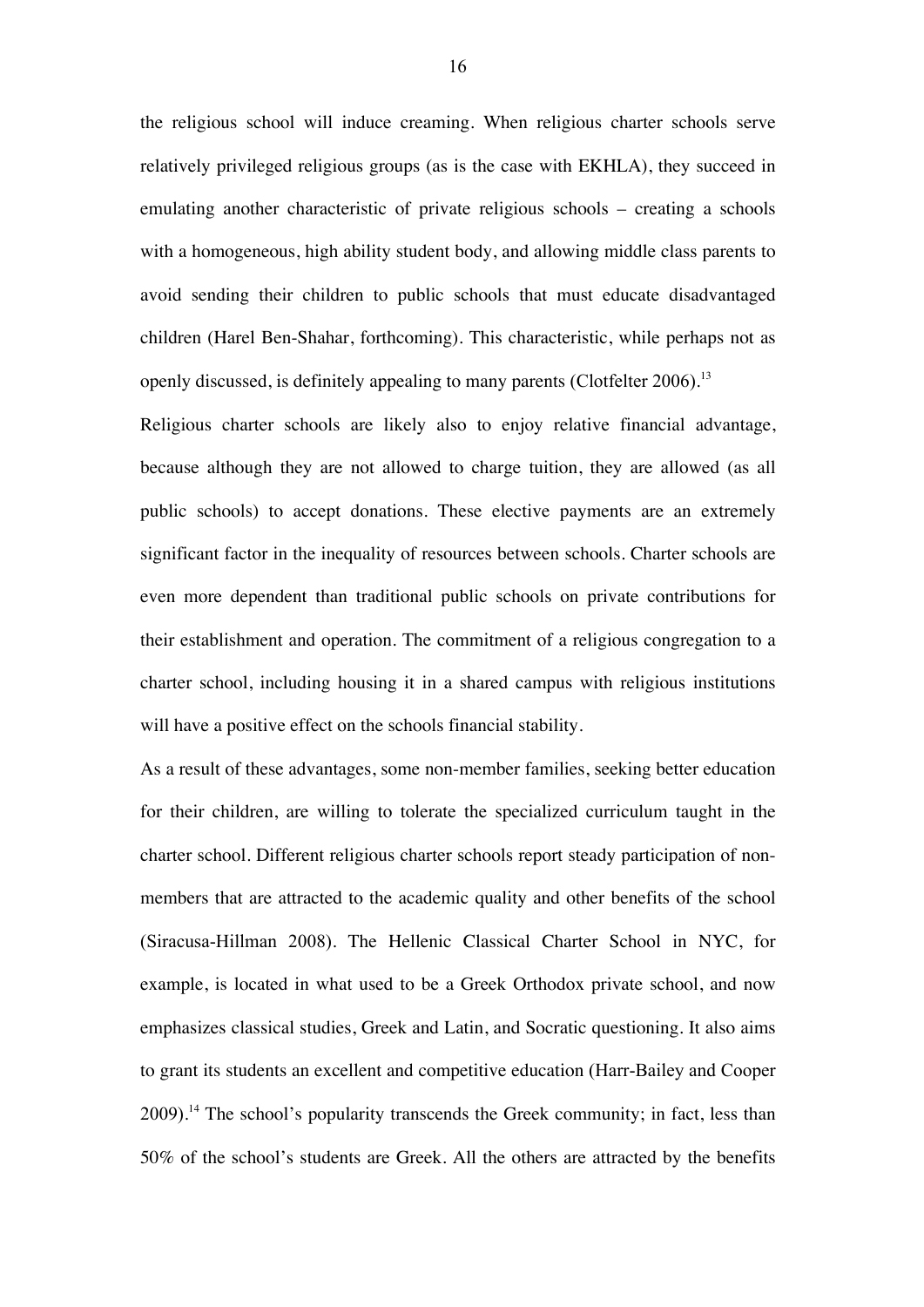that the school has to offer in comparison to traditional public schools (Harr-Bailey and Cooper 2009).

The fact that the religious characteristics in religious charter schools are relatively mild, and that all religious activity is elective clearly makes it easier for students who do not belong to the community to integrate into them. If the specialized content is limited to history and culture and universal values, then this is a reasonable price for non-member families to pay for the benefit of receiving excellent education. When a foreign language is taught, research pointing out the benefits of bilingualism is used to persuade parents that this is an advantage, rather than a price (as is the case in EKHLA). As a result, going to one of these religious charter schools is beneficial, in educational terms, even for non-member families. Legislation prohibiting religious discrimination of prospective students applies to all charter schools, thus removing formal barriers that could prevent non-member children from applying to religious charter schools.

Still, it is clearly not the most natural decision for a non-member family, and one that only especially sophisticated and proactive parents would ever even consider. As a result, 'secondary creaming' – creaming of non-member students is potentially even more selective than the initial creaming of member students. Only the most advantaged and well-informed non-member parents are likely to choose a religious charter school for their children (whereas, within the community, there is likely to be at least some diversity with regard to socioeconomic status).

# D. "Torani" Schools in Israel

The final example for creaming religious schools concerns "Torani" schools (literally meaning Byblical) in Israel. Torani schools are a unique kind of religious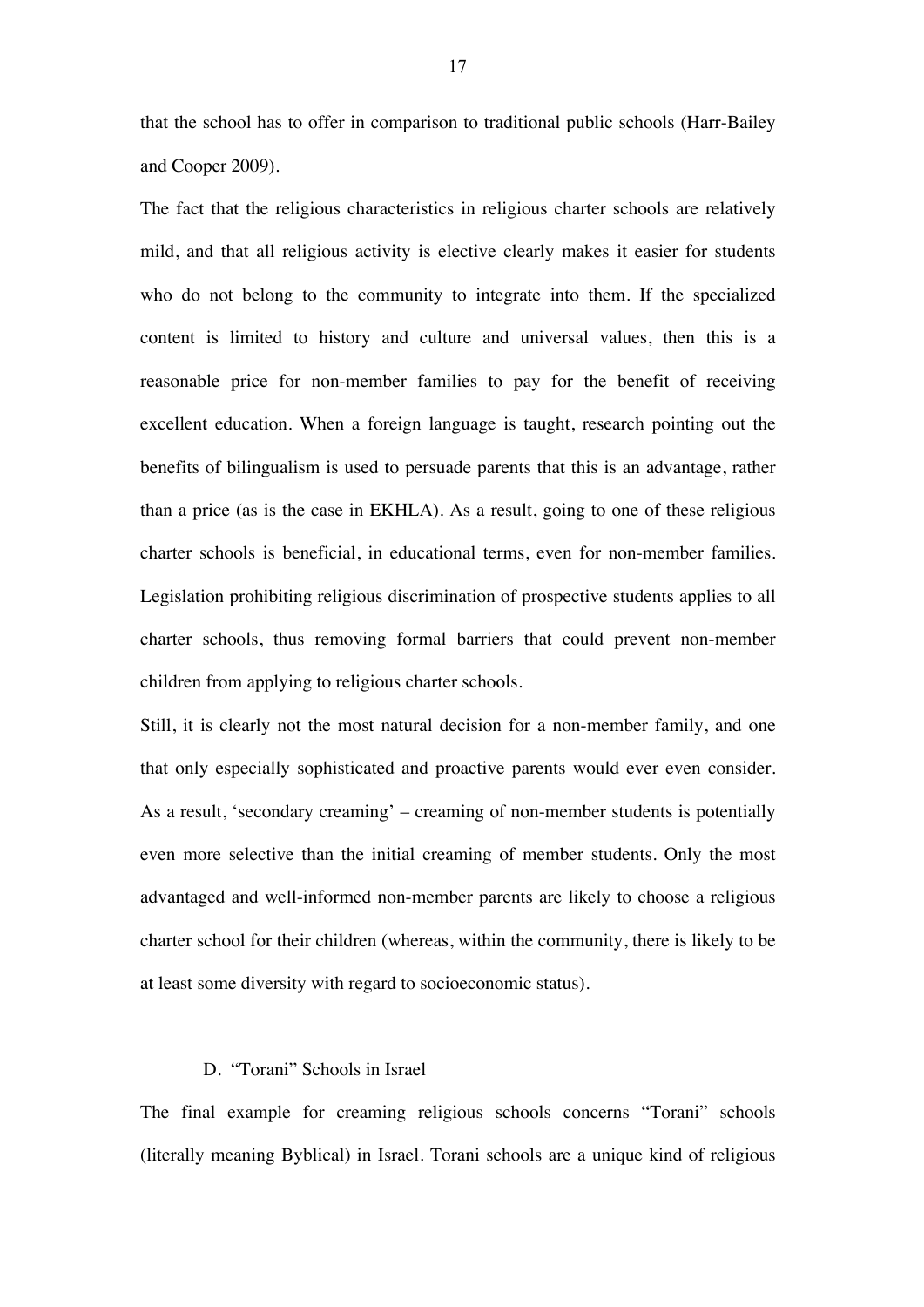state school that evolved within the state school system. In Israel, Jewish students within the state school system can attend either secular state schools or religious state schools. The religious state schools serve mostly the Zionist-orthodox community, and aim to offer both religious education and general secular education that enables full integration into modern society and the market economy (Gross 2003). Religious state schools must accept any student who wishes to enroll, whether religiously observant or not, therefore not all students in religious state schools share the same level of religious devoutness. Religious state schools often serve students from "traditionalist" background – families who are not observant but feel a connection to the Jewish tradition, and practice some religious rituals. In Israeli society, these are typically families from lower socioeconomic status. The religious state education have also absorbed large shares of immigrant students, these too belonging to lower socioeconomic status.

In the past three decades, processes within the Zionist-orthodox community have created a demand for schools that reflect a stronger religious commitment, expressed in things like modesty-related dress codes, separation of boys and girls, and enhancement of Jewish studies. The resources required in order to facilitate the uniqueness of these schools have led these schools to charge substantial fees from parents, thus creating barriers for families from lower socioeconomic status. Additionally, the schools have control over student assignment, creating an additional barrier for lower achievers and disadvantaged students (Harel Ben-Shahar, manuscript).

In addition to their religious character, *Torani* school have also become distinct from state schools in their socioeconomic composition. Recent research shows that they serve a larger share of students from high socioeconomic status than other religious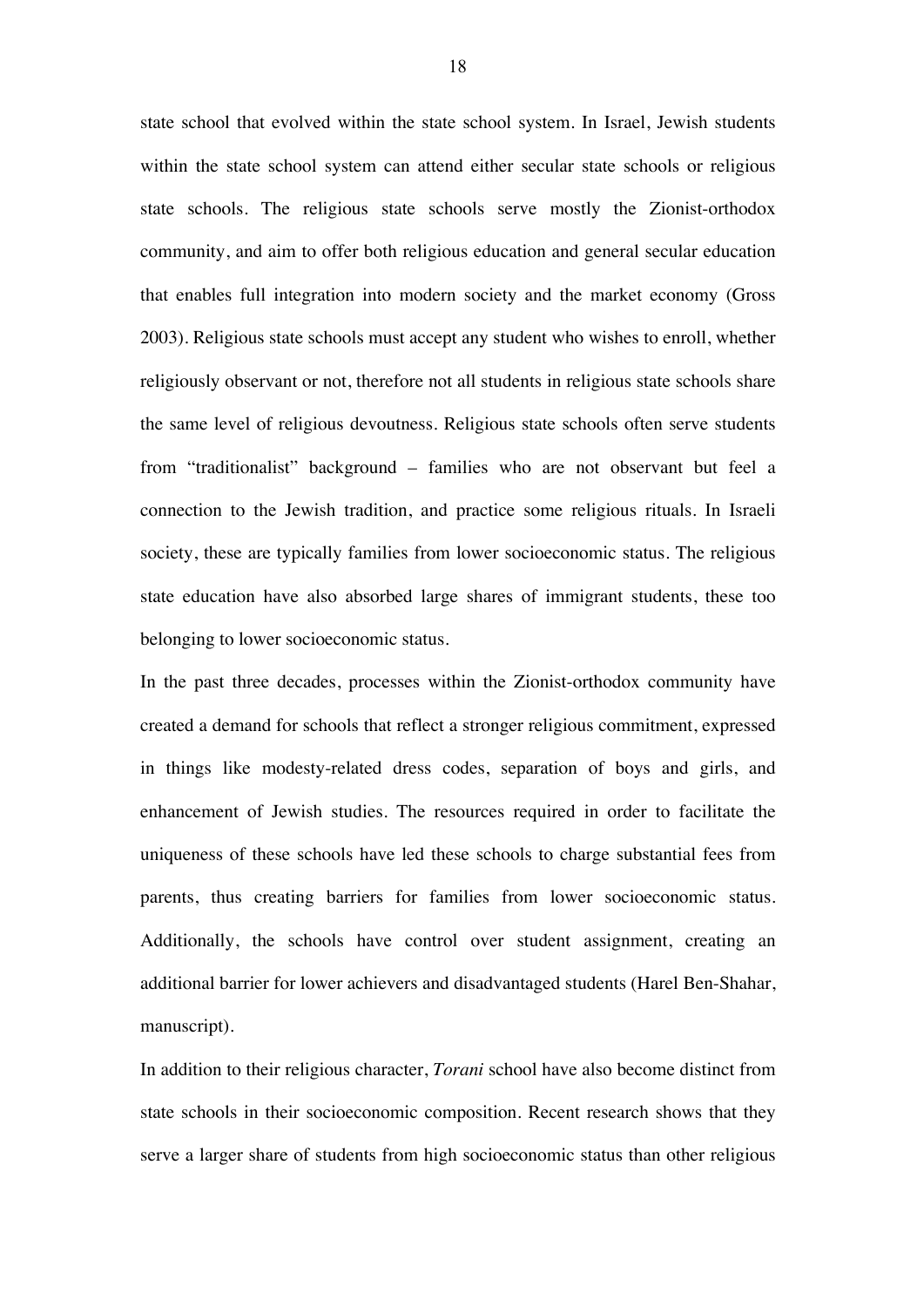state schools and a lower share of students from low socioeconomic status. Additionally, *Torani* schools are less reflective of the population in the area in which they are located, maintaining a high socioeconomic average even in poor local authorities. Finally, *Torani* schools are more common in areas of low socioeconomic status (but serve, even in those areas, predominantly privileged students), suggesting that the motivation to exit regular state schools is especially strong in places in which local state schools are unsatisfactory, such as schools in the periphery (Harel Ben-Shahar, manuscript). Qualitative research examining parental motivation in choosing religious schools also supports the explanation according to which what motivates parents to choose this option is primarily considerations of educational advantage, and that religious motivations were secondary in the choice (Yablon 2009).

## 4. Normative Implications of the Distinction

So far, my analysis has been descriptive. I described the conditions in which religious schools might induce creaming and thus have negative effects for public schools and their students, and given several examples of such cases. It should be stressed, at this point, that the distinction suggested between the two types of religious schools does not claim to be clear-cut or binary. Religious schools in liberal states and their relations with public schools differ greatly. Therefore there will, inevitably, be schools that do not fall neatly into any category, and have characteristics of both categories; or schools that meet the conditions depicted above but do not trigger the processes described. The aim of the generalized distinction made above is not to suggest an exhaustive classification of religious schools. The distinction is merely instrumental in illuminating a normative consideration that is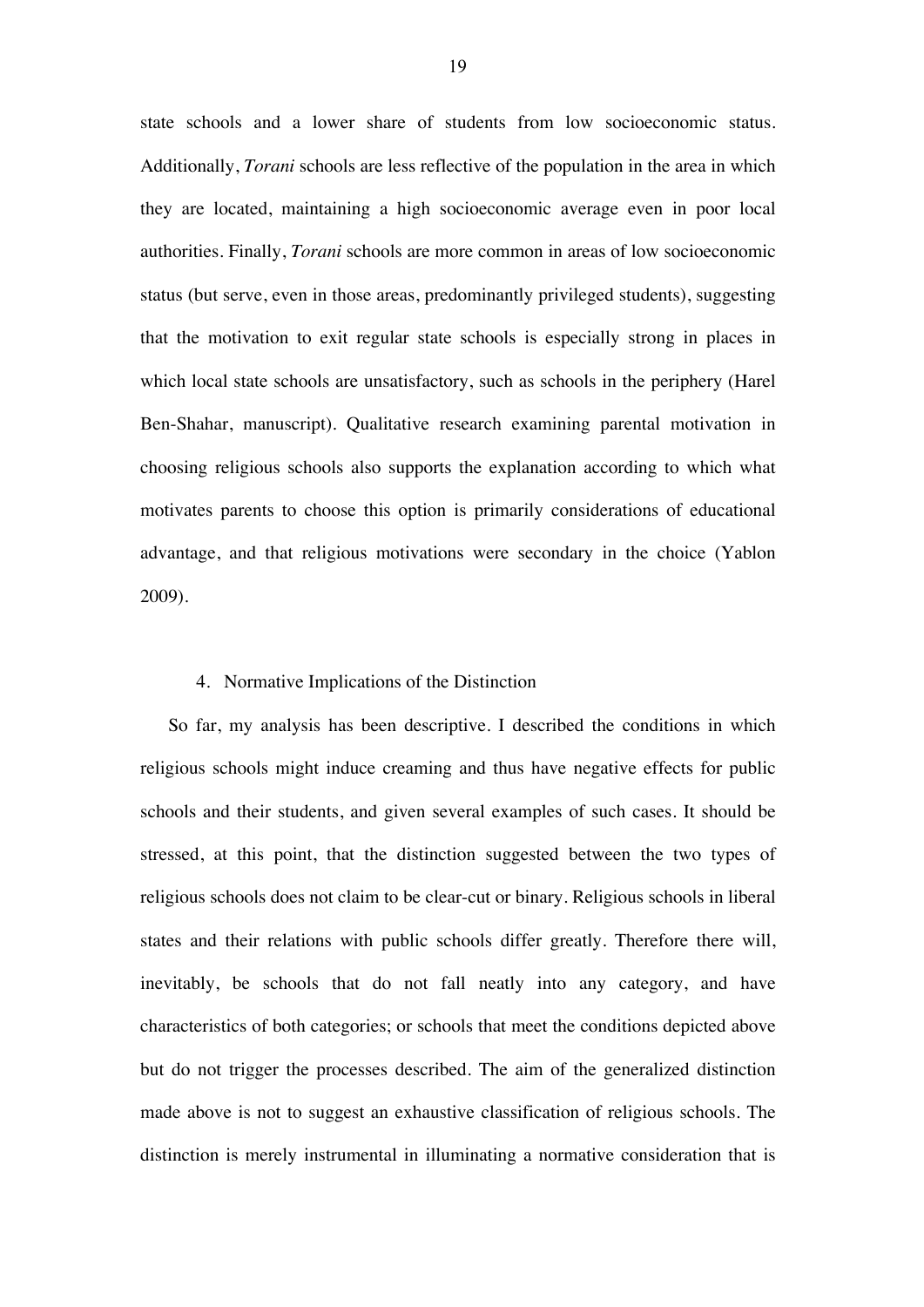missing from the moral and legal discussions concerning religious education. It is now time to explore the normative implications of the distinction between creaming and non-creaming religious schools.

Liberal anxiety usually focuses on schools of the first category – non-creaming religious schools – because they run the risk of impairing children's autonomy, and impeding the development of a tolerant and self-sufficient citizenry. As a result, religious schools that give excellent secular and civic education have eluded public concern. This neglect is unfortunate: although creaming religious schools don't raise the same concerns as non-creaming religious schools, they certainly have other negative effects that warrant serious discussion.

To be clear, I do not deny the need to regulate non-creaming religious schools. There may well be good reasons to restrict such religious education, many of which have been voiced before. My aim is, instead, to draw attention to the fact that other forms of religious education should be of concern to the state too. Moreover, in terms of distributive justice, creaming religious schools are the primary cause for concern, whereas non-creaming religious schools do not usually create any problem.

There are two related arguments that justify restricting creaming religious schools. One is a positive argument for restricting creaming religious schools; the second involves rejecting an argument that could be made supporting the operation of creaming religious schools.

The first argument concerns the negative effect that creaming religious schools have on traditional public schools, causing a deterioration of the objective quality of education that students receive in them deteriorates. In addition to the objective lowering of the quality of education, described in detail above, creaming religious schools also create relative disadvantage, deepening the gap in the quality of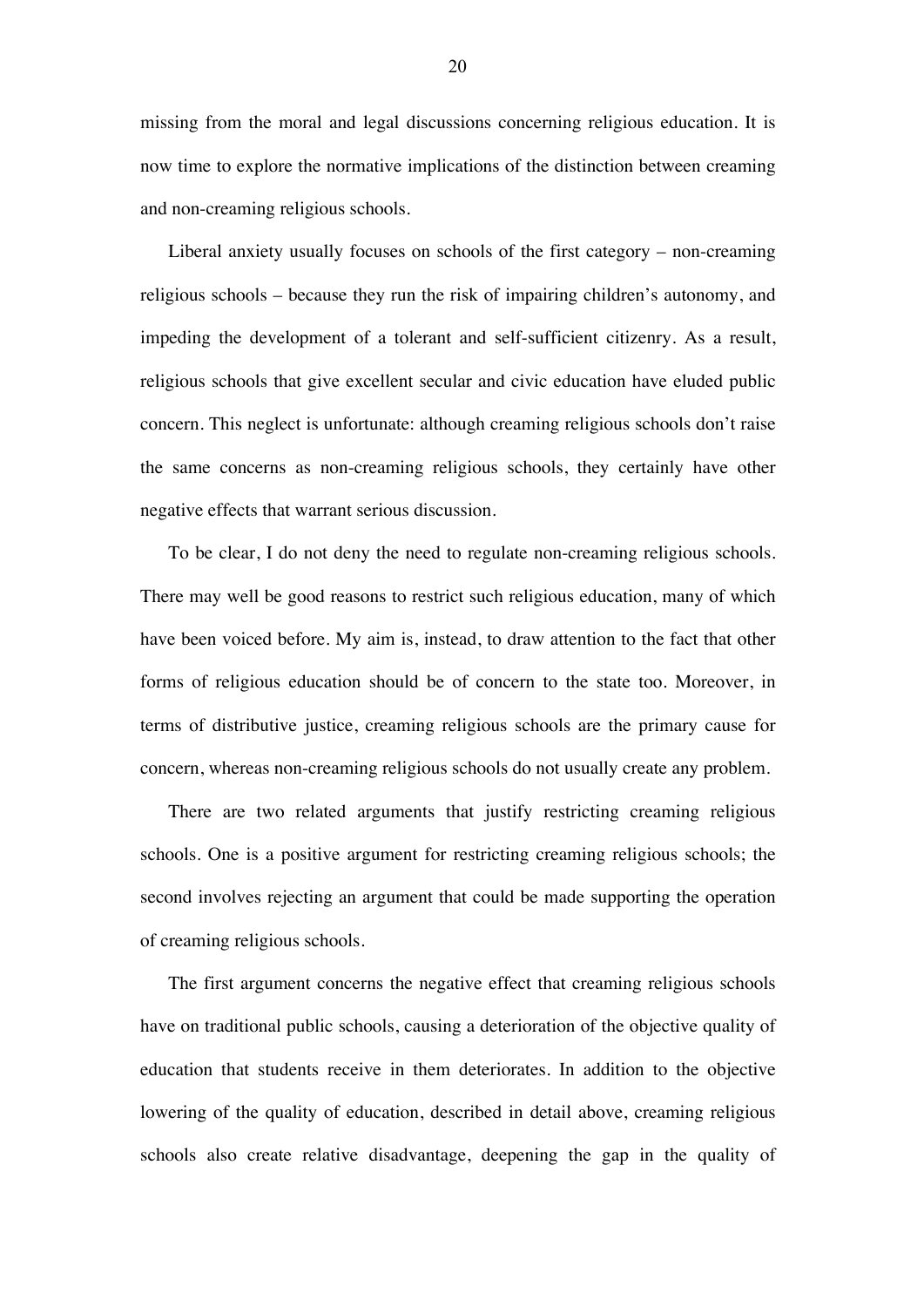education that different children receive. Since education has an important role in determining who gains access to lucrative jobs and influential positions, educational advantage for some children inevitably results in disadvantage for others.<sup>15</sup>

The concern according to which elitist schools will harm public schools in this way is clearly not unique to religious schools. Selective schools create creaming, whether they have a unique (religious or other) educational mission or whether they primarily boast academic excellence. The argument concerning creaming religious schools nonetheless justifies separate discussion because this aspect of religious education has been overlooked thus far. Highlighting that some religious schools cause the same educational processes as selective elitist schools, therefore, is in itself an important goal.

However, another, more pressing justification exists for a discussion of creaming religious schools separately from selective schools in general. It could be argued that creaming religious schools have a special claim to autonomy, because they realize important religious rights. The argument according to which creaming religious schools should be restricted must therefore respond to this possible counter-argument on behalf of creaming religious schools. This brings me to the second argument in favor of restricting creaming religious schools, which involves a rejection of this counter-argument.

It could be argued that despite their adverse effect on educational equality, creaming religious schools should be allowed to operate because they realize important interests that children and parents have in religious education.<sup>16</sup>

It is almost uncontested that parents' interest in directing the upbringing of their children should be protected (Galstone 1995), and that religious schools are one manifestation of this interest. According to some, the state is even required to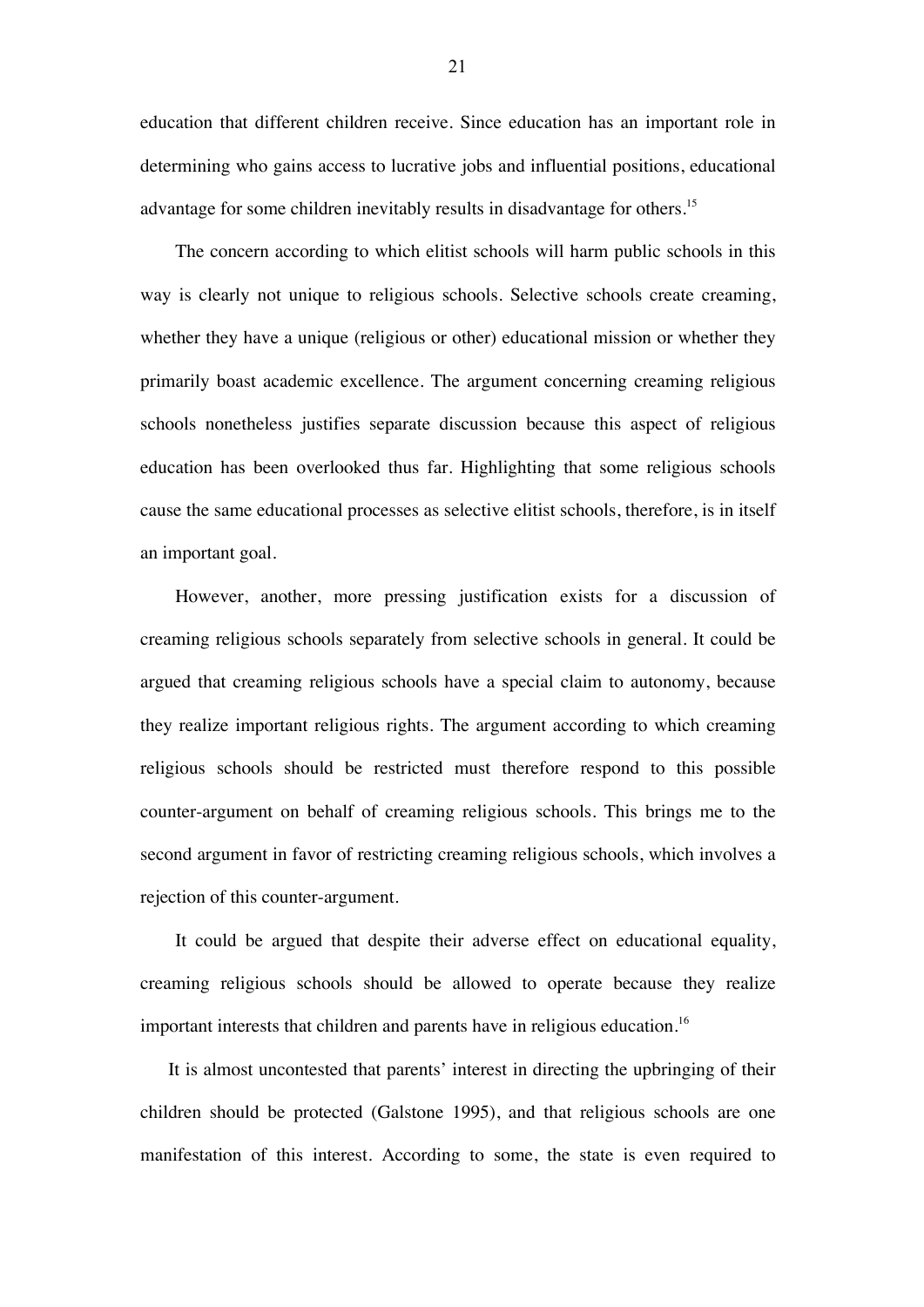support parents in their choice by granting them autonomy in issues such as curriculum, hiring of teachers and enrolment, perhaps even by funding them.

I am willing to assume, *arguendo*, that parents do have a legitimate interest in religious schools (it also matters, I think, that most parents think they do). Even so, I argue that this interest cannot redeem creaming religious schools: The less distinct religious schools are, supplying education that is interchangeable with that of public schools, and the more parents choose them for academic and social reasons rather than religious reasons, the less persuasive this justification is, and the easier it becomes to defend state imposed restrictions on them. Creaming religious schools, almost by definition, are schools that are similar to public schools; this is what makes them able to cream. Therefore, there is no such strong argument in their favor that could justify the harm they inflict on public schools.

Moreover, given that creaming schools are characterized as schools that attract non-member students, there will almost always be students and parents within these schools who are not members of the relevant religious group and cannot make a *bona fide* religious claim regarding the school. Therefore, the religious justification, in the first place, is limited to only part of the parents and students in the creaming religious school.

But even parents belonging to the relevant religious community cannot make a persuasive religious argument in favor of creaming religious schools. If creaming religious schools are relatively similar to traditional public schools in curriculum and atmosphere, public schools cannot be that bad, even in the eyes of the religious parent. Therefore, the justification for a separate and autonomous school decreases, and priority may be given to considerations of equality. Inequality may be tolerated when it is truly crucial for a certain religious group, but if the differences between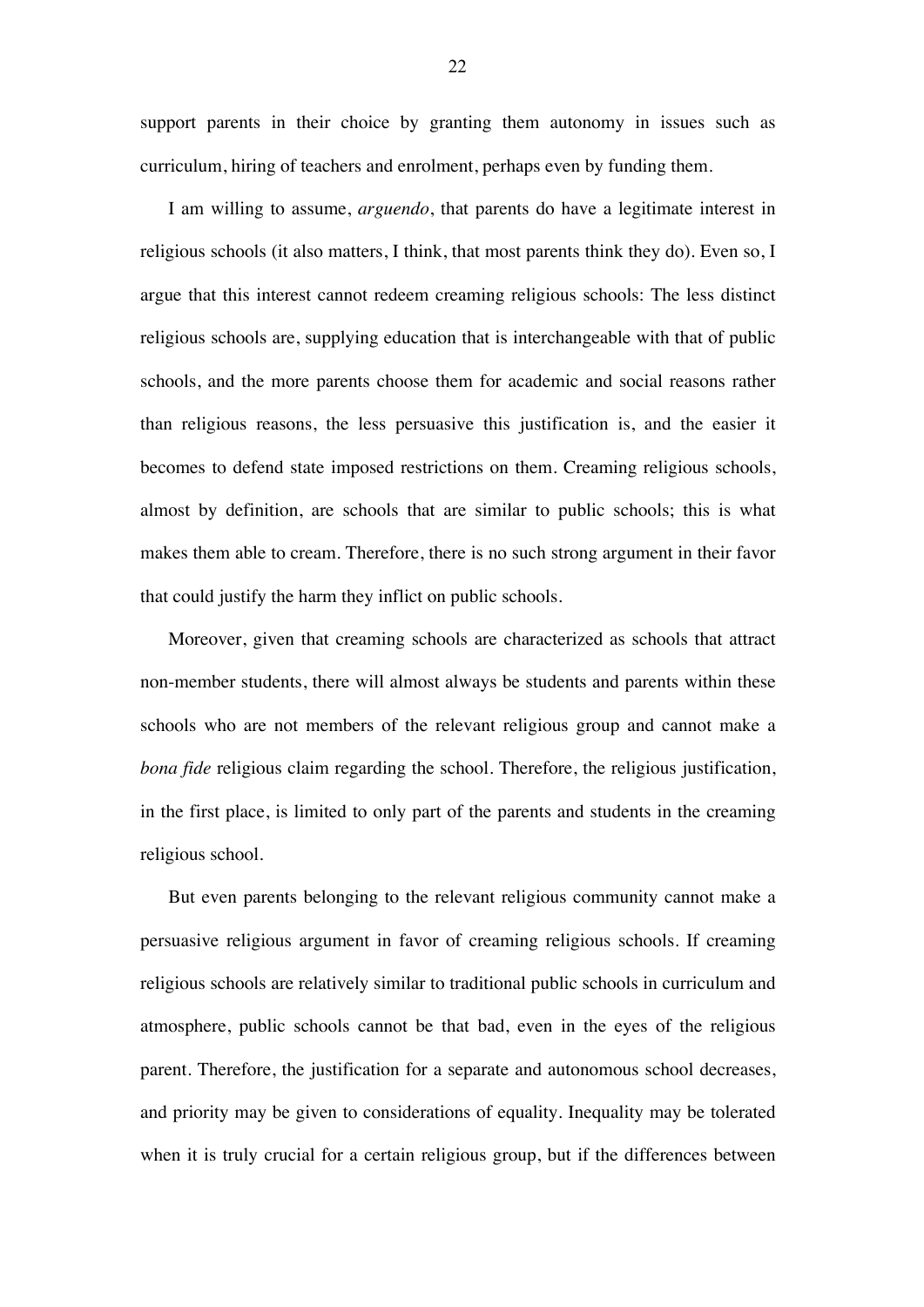traditional public schools and creaming religious schools are insignificant, the justification weakens significantly.

Furthermore, if the main difference between religious and public education is constrained to things such as ethos, celebrating religious holidays and educational environment, then these are precisely things that the family and religious community can supplement in the school's stead. We should keep in mind that parents have multiple ways to bequeath their values and beliefs to their children besides sending them to school. These include things such as having conversations, telling stories, celebrating holidays, disciplining them and setting them an example through parents' own behavior. Education, in the end, is a continuous project in which schools play only a partial role that must be fine-tuned by parents. Institutions such as schools are designed to serve multiple individuals, and since individuals and families differ from one another even when they belong to the same community, institutions are bound to suit individuals only approximately. Thus, in order to fulfill parents' rights to direct the education of their children, schools do not have to fully match each and every iota of their beliefs.

What follows is that although parents' religious rights may, at times, override considerations of equality, this should only be the case when a religious school is indeed a crucial and central manifestation of the parents' interests. This is usually the case when schools offer a robust religious education, and one that differs significantly from public schools.

Interestingly, this point shows that the schools that are most central to parental interest in religious education are also those that are least likely to have a negative effect on equality. There is an inverse relation, therefore, between the extent to which a school is religious and the extent to which it has a negative effect on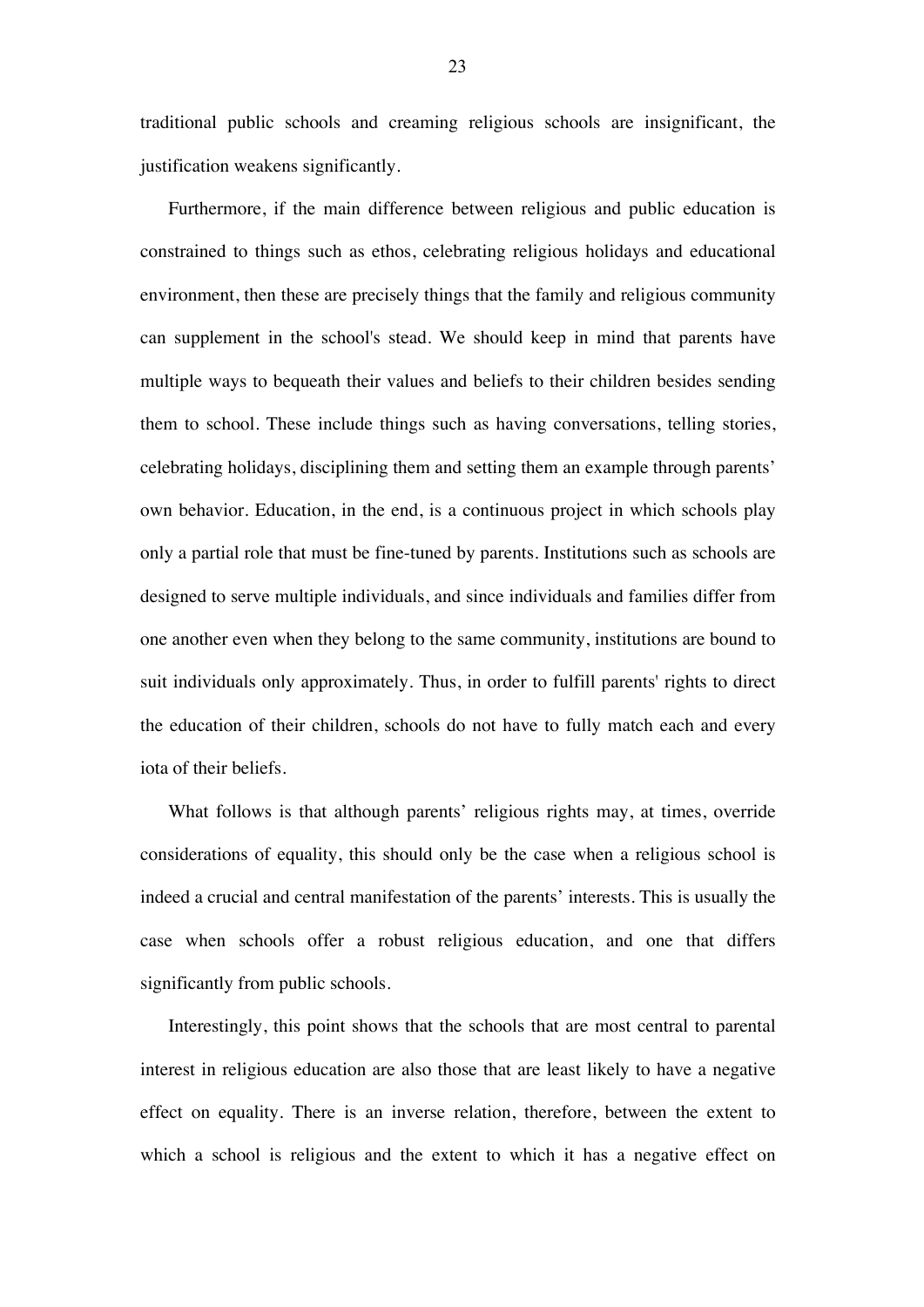educational equality. Therefore, in terms of distributive justice, creaming religious schools raise far more serious concerns than non-creaming schools that are routinely criticized.

Two clarifications are in order. First, rejecting the religious justification for creaming religious schools does not necessarily entail that they have no justification at all. One may argue that choosing competitive schools and conferring educational advantage are still well within parents' right to direct the education of their children. I shall not discuss this argument fully, as it exceeds the scope of this paper. Suffice to say that I am of the opinion that not any preference that parents have regarding their children's education should be viewed as part of their parental rights. More specifically, actions granting one child educational advantage at the expense of another, should typically not be included within the scope of permissible parental partiality (Brighouse and Swift 2009b; Brighouse and Swift 2014; Harel Ben-Shahar 2015). Be that as it may, absent the religious justification, the argument for protection from state intervention is sufficiently weaker.

The second clarification concerns the applicability of the argument to specific cases. The argument I make doesn't apply automatically to any specific school, categorizing it *a priori* as a creaming religious school and condoning it. There may be cases in which a moderately religious school, with fine secular education does not create creaming, and does not have a negative effect on public schools in their vicinity. Additionally, the extent of the negative influence may vary from school to school, and be insignificant in some cases and very severe in others. This depends on social, educational and legal circumstances: The demographics of a neighborhood or city can affect a religious school's ability to cream. A religious school is more likely to cream students from an integrated public school that serves also students from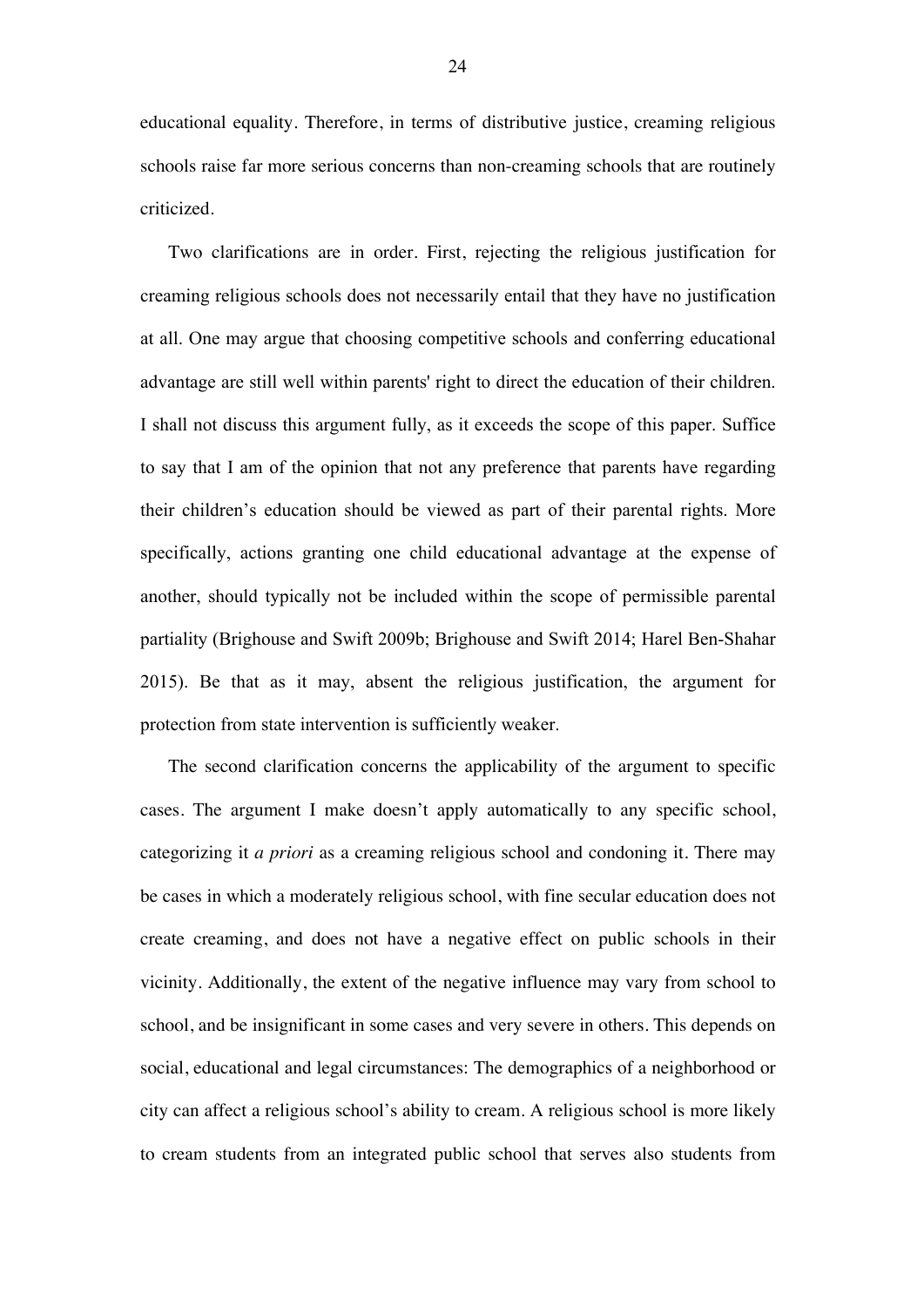disadvantaged groups than from a public school with a homogeneous privileged student body. Educational matters can affect the school's ability to attract too: a religious school may fail to cream students from a public school if the public school has a very good reputation, or an admired principal. Enrollment policy and norms regarding parents' payments and donations are also a prime predictor of whether a school will serve predominantly advantaged children or be accessible to children from diverse backgrounds. Law also plays a pivotal role in determining these factors because things like enrolment policy, tuition, and curriculum are all subject to legal regulation. This shall be further developed in the next section.

It is important to stress, however, that anecdotal evidence of schools that do not cream despite having the relevant characteristics (or even whole education systems in which religious schools do not cream) does not refute the general argument, any more than an unsuccessful private school rebuts the egalitarian aversion toward private schools in general. It does imply, however, that education policy and law should be nuanced enough to reflect the differences between schools, restricting primarily those that have negative influence. Religious schools with excellent secular education that do not create creaming should serve as important examples that demonstrate how parental interests in religious education can be realized without harming public schools around them.

I now move on to the paper's final part, examining the effect that education law and policy has on creaming religious schools, and the possibility for its reform in accordance with the argument presented above.

#### 5. The Legal Regulation of Education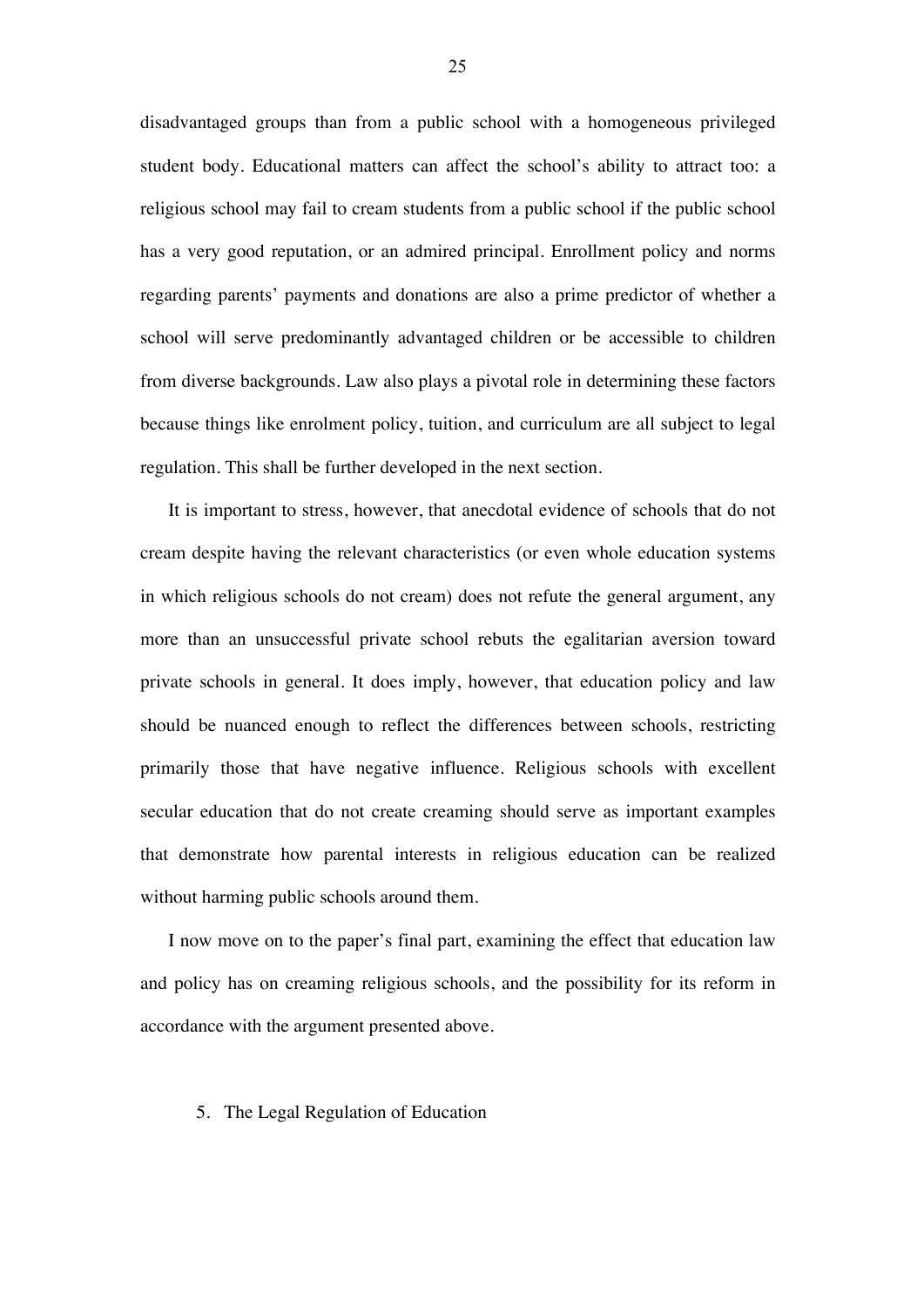Education policy and law can shape the way schools operate, can determine the content they teach and, importantly for the issue at hand, can influence schools' social composition. Unfortunately, instead of solving the problems related to creaming religious schools, regulation implemented in several countries has, in fact, aggravated them. A different approach is therefore necessary. Before proceeding in this inquiry, two preliminary comments are called for.

First, it might be thought that when discussing the appropriate regulation of religious schools one of the pivotal distinctions is between private and public schools as it, supposedly, makes a difference in issues such as funding, curriculum and student enrollment. Public education is roughly thought to be common education, free and publicly funded, open to all, and based on a universal curriculum, whereas private education is taken to be privately funded and non-free, elitist and selective (Boyd 2003). Religious education belongs, according to these rough distinctions, in the private domain, whereas public education is identified with secular and religiously neutral education. In reality, though, such a straightforward distinction does not exist, and instead, schools are comprised of a blend of private and public characteristics. Schools may be owned and run by a private entity yet provide free, state funded education that is open to all (such as charter schools). On the other hand, state-owned schools may be selective, charge tuition and teach specialized curricula (like many *Torani* schools). Some public schools can be saturated with religious content or accommodate the needs of specific religious denominations, and private schools can be completely secular. The institutional distinction between private and public education is, therefore, ambiguous and often unhelpful in describing educational reality and designing education policy. When seeking to discuss the appropriate response to different educational phenomena, it is therefore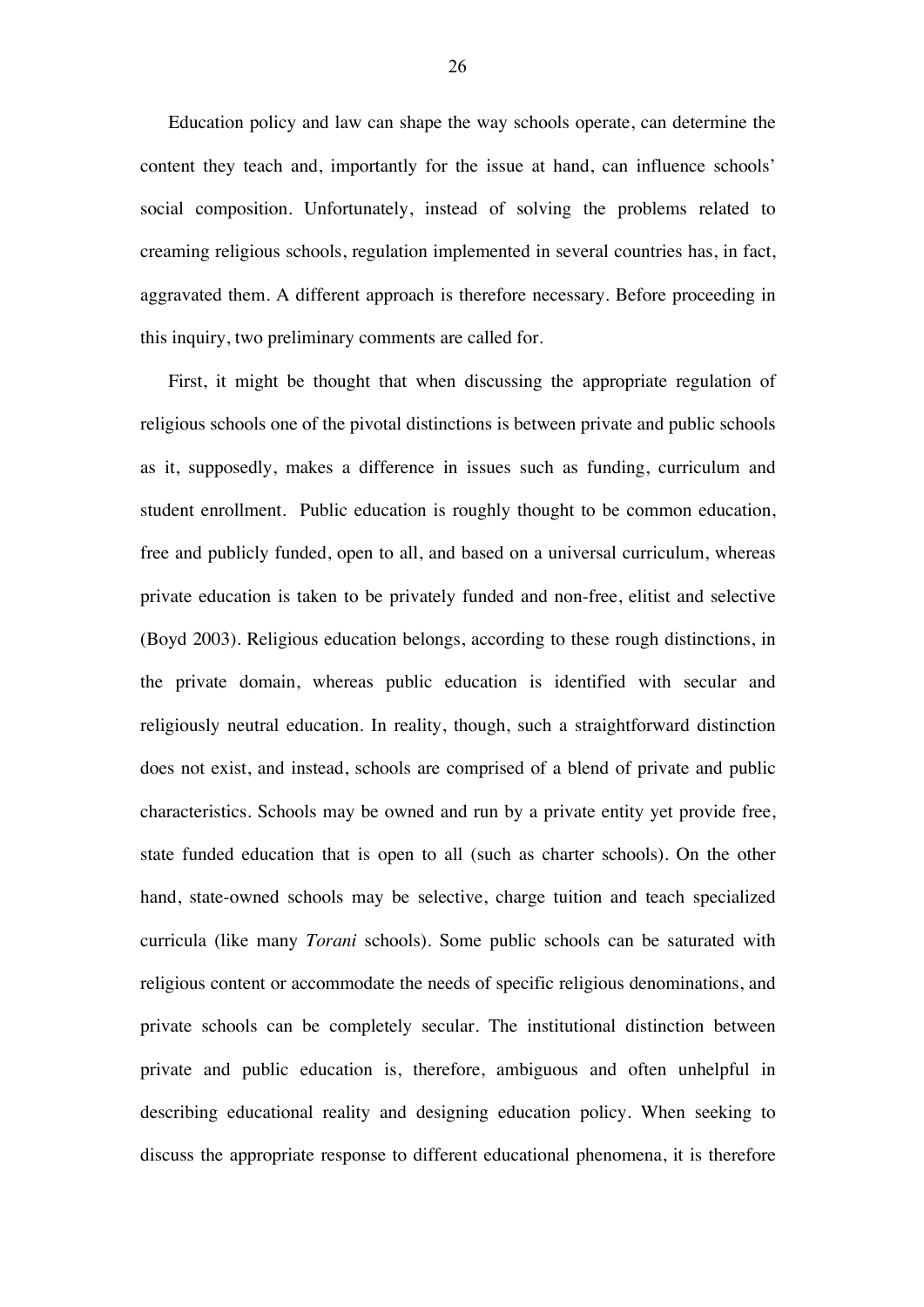often more useful to discuss specific rules and their effects, rather than try to generalize regulation along the public/private distinction.

The second comment concerns the limitations of this project. Analyzing education law requires sensitivity to each education system's intricate characteristics. Different issues such as the current structure of the education system and the processes that shaped it; social factors such as relations between social groups, residential patterns; financial factors of society and of the education system; the legal and constitutional framework; and others, could all bear significantly on education policy. Additionally, there are significant differences between cases in which the law is deeply involved in regulation, through legislation and courts, and cases in which policy measures are created and enforced through the administrative process (Gibton, 2013). The analysis conducted in this section does not purport to undertake such an ambitious task. It does not present a comprehensive and detailed description of the rules that apply to creaming religious schools in different countries, nor does it put forward a definitive and well-worked out formula for future regulation, or any uniform rule that can be applied in every case. It does, however, sketch preliminary guidelines for reform that can then be developed and adapted to the requirements of each specific case.

I begin my analysis by singling out a legal rule, namely the antidiscrimination principle, that when applied to creaming religious schools has the unexpected effect of aggravating inequality instead of reducing it. I then examine other kinds of rules that could, potentially, decrease creaming: Limiting public funding; limiting tuition and fees; mindful location of schools; and requiring schools to reflect the social composition of the general population. While each of these may be effective in decreasing creaming in some cases, there are reasons to doubt whether they can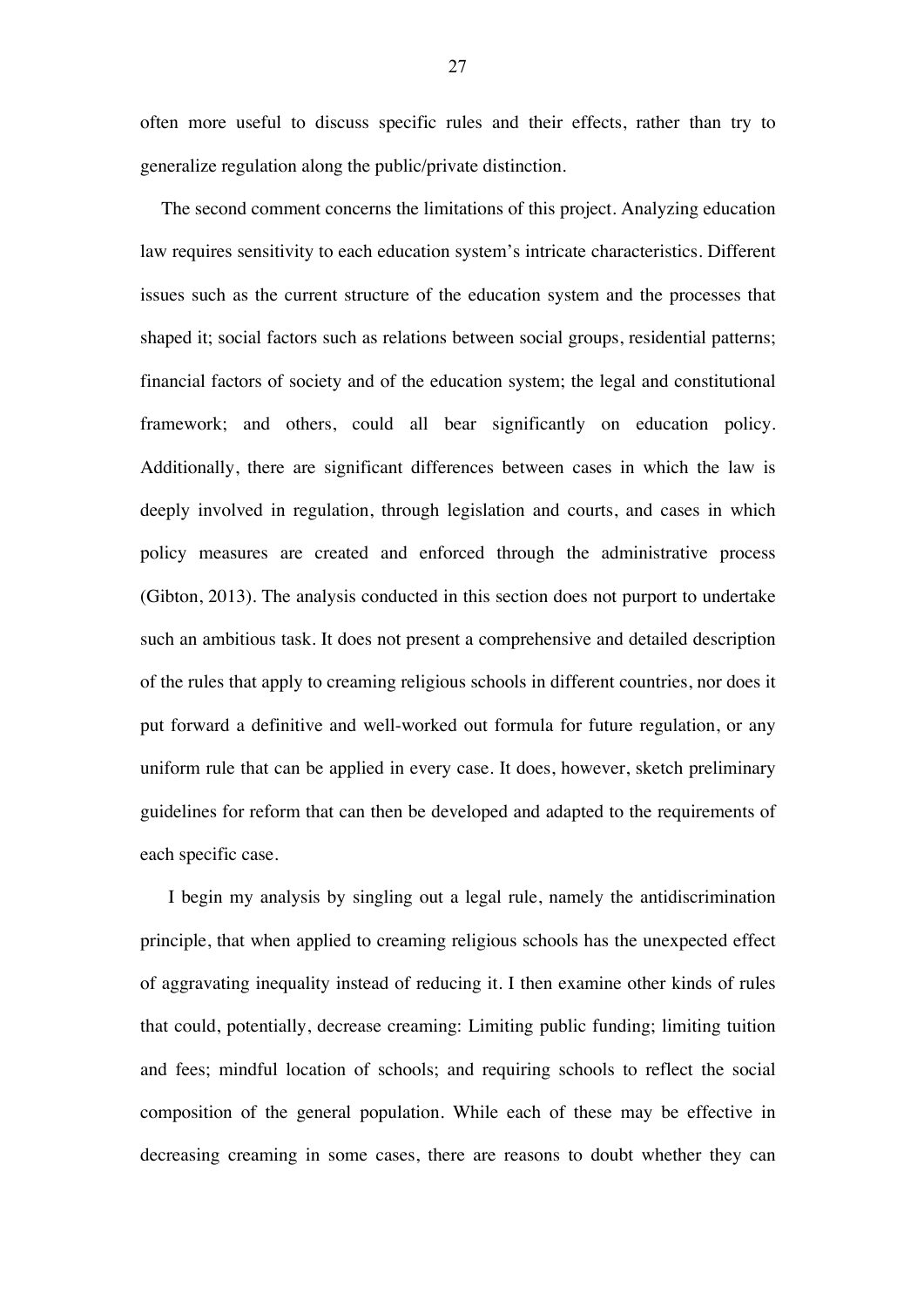solve the problem of creaming religious schools. Finally, I suggest that, as a condition for establishing religious schools or as a part of their periodic supervision, the influence on traditional public schools should be examined. If a school is expected to cause creaming or actually causes it, it should not be allowed to operate.

## A. Antidiscrimination rules

Of the different forms of legal regulation that apply to religious schools, rules prohibiting discrimination are perhaps the most common. Many legal systems prohibit religious discrimination in admission to religious schools and in teacher employment, especially when the schools are supported by public money. Applying antidiscrimination rules expresses the recognition that religious schools bestow special benefits on their students, and these benefits should be accessible to all prospective students, regardless of their religious affiliation.

Catholic schools in France, for example, despite being privately owned are not allowed to limit admission to Catholic students, and must enroll students from all faiths (Meuret 2004). The same applies to religious schools in the Netherlands (Dronkers 2004). Religious charter schools in the US are also prohibited from religious discrimination of prospective students (Parker 2011; Green and Oluwole 2008).

Antidiscrimination rules bring about religious diversity within creaming religious schools. In order to accommodate non-member students and to avoid infringement upon their religious freedom, antidiscrimination rules are supplemented with rules requiring all religious activities in schools to be elective.<sup>17</sup> Thinning the religious curriculum and diversifying the student body dilutes the school's religious character, making it even more attractive to non-member students. Thus creaming is worsened.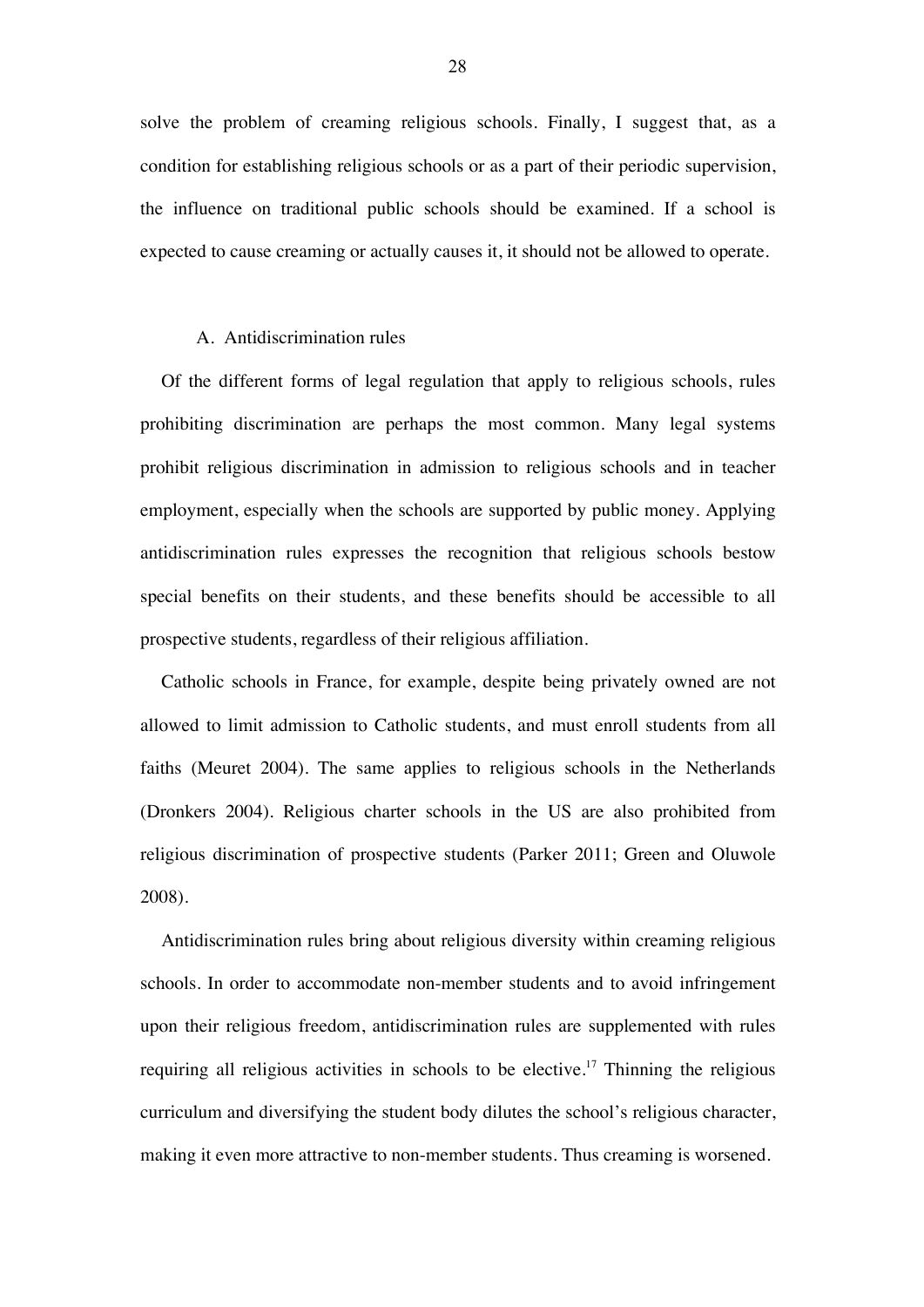Creaming may be even further exacerbated if alongside antidiscrimination rules religious schools maintain autonomy in designing their enrolment policies. When schools are allowed to select their students but may not consider religious affiliation, the criterion they are most likely to rely upon is academic ability. Selecting students according to their academic ability ensures that creaming religious schools will serve only the very best students exiting public schools. The students in the creaming school will enjoy positive peer effects, and the public schools will be worse off as a result. Considering the correlation between social class and academic achievement, these schools are also most likely to serve children from wealthy families.

Therefore antidiscrimination measures, meant to equalize opportunities for all students, ironically end up worsening inequality by enabling creaming. They replace one kind of segregation (religious) with another, arguably worse kind of segregation (class-based and ability based).

Allowing religious schools to maintain a more robust religious character and (religiously) homogenous student body would therefore be advantageous in terms of educational equality. The practical implication of this argument would be to reintroduce religion as the appropriate criterion for admission to a religious school.<sup>18</sup> It would reduce religious schools' ability to cream non-member students and by strengthening the religious character of schools, ensure that parents choose religious education for the right reasons – namely in order to realize their interest in directing the upbringing of their children rather than in order to obtain educational advantage. At the same time, criteria such as financial ability and academic achievement that have negative effects on equality should be ruled out. This would ensure that no creaming is created within religious communities.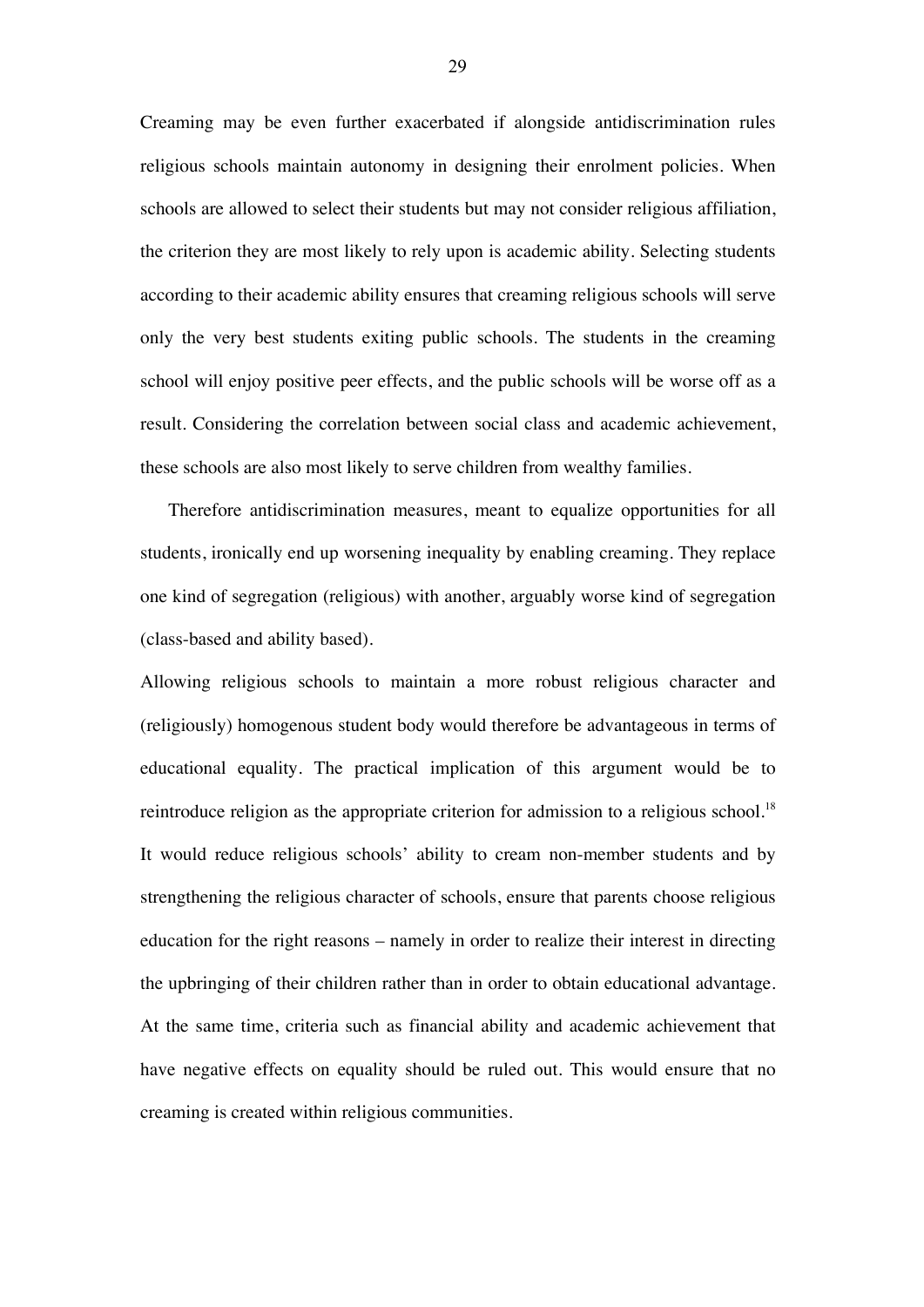Admittedly, when a religious group is relatively advantaged, establishing a religious school may cause damage to public schools even when the only students who leave them are members of the community. Therefore there may be cases in which merely instating religious admission rules would not suffice in order to contend with inequality caused by religious schools. Some of the suggestions discussed next may be appropriate; in other cases the religious justification would be powerful enough to override the inequality caused. In any case, creaming is undeniably worse when religious schools are open to students of all faiths. Another problem with reintroducing religion as a criterion is that there may be jurisdictions in which it would be incompatible with antidiscrimination doctrine, especially when religious schools are publicly funded. Given the negative effect of antidiscrimination rules in this case, however, if religious schools cannot be exempt from them (for example, at the price of waiving public funding), the solution may have to be restricting their operation altogether. This possibility is discussed in section 5.C.

## B. Reducing the Ability to Cream

There are several other policy measures that may possibly promote equality and integration, depending on the circumstances, allowing religious schools to grant their communities a valuable service without the negative side-effects. When this is the case, these measures should definitely be adopted. However, if, as I suspect, these measures are unable to offer a general solution to the problem, the restrictive approach described in the next section will be inescapable.

As was described in detail above, creaming ensues from schools' ability to attract the advantaged students, causing them to leave the school they are currently enrolled in. The measures that would limit the possibility to cream should, therefore,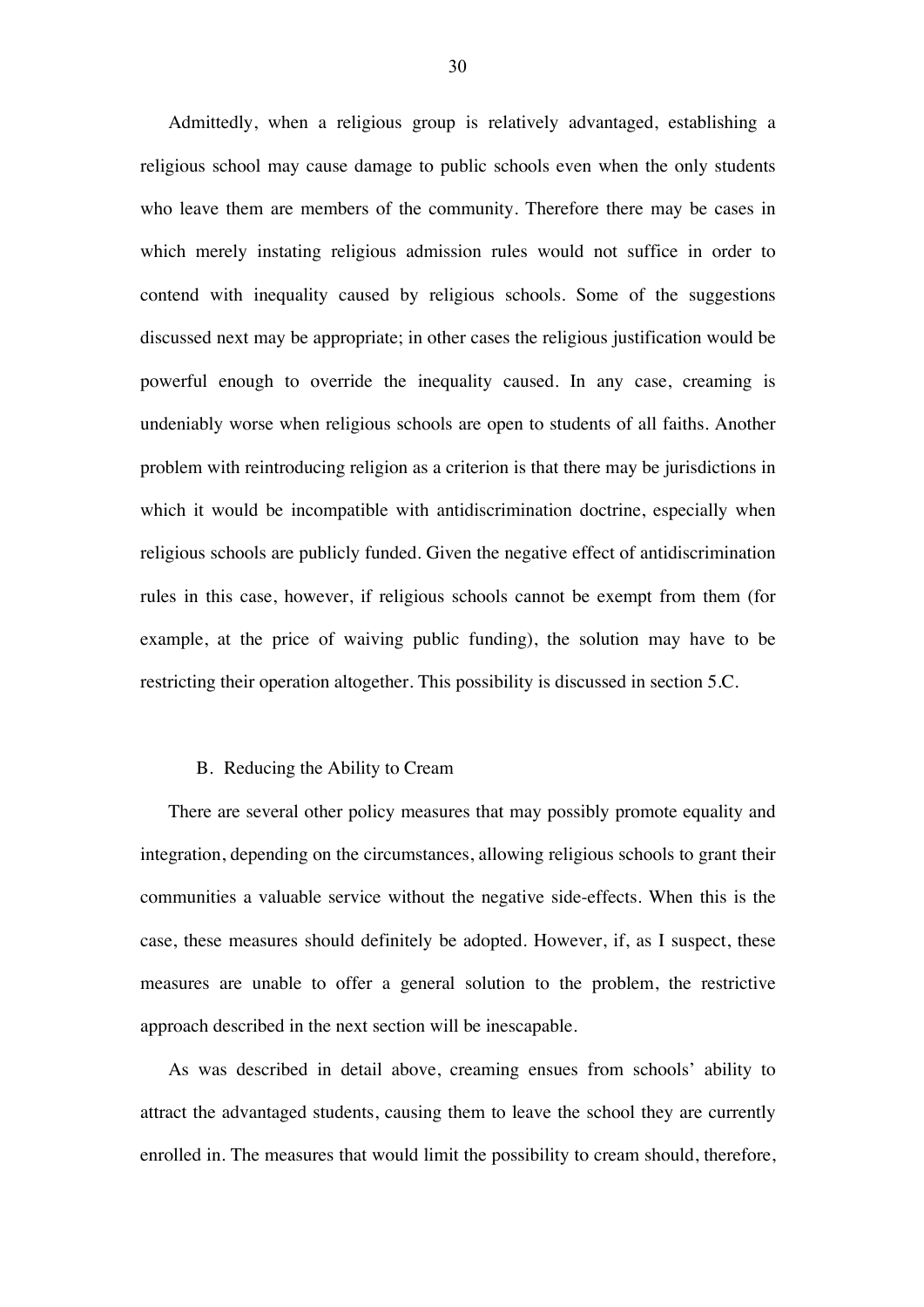be aimed at either decreasing their attractiveness, or limiting the mobility of students.

One option is to restrict the financial advantage that creaming religious schools have relative to public schools, either by withholding public funding or by limiting the tuition they are allowed to charge and the donations they are allowed to receive. Limiting public funding might, however, prove counterproductive as creaming religious schools would have to charge higher tuition in order to sustain themselves, thus limiting access only to wealthy children.

Restricting tuition could, on the other hand, have a positive effect, allowing children of diverse backgrounds to enter the school. However this measure would probably be insufficient, on its own, to prevent creaming altogether. As was explained earlier, creaming occurs even in the absence of formal barriers, and privileged children are more likely to take advantage of advantageous possibilities and to enroll in such a school, even if it is free.

Another approach towards reducing creaming involves directly trying to influence the student composition of the school. One factor is the location of the school – schools that are located in wealthy neighborhoods or near them are less accessible to children from disadvantaged backgrounds. The main barrier for disadvantaged children is transportation, however other barriers include access to information regarding educational options beyond the default neighborhood school, and the self-confidence to pursue these options. Legal rules could sanction the consideration of equality when determining the location of schools. The location of charter schools is referred to explicitly in the charter legislation of several US states in the United States, granting priority to charter schools established in areas of lower socioeconomic status (Parker 2011; Green and Oluwole 2008; Harel Ben-Shahar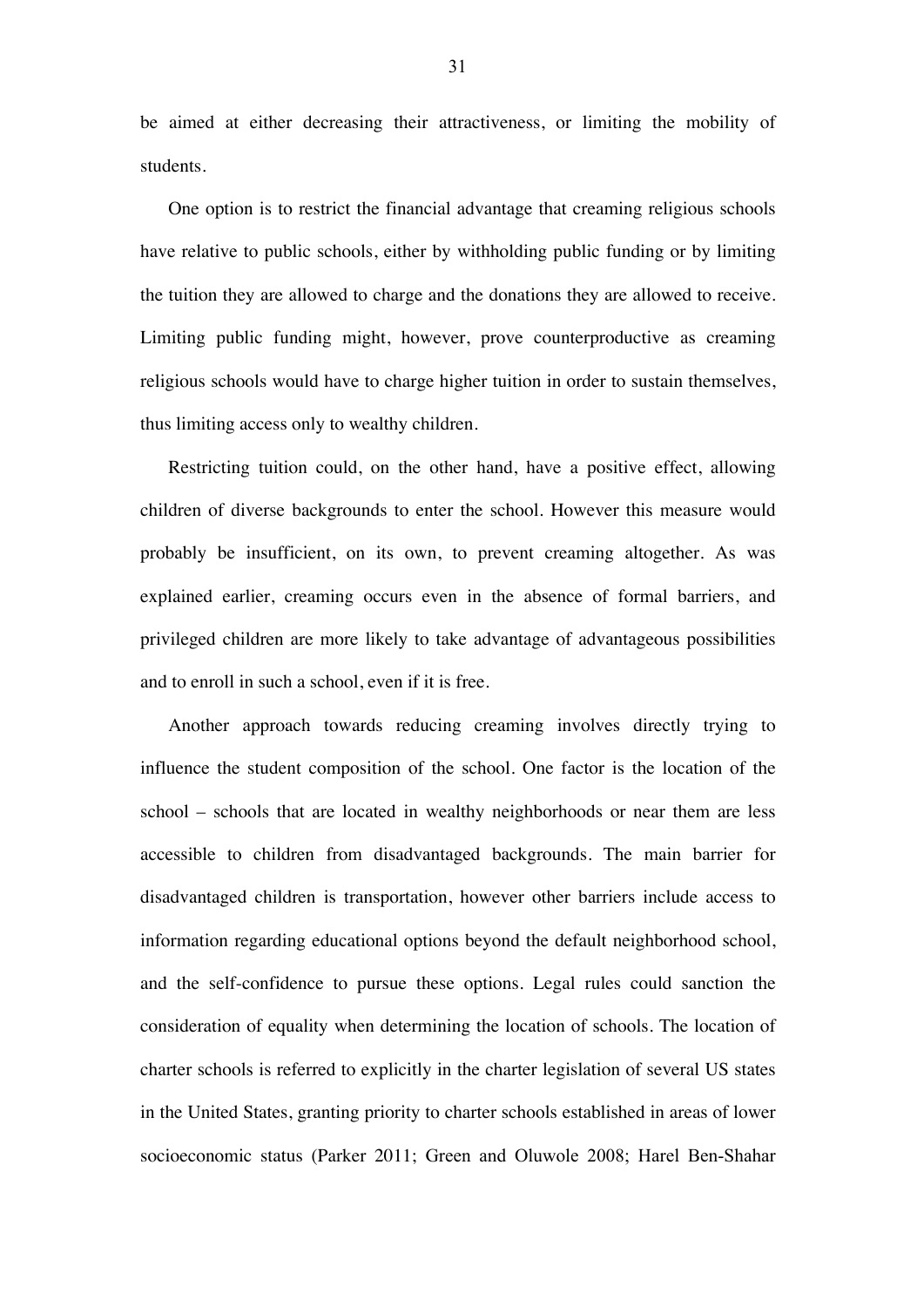forthcoming). Note, however, that the effect such a measure would have in terms of equality would not necessarily be positive in all cases. Establishing a creaming religious school in a poor neighborhood (and even granting local students priority in admission) would indeed make it more accessible to children from the neighborhood. However, as long as the existing schools in the neighborhood do not close, these existing schools would be very negatively affected by the departure of many of their students to the newly established schools. The students remaining in these impoverished public schools would, in all likelihood, be only the most disadvantaged students in the community – those unable to leave.

Law could explicitly require that student composition in a certain school reflect that of the general population. Ensuring a reflective student body prevents creaming because it entails that each school must educate the same share of disadvantaged students as the rest, and does not allow certain schools to become enclaves of privilege. Several US states have enacted provisions of this kind as a part of their charter legislation. South Carolina, for example, requires that the racial composition not differ by more than 20 percent 'from that of the local school district in which the charter school is located or that of the targeted student population of that school district that the charter school proposed to serve'.<sup>19</sup>

Unfortunately, there are several reasons to doubt whether even this measure can solve the problem entirely. First, it is unclear that this kind of provision can be effective in the case of religious schools. The South Carolina legislation, for example, requires schools to reflect the general population *or the specific population that the school serves*. This option renders the provision ineffective when applied to religious schools. Other state legislation softens the requirements by focusing on the efforts rather than the outcome. Religious charter schools, more than other schools,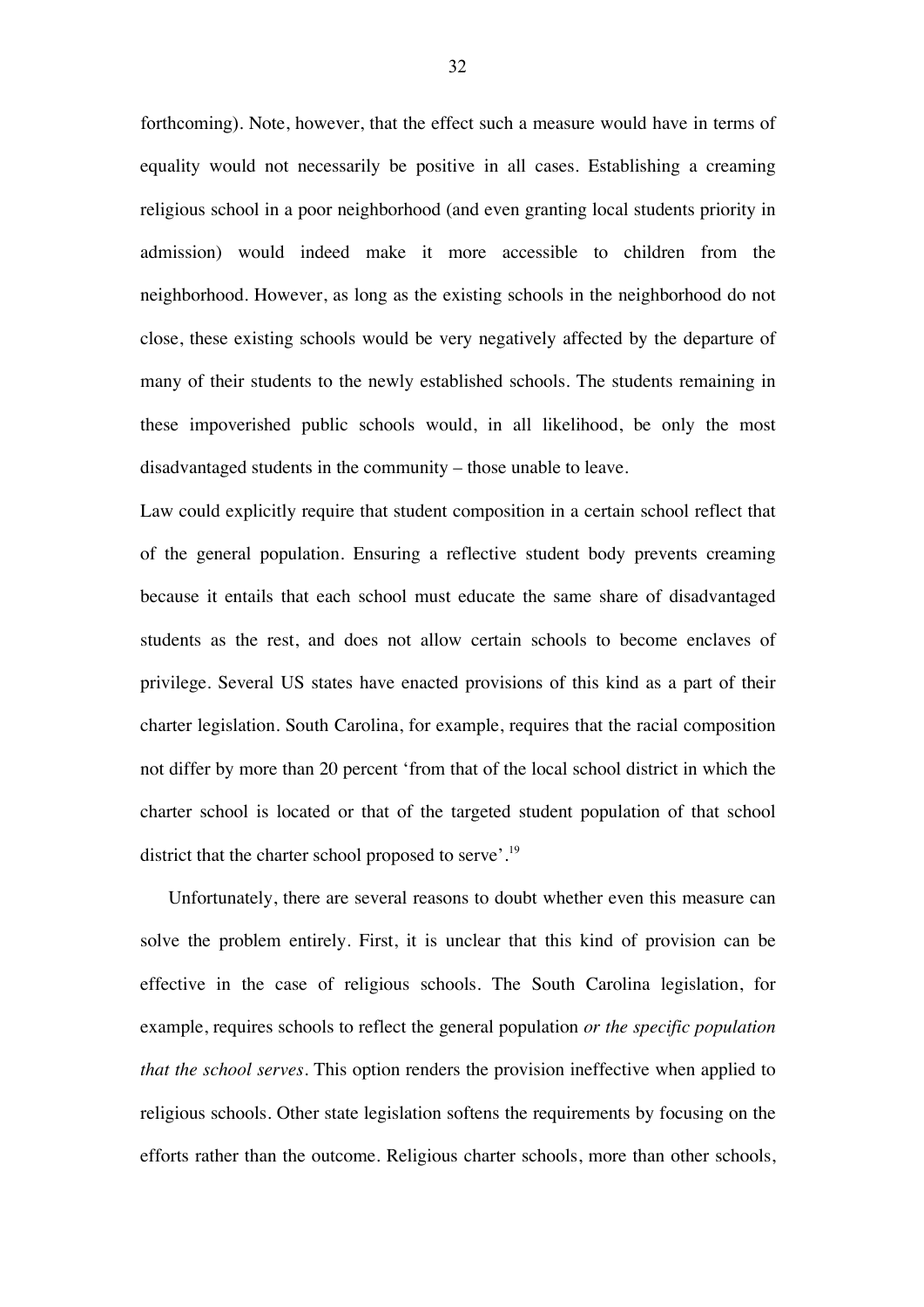could easily comply with such a standard by showing reasonable efforts to reach out to a diverse population. Additionally, current legal doctrine in the United States entails that while being required to pursue the aim of a reflective student body, schools are not permitted to use race as the primary consideration with regard to the placement of any specific child. This may limit the possible measures that schools have in order to comply with such requirements.<sup>20</sup>

Moreover, a school can demonstrate diversity and even reflect the racial and socioeconomic composition of the general population by attracting the highest performing members of each category. Categories of race and class are not finegrained enough to capture these nuances, whereas these differences may still have influence on peer effects in schools, and as a result on the quality of education in public schools.

It is unclear, therefore, whether these measures can fully capture the problems of creaming. The final measure contends with this concern.

# C. Restricting Creaming Religious Schools

According to the normative argument presented above, restriction of creaming religious is justified. When policy measures such as those above can solve the problem, religious schools should be allowed to serve their communities, however when all other measures fail, resorting to prohibition should be seriously considered.

The restriction of creaming religious schools must be based on evidence regarding the negative effect that the school has on its educational environment, or in other words on the consequences of its establishment and operation on the schools in its geographic area and on the students attending them.

Delaware's charter legislation is an interesting example of such a measure: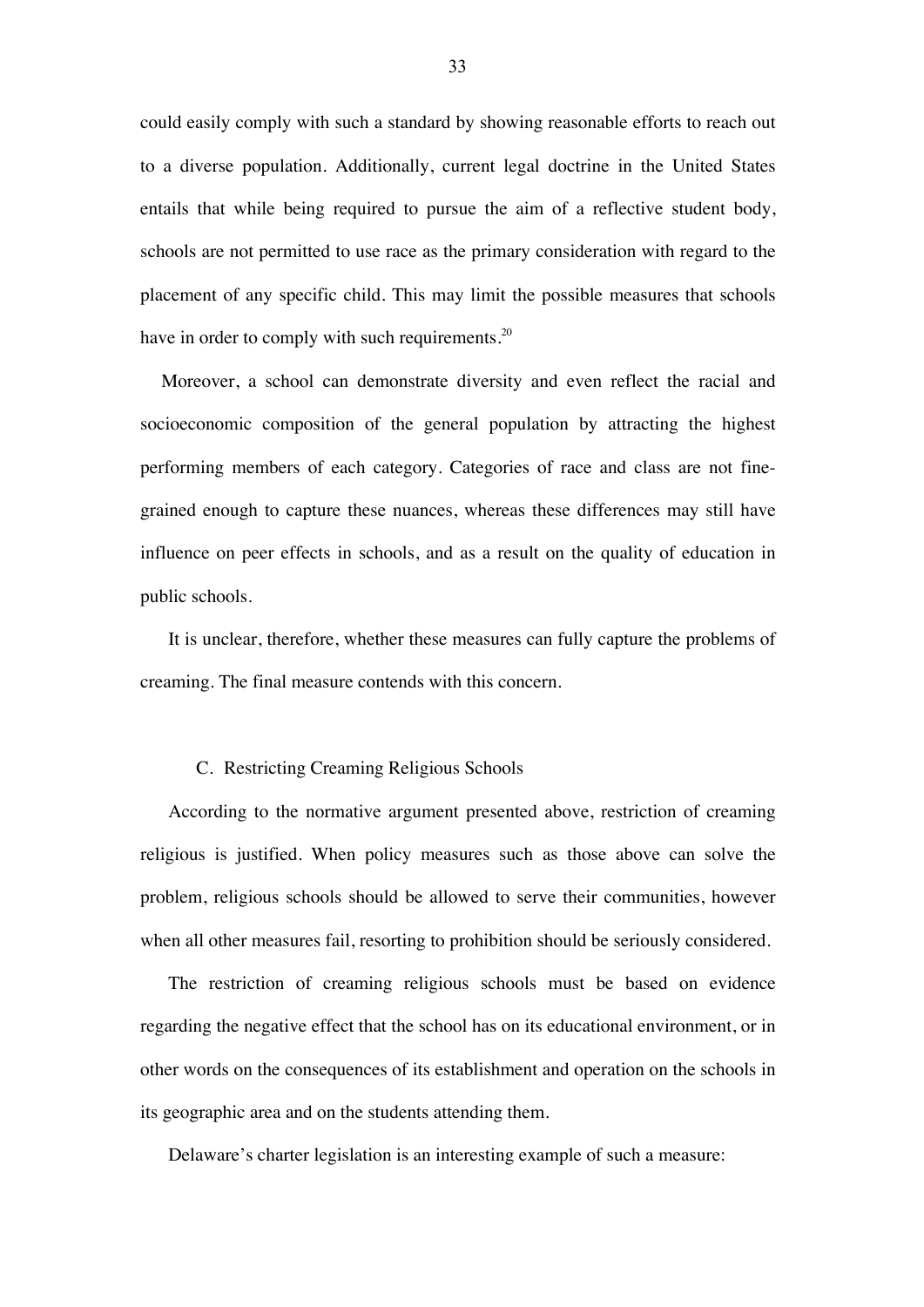An authorizer considering an application [for a charter school]… shall also *consider the potential positive and negative impact of the proposed new school… on the schools and the community from which the charter school's new students will likely be drawn*…. determining whether the proposed new school or expansion is contrary to the best interests of the community to be served, including both those students likely to attend the charter school *and those students likely to attend traditional public schools in the community*. 21

This measure directly targets the problem of creaming. It expresses an understanding of the process of creaming, and does not confuse the concern of creaming with similar concerns of social integration and diversity within the prospective charter school. Therefore it requires checking the influence of the proposed charter school on traditional public schools. Another important advantage of the measure suggested is that it is not overly restrictive. It requires a case-by-case determination rather than a sweeping restriction of religious schools. This ensures that religious schools that do not cause creaming, or at least no severe creaming, are allowed to operate to the benefit of their communities.<sup>22</sup>

The threat of closing creaming religious schools would likely encourage educational leaders from religious schools to seek cooperation with public schools to ensure their mutual flourishing. Linking the fate of creaming religious schools with the traditional public schools they affect is quite fitting, since it causes them to internalize the effect they already have on them.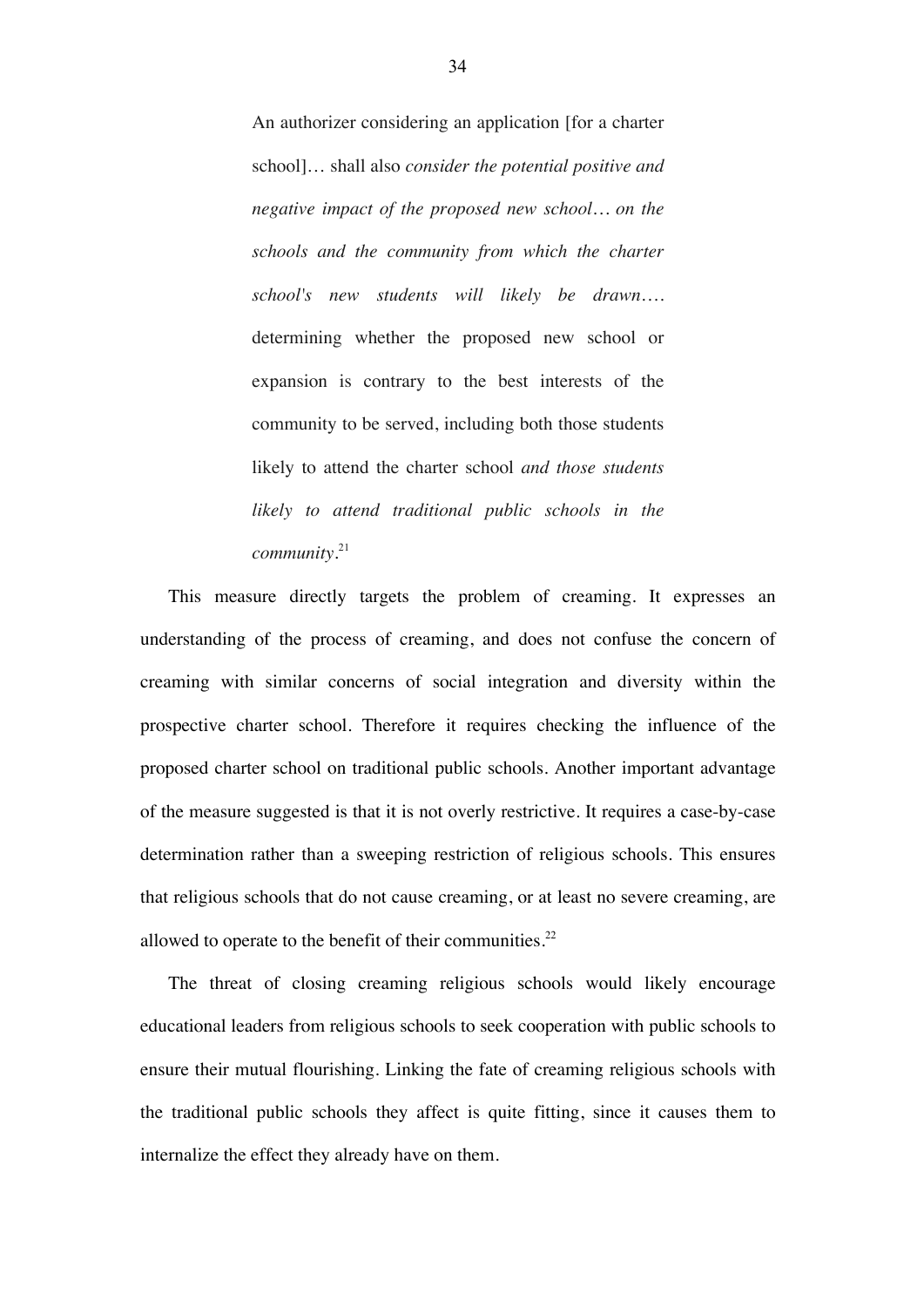It might seem almost trivial that education administrators are required to consider, when deciding whether to establish a new school, what effects it will have on other, existing schools. Opening a second school in a neighborhood that hardly has enough children for one is bad policy, even without the problems related to creaming. Notice however, that this is where the religious identity of the school can potentially confuse decision makers. While a new school without a unique cultural or religious mission would rarely be authorized if doing so entailed causing damage to an existing school, decision makers might believe they should allow it in the case of a religious one. They might think that the religious interests that the school realizes justify its authorization, or that the new school offers an education that is significantly different from the old one, and that these differences tip the scales in the new school's favor. The paper argues that this line of thought is mistaken, and that creaming religious schools lack the kind of justification necessary to vindicate the harm they cause to public schools.

## 6. Conclusion

Some religious schools are extremely central in the lives of religious families and communities, and offer a service that is incomparable with traditional public education. Others play a more peripheral role in religious upbringing and are quite similar to public schools, granting their students all the instrumental benefits required for their lives in the modern world. We have grown accustomed to thinking that liberal states should be concerned exclusively with the former category, namely with non-creaming religious schools. This paper set out to accentuate the challenges posed by the latter, creaming religious schools, due to their negative effect on educational equality.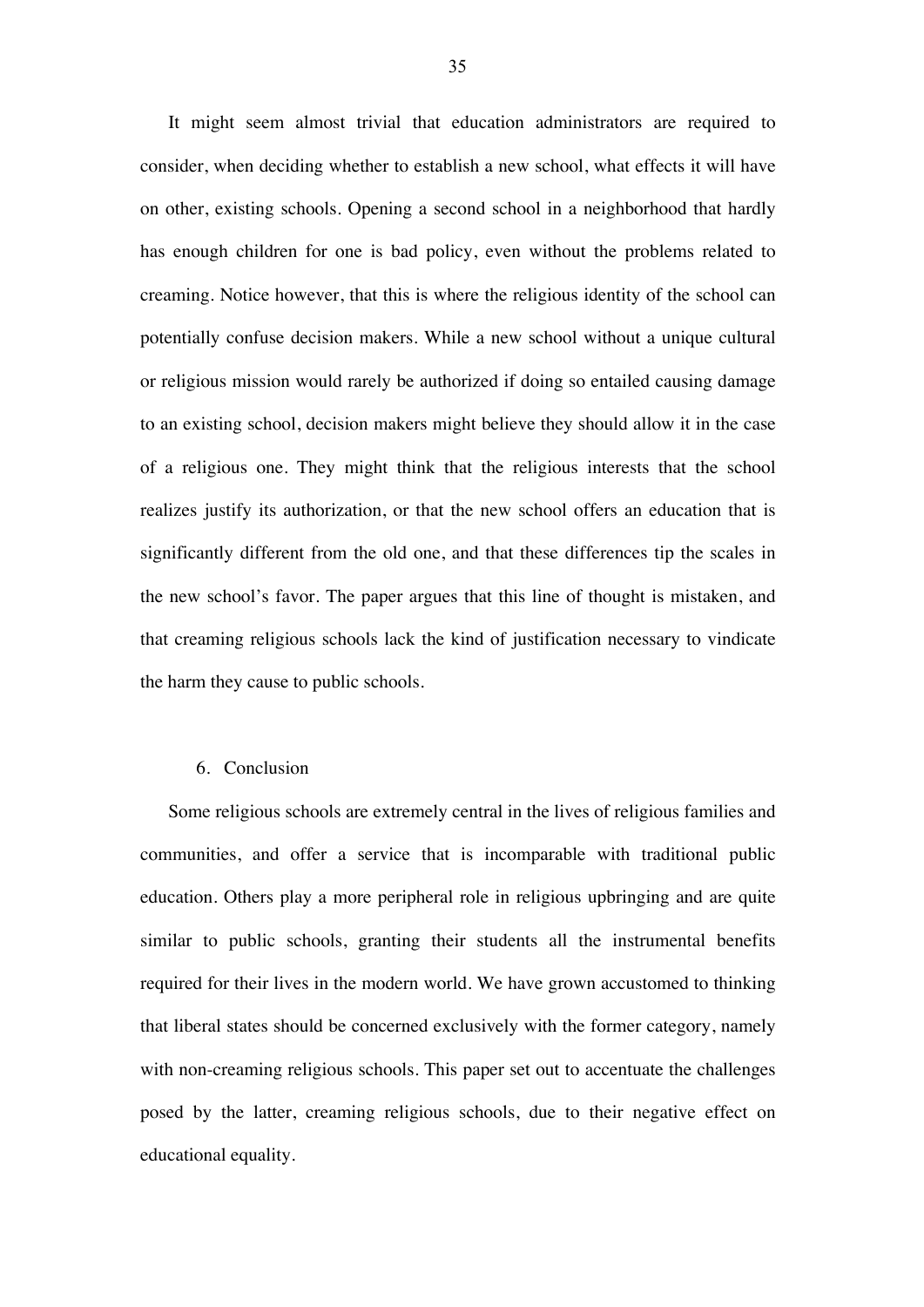Before concluding, I would like to highlight two issues raised earlier that may have more general implications than those discussed in the paper.

First, the argument concerning two types of religious schools brings out a more general observation regarding the relations between the value of educational diversity on the one hand and considerations of justice on the other. The ideal of educational equality is sometimes criticized as necessarily involving curtailing diversity in education and sanctioning stagnant uniformity between schools. What should now be evident is that when schools are sufficiently different from one another in content, values, educational methods and ideology, they may be, in fact, *less* likely to create inequality. Non-creaming religious schools with their robust religious character create educational diversity because they offer an option that is completely different than that of public education. It is the source of their value for the community, but also for those who value diversity in education. It is also the reason they do not raise concerns of equality. It is when schools are exceedingly similar to one another, ultimately differing from one another in student composition and achievement rather than offering any true diversity, that issues of inequality are most acute. This observation may help defend equality against objections in the name of diversity, and may possibly be a starting point for thinking about education policy that can promote educational equality without jeopardizing educational diversity.

The second general point concerns the surprising consequences of antidiscrimination rules. Antidiscrimination rules are often criticized for offering merely formal equality of opportunity in the pursuit of a certain reward but not dealing with the unequal rewards involved in the distribution. It is argued that having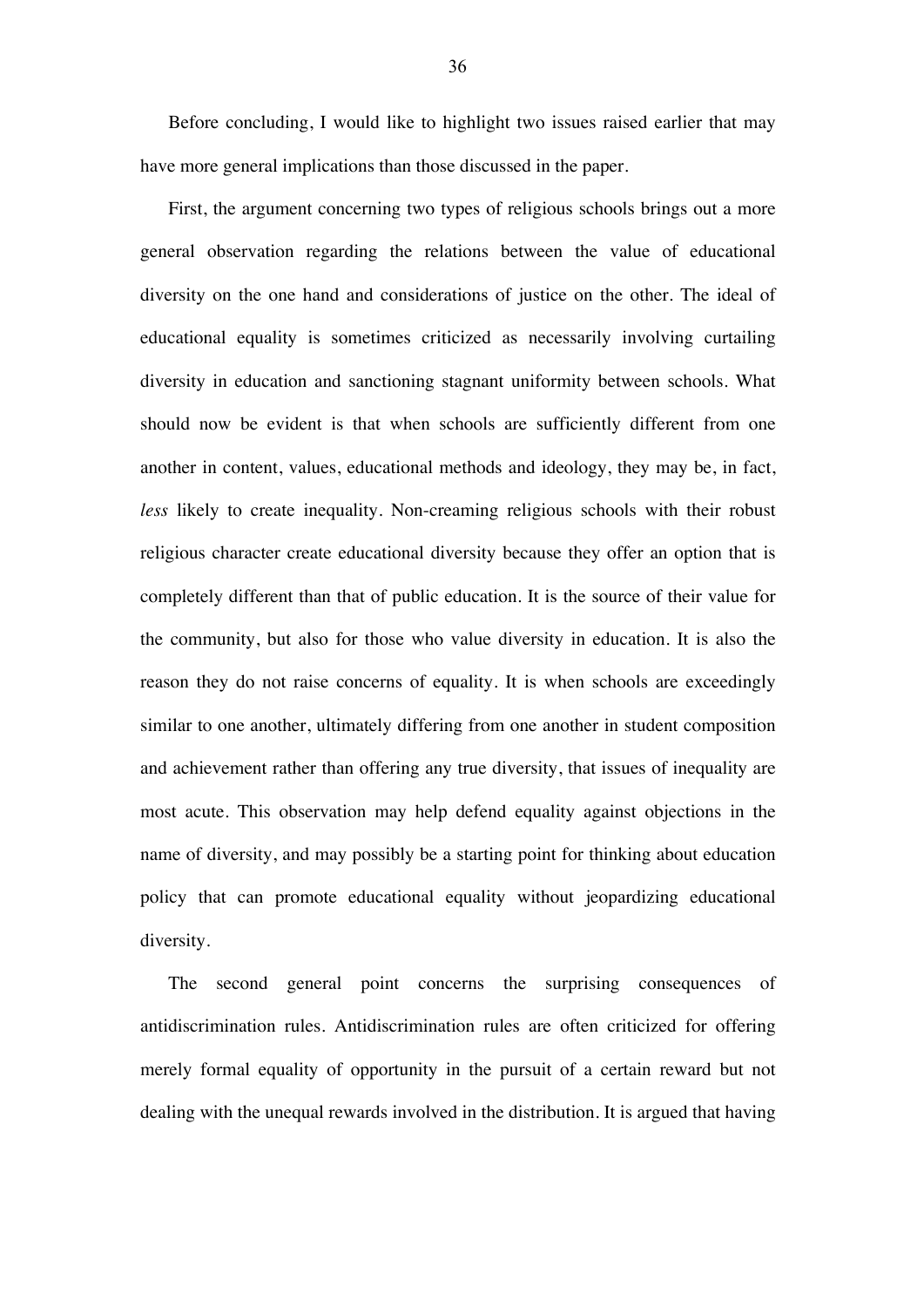a chance at winning cannot justify the disadvantages that follow losing and therefore that antidiscrimination rules do not do enough to promote equality.

The case of creaming religious schools uncovers an even more severe criticism of antidiscrimination rules. The special nature of creaming religious schools, described in the paper, makes it the case that removing the formal barriers by instating the antidiscrimination rule is *itself* one of the mechanisms that are responsible for causing inequality. The price of being given the opportunity to enroll to a creaming religious school is that those who do not (or cannot), end up receiving an education that is worse than they would have received if the opportunity had not been granted them at all. The fact that the most disadvantaged children are the ones systematically excluded from creaming religious schools makes this injustice even cogent. The argument against antidiscrimination, therefore, is not merely that it does not do *enough* to promote equality, but rather that it is to *blame* for inequality. This surprising conclusion may hold significance for the general study of antidiscrimination doctrine, inviting further thought to determine whether there are other cases in which social processes triggered by antidiscrimination rules have negative effects on equality.

<sup>1</sup> I do not refer to the decline in average educational achievement, but rather to the decline in individual students' educational achievement compared to their achievement prior to creaming, due to the loss of favorable peer effects.

<sup>2</sup> However, there are findings to the contrary, indicating that the design of choice can significantly affect the composition of students and the access of students from disadvantaged groups (Ritter et al 2010).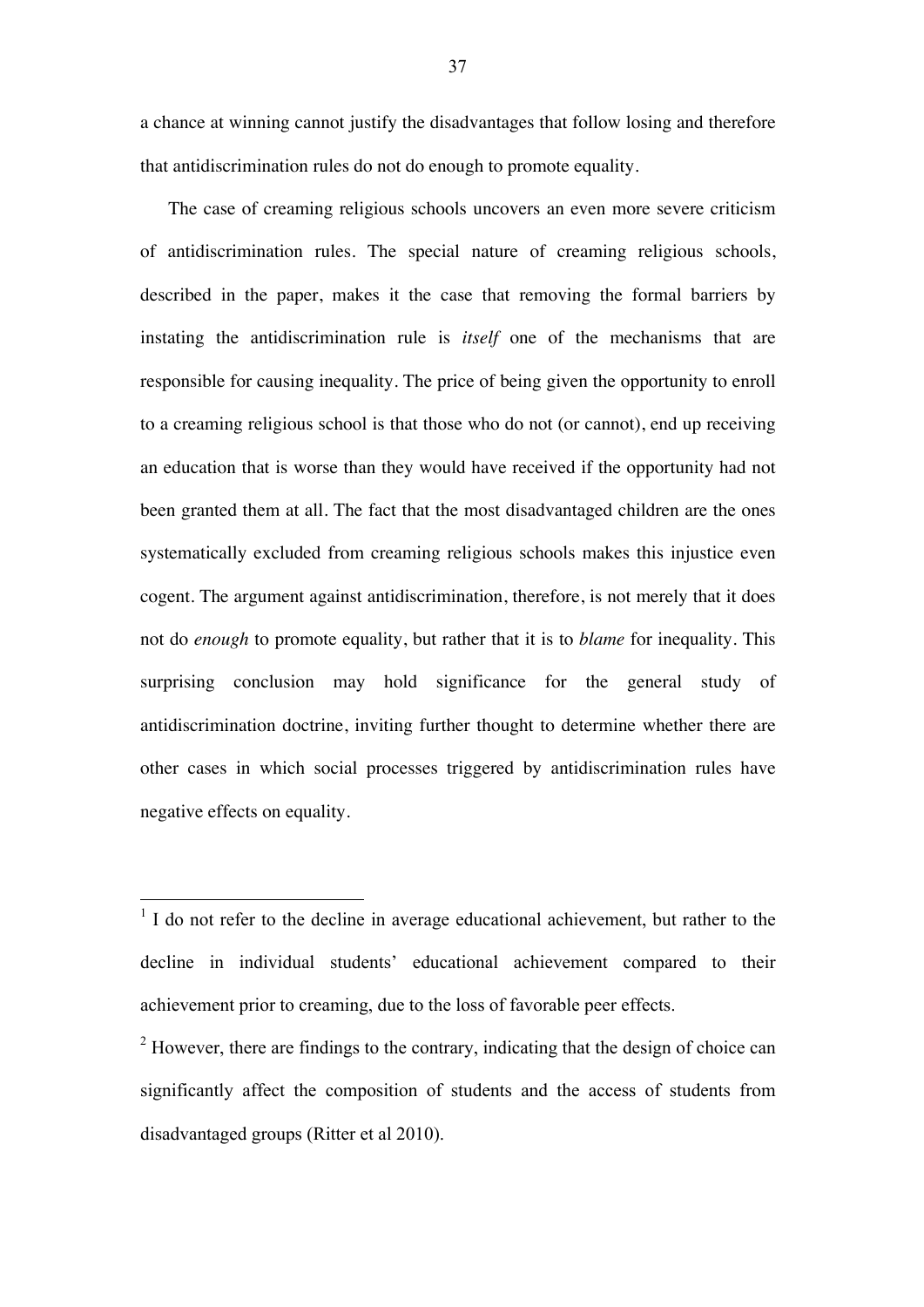<sup>3</sup> Not all cases of public concern are justified. Islamic schools in European and North American countries, for example, have created extreme anxiety despite the fact that official inspections and research concerning their attitude toward democratic values and their effect on students' test scores do not indicate that there is serious cause for concern (Merry and Driessen 2005; Merry and Driessen 2016).

<sup>4</sup> Amish children (attending both public and private schools) are exempt from compulsory education after the eighth grade following the famous Supreme Court case: Wisconsin v. Yoder, 406 US 205 (1972).

<sup>5</sup> Interestingly, Amish schools do not teach religion, although they do pray and read from the bible. One explanation for this is that one-room schools often teach children from different orders and churches. Another explanation is that the social role of the school (and of the teacher) in the community is limited to giving children basic skills whereas religious education is undertaken by the church (Hurst and McConnell 2010; Nye 2013; Erbay 2013)

<sup>6</sup> A study of a Mennonite one-room school showed that the teacher seldom praised students or offered other reinforcing feedback on students' work. This was explained as a part of the resistance of the individualist ethos, and viewing education as a communal and cooperative project (Dewalt and Troxell 1989).

<sup>7</sup> Parents also commented that public school children were less disciplined and well behaved and respectful (Hurst and McConnell 2010).

<sup>8</sup> Although when public school funding depends on enrolment and Amish children comprise a large share of the school district, the mere exit of Amish children can have a detrimental effect on public schools.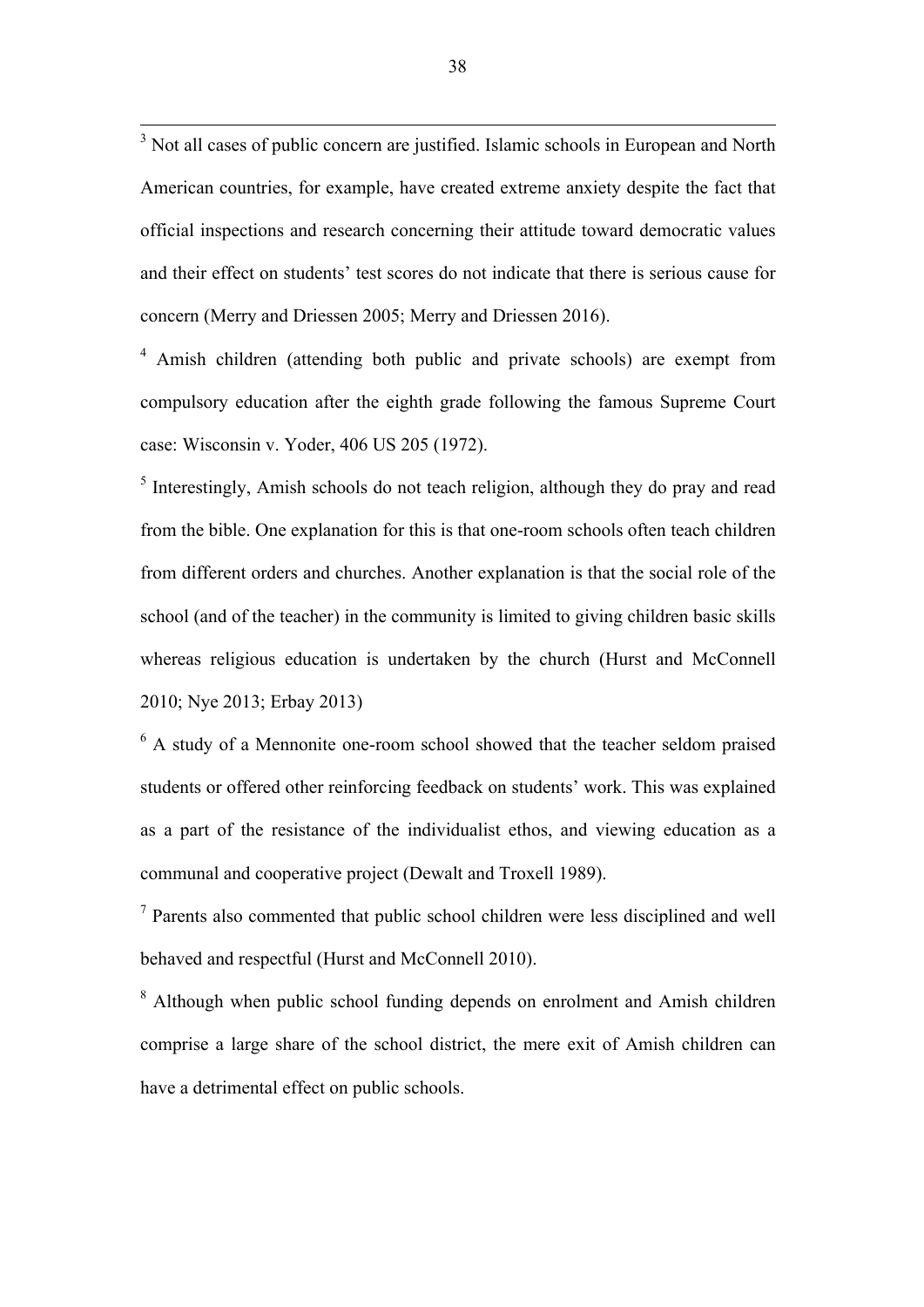<sup>9</sup> The Israeli High Court of Justice recently affirmed the constitutionality of the law, stating that the law did no violate Ultra-Orthodox students' right to education. HCJ 3752/10 Rubinstein v. The Knesset (2014) [Hebrew].

 $10$  Ultra-Orthodox schools are therefore different from Amish schools. The latter do not usually raise concerns for public interest because the Amish community have a long history of being a peaceful and law abiding community that does not seek political power nor financial benefits from the public (Spinner, 1994). On the other hand, Amish and Ultra-Orthodox schools alike raise worries regarding the rights of children to an adequate education and right of exit.

 $11$ This is a pressing issue with regard to Israeli Ultra-orthodox schools as they systematically discriminate against children of "Mizrachi" origin (Jews that originate from middle-eastern and North African countries) (Bitton 2012).

 $12$  The choice to specialize in Hebrew is explained in strictly secular terms: EKHLA's website informs us that 'many studies have shown that learning a second language increases both cognitive and creative ability' and that 'Hebrew is the official language of Israel, a growing nation of significant geo-political importance and an important world player especially in the area of technology'. http://www.ekhla.org/about-us/

 $13$  This study shows that the percentage of minority students in a specific public school district is most dominant in determining the rate of private school enrollment.

<sup>14</sup> See also: http://www.hccs-nys.org/site\_res\_view\_template.aspx?id=da70a75f-402b-4ec2-a0eb-daea943ce48a.

<sup>15</sup> Education is a 'positional good', the value of which is determined, at least partly, according to one's relative position. Therefore, inequality in education is especially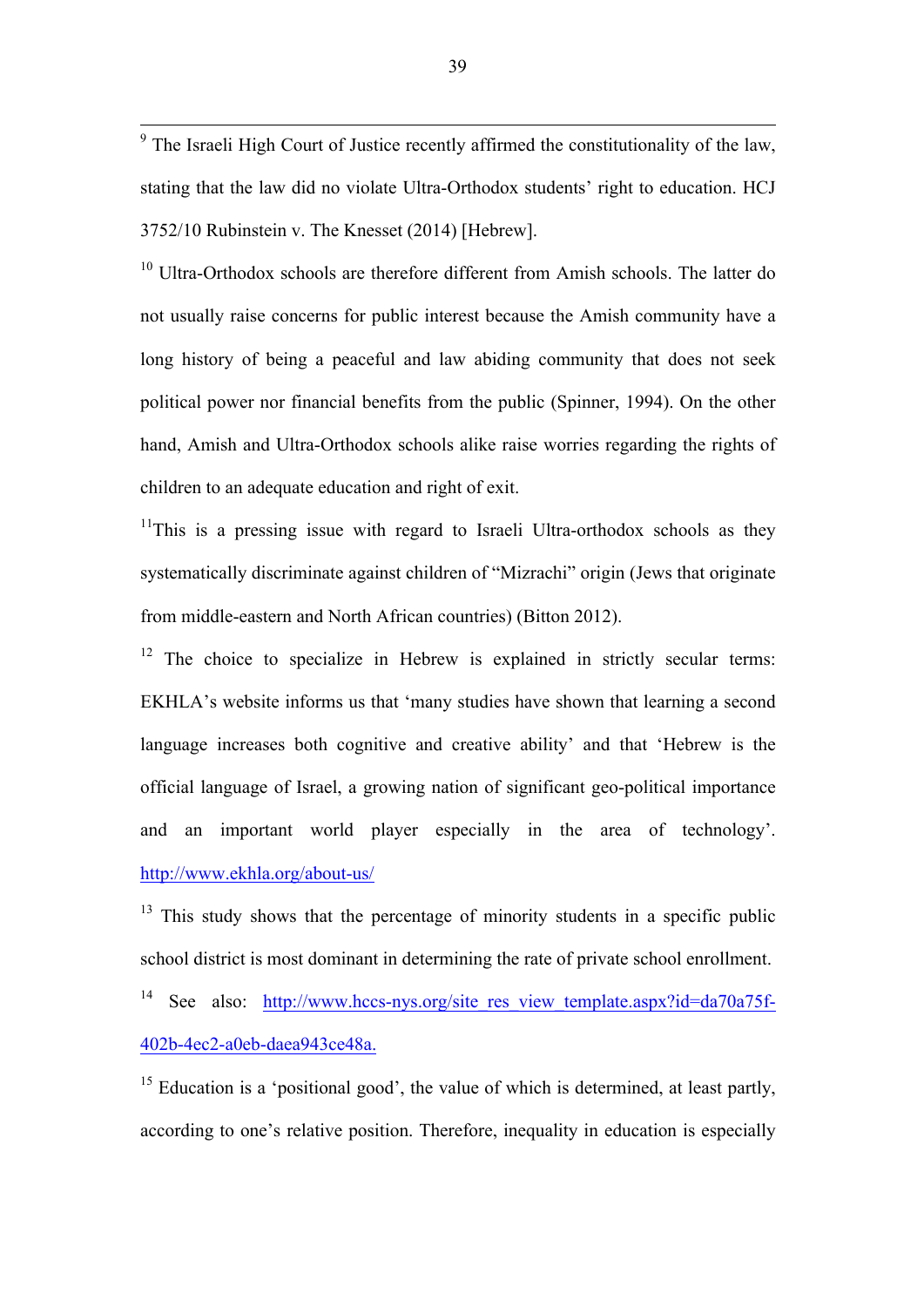harmful for the worse-off. On education's positional value and its consequence for justice in education (Brighouse and Swift 2009a).

 $16$  Note that this argument is parallel to the argument concerning secular and civic education, namely that despite the liberal concerns, religious education should nonetheless be allowed because it realizes religious rights.

<sup>17</sup> *Torani* schools are different in that although they are not allowed to discriminate students, they are allowed to regulate behavior within the schools, thus imposing a certain cost on students who are not religious. Accordingly, they appeal mostly to students from regular religious state schools, and cream students from them, and not from secular schools (reference omitted).

<sup>18</sup> In England, religious schools are allowed to design admission criteria that include religious affiliation *(R v. Governing Board of the JFS*, 2009) but not an ethnic one (Weiler 2010; Barber 2010). In Ontario, Canada, Catholic schools enroll only Catholic students. Accordingly, loss of enrolment correlates the share of Catholic families in each area (Card et al 2008). Religious admission policies can raise other problems such as disagreements concerning the criteria for belonging to the religious community (as was the case in the JFS case cited above). In Israel, private religious schools are allowed to reject students based on religious but not ethnic affiliation (Bitton 2006).

<sup>19</sup>S.C. CODE ANN. § 59-40-50(B)(7).

 $\overline{a}$ 

 $20$  Parents Involved in Community Schools v. Seattle School District No. 1, 551 US 701 (2007). See also: US Department of Justice and US Department of Education, *Guidance on The Voluntary Use of Race to Achieve Diversity and Avoid Racial Isolation in Elementary and Secondary Schools.*

40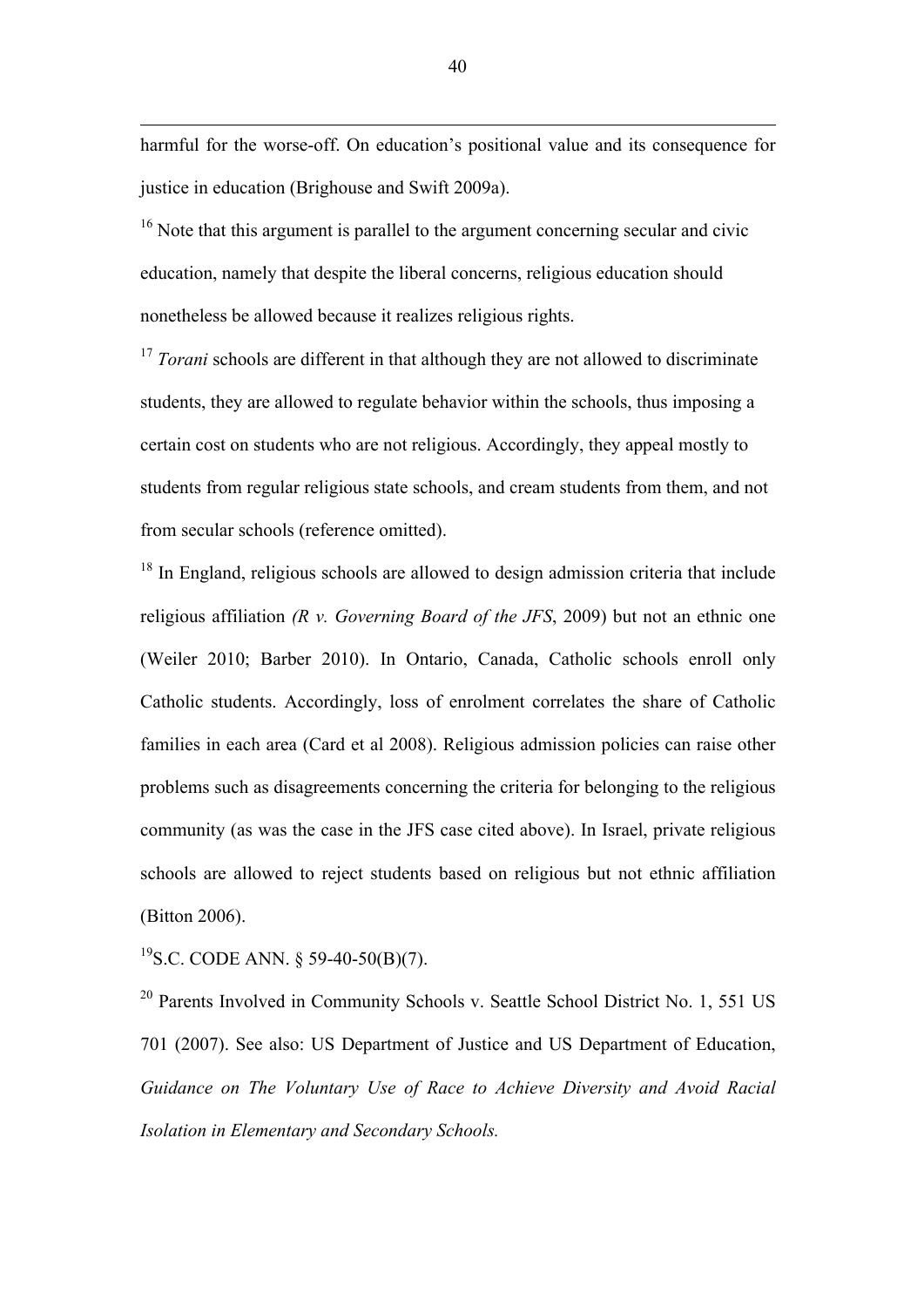<sup>21</sup> 14 DEL C.  $\S511$  (b)(3). This section was amended in June 2013 and has yet to be put to the test. Delaware's legislation is the most comprehensive measure of its sort. Some other states, while not going as far as Delaware, have created an institutional setting in which such concerns may be raised: a public hearing in which school districts and other stake holders have the right to be heard (reference omitted).

 $^{22}$  A similar provision exists in Israel's regulation of non-state schools. According to section 3a to the National Education (Recognized Schools) Regulations, if a recognized school is likely to cause damage to state schools, the minister may decline to grant recognized status. Denying such status is tantamount to closing a school. Damage is defined as one of the following: causing the closure of classes or schools; causing a significant decline in number of students; or upsetting integration. However, this regulation does not apply to state schools, including *Torani* schools, thus creating an anomaly according to which non-state schools are subject to more exacting standards than state schools.

# References

Ambler, J. S. (1994). Who Benefits From Educational Choice? Some Evidence From Europe. Journal of Policy Analysis and Management 13, 454-476.

Barber, P. (2010). State Schools and Religious Authority: Where to Draw the Line. Ecclesiastical Law Journal 12, 224-228.

Bitton, Y. (2012). Finally Our Own Brown! (?).45 *Israel Law Review 45,* 267- 289.

41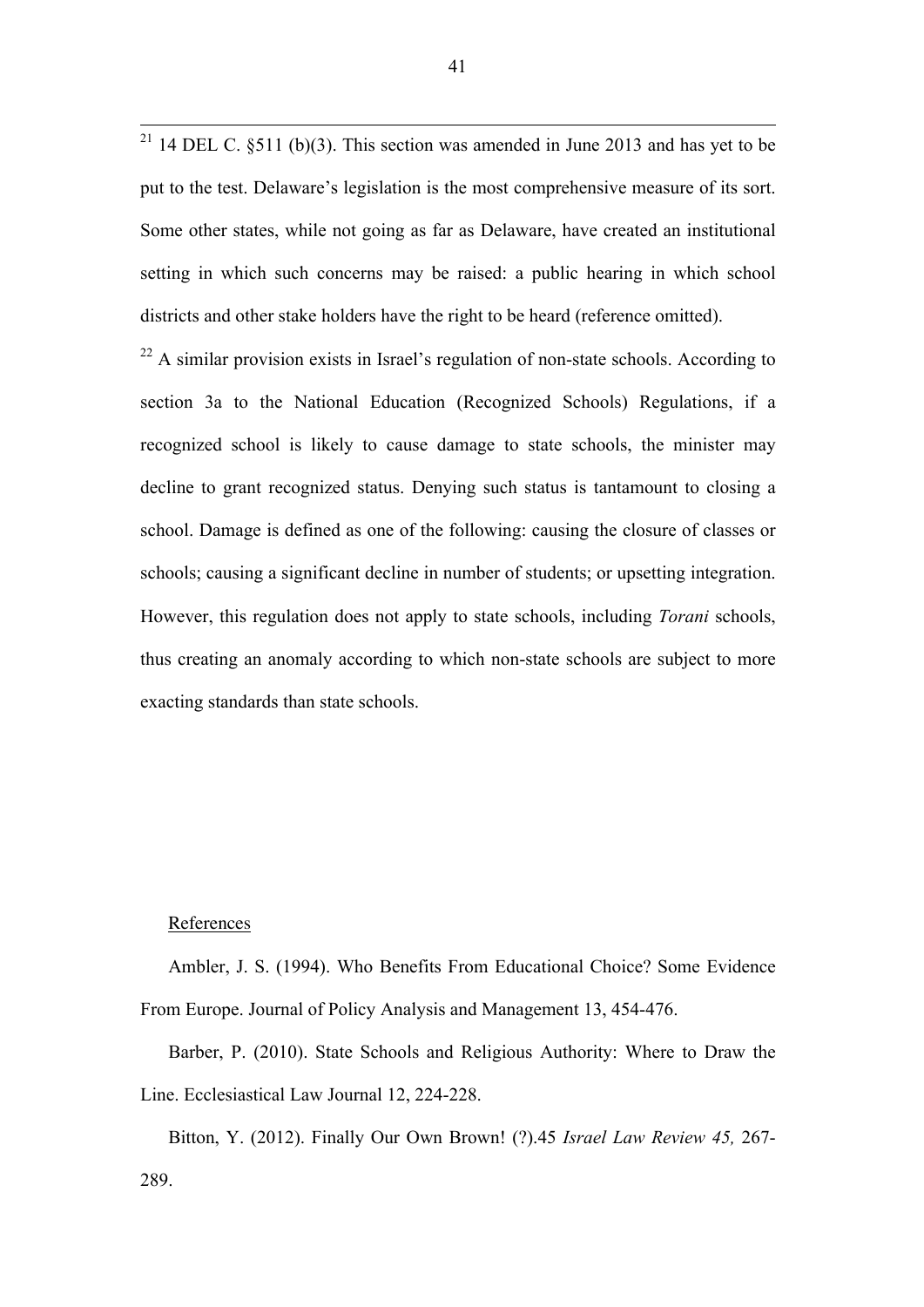Boyd, W. L. (2003). Public Education's Crisis of Performance and Legitimacy. Yearbook of the National Society for the Study of Education 102, 1-19.

 $\overline{a}$ 

Brighouse, H. and Swift, A. (2009a). Educational Equality Versus Educational Adequacy: A Critique of Anderson & Satz. Journal of Applied Philosophy 26, 117- 128.

Brighouse, H. and Swift, A. (2009b). Legitimate Parental Partiality. Philosophy and Public Affairs 37, 43-80.

Brighouse, H. and Swift, A. (2014) Family Values: The Ethics of Parent-Child Relationships. Princeton: Princeton University Press.

Card D., Dooley, M. and Payne, A. (2008) School Competition and Efficiency with Publicly Funded Catholic Schools. Cambridge, MA: National Bureau of Economic Research.

Clotfelter, C. T. (2006) After Brown: The Rise and Retreat of School Desegregation. Princeton: Princeton University Press.

Dahan, Y. and Hammer, Y. (2010). Democracy, the Educational Autonomy of Cultural Minorities and the Law: The Case of the Ultra-Orthodox Minority in Israel. In: H. Alexander, H. Pinson, and Y. Yonah, (Eds) Citizenship, Education and Social Conflict: Israeli Political Education in Global context New York: Routledge.

Dewalt, M. W. (2001). The Growth of Amish Schools in the United States. Journal of Research in Rural Education, 17, 122-124.

Dewalt, M. W. and Troxell, B. K. (1989). Old Order Mennonite One-Room School: A Case Study. 20 Anthropology and Education Quarterly, 20, 308-325.

Dronkers, J. (2004). Do Public and Religious Schools Really Differ? Assessing the European Evidence. In P. J. Wolf and S. Macedo (Eds.), Educating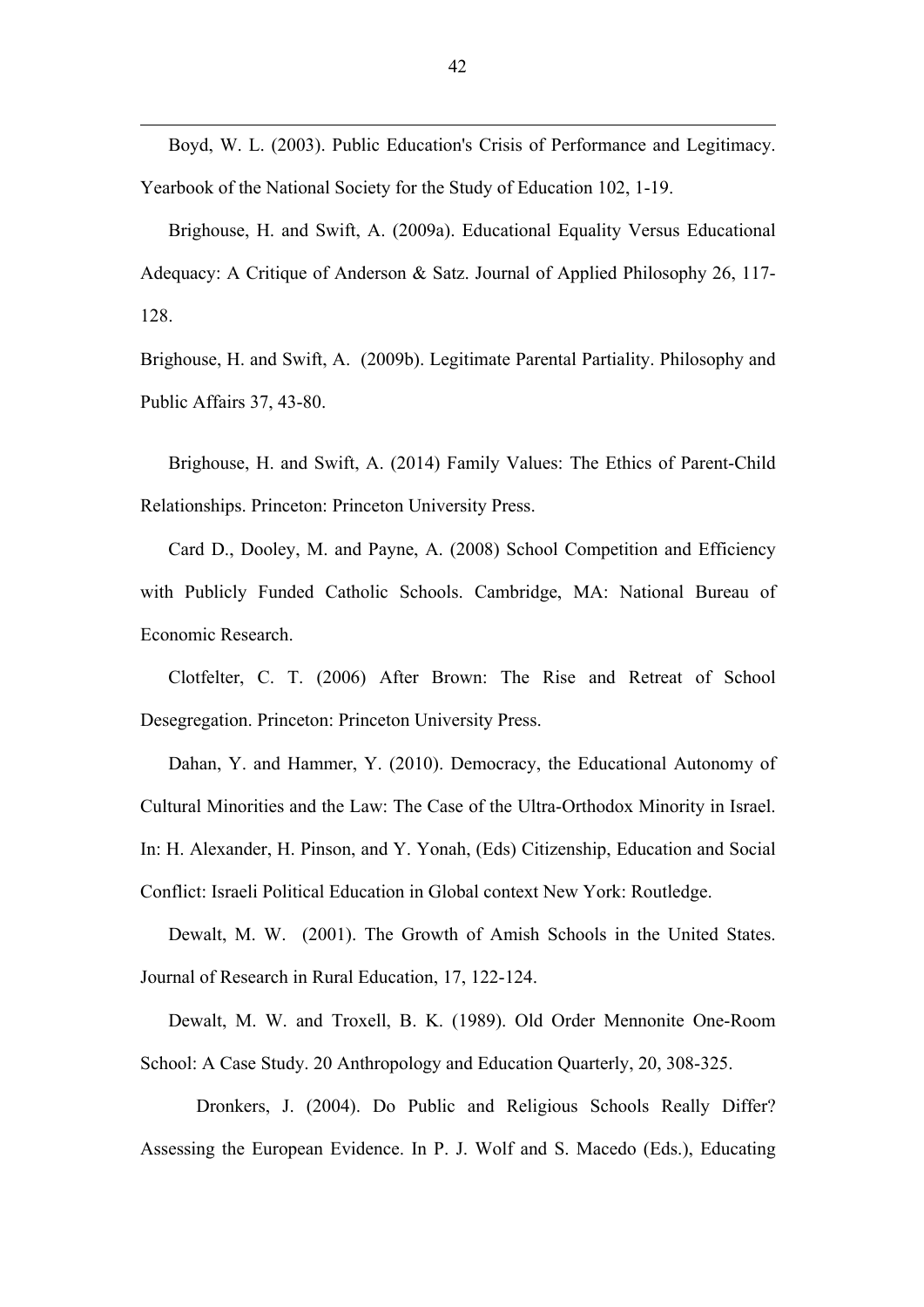Citizens: International Perspectives on Civic Values and School Choice. Brookings Institution Press.

 $\overline{a}$ 

Ediger, M. (2005). Old Order Amish Philosophy of Education.Education 125, 422.

Erbay, S. (2013). The Amish: A Distinct Cosmos Serving Well for a Philological Dualism. Narrative and Language studies 1, 1.

Ermisch, J. ,Jantti, M. and Smeeding, T. M. (2012). From Parents to Children: The Intergenerational Transmission of Advantage. New York: Russel-Sage Foundation.

Finn C. E. Jr. and Hocket, J. A. (2012). Exam Schools: Inside America's Most Selective Public High. Princeton: Princeton University Press.

Frankenberg, E. (2009). The Segregation of American Teachers. Education Policy Analysis Archives 17, 1-42.

Fuller, B. and Elmore, R. F. (1996). Who Chooses Who Loses? Culture, Institutions & The Unequal Effects Of School Choice. New York: Teachers College Press.

Galstone, W. A. (1995). Two concepts of Liberalism. Ethics 105, 516-534.

Gibton, D. (2013). Law, Education, Politics, Fairness: England's Extreme Legislation for Education Reform. London: Institute of Education Press.

Gilles, S. G. (1997) Liberal Parentalism and Children's Education Rights. Capital University Law Review 26, 9-44.

Green, P. C. and Oluwole, J. (2008). Charter Schools: Racial-Balancing Provisions and Parents Involved. Arkansas Law Review 61, 1.

Gross, Z. (2003). State Religious Education in Israel: Between Tradition and Modernity. Prospects 33, 149-164.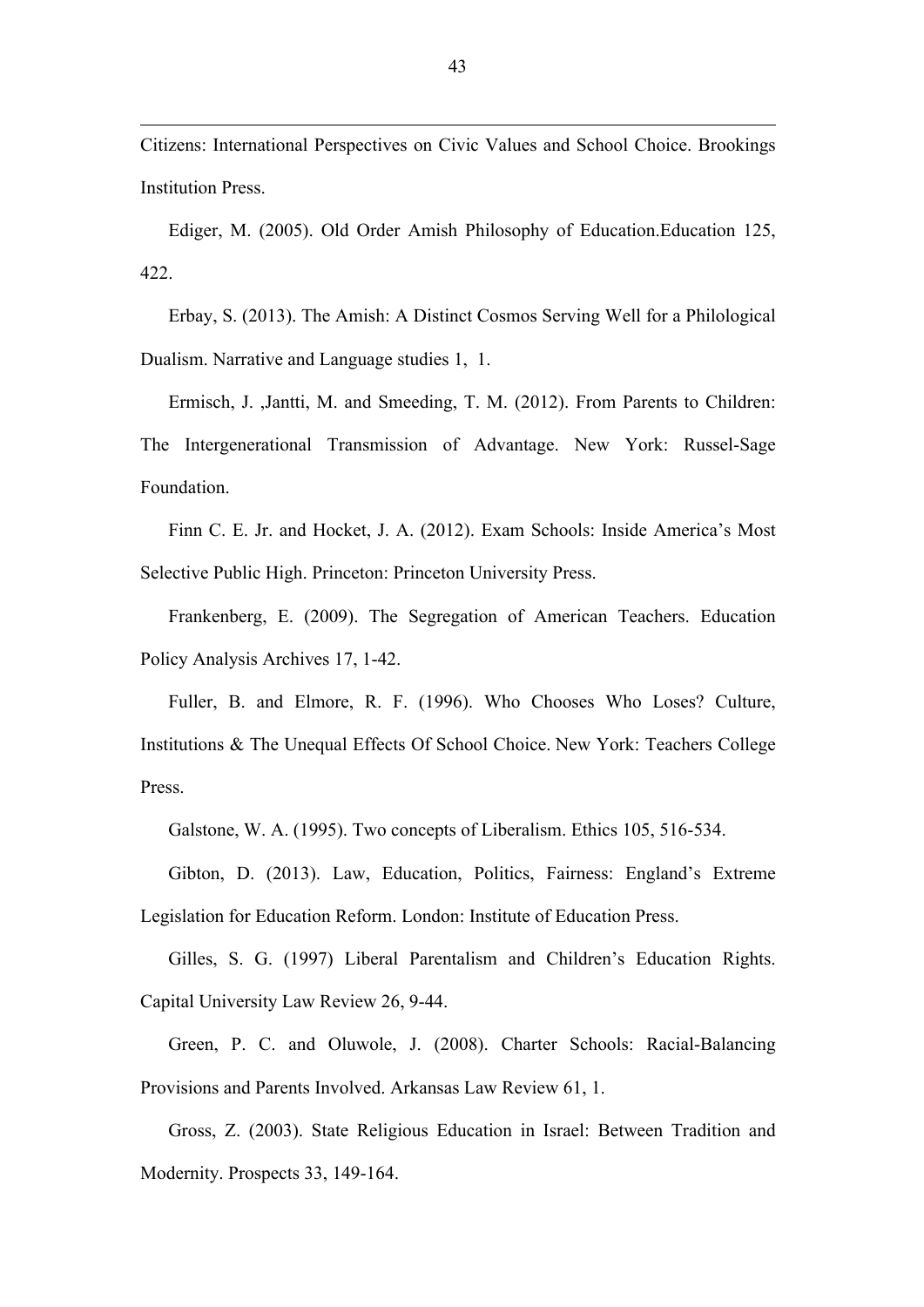Gutmann, A. (1995). Civic Education and Social Diversity. Ethics 105. 557-579. Harel Ben-Shahar, T. (2015). Distributive Justice in Education and Conflicting Interests: Not (remotely) as Bad as You Think. Journal of Philosophy of Education

49, 491-509.

 $\overline{a}$ 

Harel Ben-Shahar, T. (forthcoming). Race, Class and Religion: Creaming and Cropping in Religious Charter Schools. Columbia Journal of Race and Law.

Harel Ben-Shahar, T. (manuscript). Religious Justification, Elitist Outcome: Torani Schools in Israel.

Harr-Bailey, M. J. and Cooper, B. S. (2009). The Introduction of Religious Charter Schools: A Cultural Movement in The Public School Sector. Journal of Research on Christian Education 18, 272-289.

Hickman-Wehlburg, C. et al. (1995). High School Parent Involvement: Relationships With Achievement, Grade Level, SES, and Gender. 28 Journal of Research And Development In Education 28, 125-134.

Horning, C. N. (2013). The Intersection of Religious Charter Schools and Urban Catholic Education: A Literature Review. Catholic Education 2013, 364-387.

Hurst, C. E. and McConnell, D. L. (2010). An Amish Paradox: Diversity and Change in the World's Largest Amish Community. Baltimore:Johns Hopkins University Press.

Johnson, K. A. (2000). The Peer Effect On Academic Achievement Among Public Elementary School Students. Heritage Foundation.

Kahlenberg, R. D. (2001) All Together Now: Creating Middle-Class Schools Through Public School Choice. Brookings Institute. Teachers College Record 107, 1999-2045.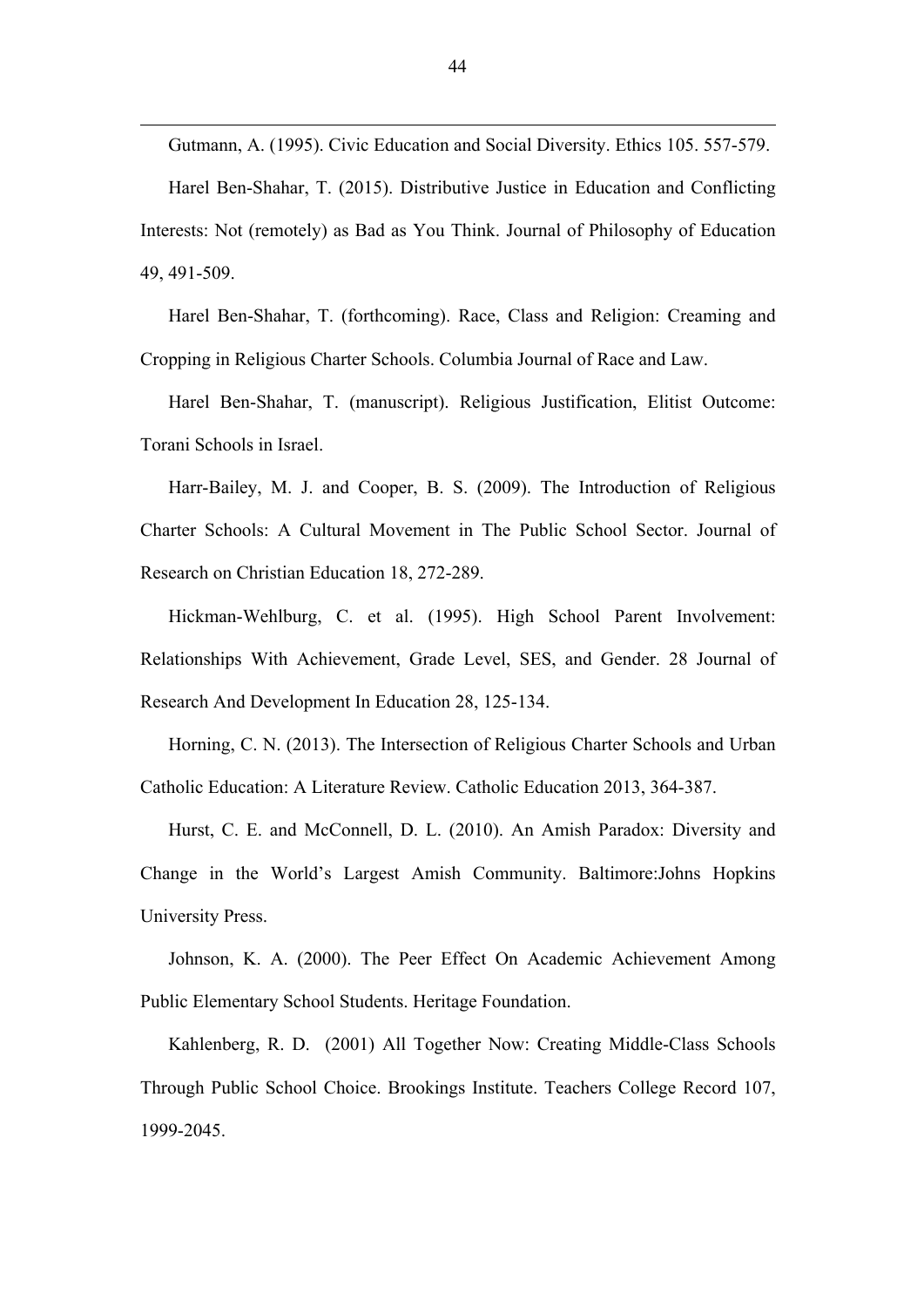Kraybill. D. B., Johnson-Weiner, K. M and Nolt, S. M. (2013). The Amish. Baltimore: Johns Hopkins University Press.

 $\overline{a}$ 

Ladd, H., Clotfelter, C. T. and Holbein, J. B. (2015). The Growing Segmentation of the Charter School Sector in North Carolina.

Lareau, A. (2003) Unequal Childhoods: Class Race and Family Life. Berkely, Los Angeles, London: University of California Press.

Lohmann, H. (2011). Private School Attendance in a Differentiated Education System: Recent Developments in Germany. Paper presented at ISA Spring meeting.

Lubienski, C. A. and Lubienski, S. T. (2014). The Public School Advantage: Why Public Schools Outperform Private Schools. Chicago:University of Chicago Press.

Macedo, S. (1995). Liberal Civic Education and Religious Fundementalism: The Case of God v. John Rawls?. Ethics 105, 468-496.

Macedo, S. (2000). Diversity and Distrust: Civic Education in a Multicultural Democracy. Cambridge MA: Harvard University Press.

Maoz, A. (2005). Religious Education in Israel. University of Detroit Mercy Law Review 83, 679.

Merry. M. S. and Driessen, G. (2005). Islamic Schools in Three Western Countries: Policy and Procedure. Comparative Education, 41, 411-432.

Merry, M. S. (2014). The Conundrum of Religious Schools in Twenty-First-Century-Europe. Comparative Education 51, 133-156.

Merry. M. S. and Driessen, G. (2016). On The Right Track? Islamic Schools in The Netherlands After an Era of Turmoil. Race Ethnicity and Education 19, 856- 879.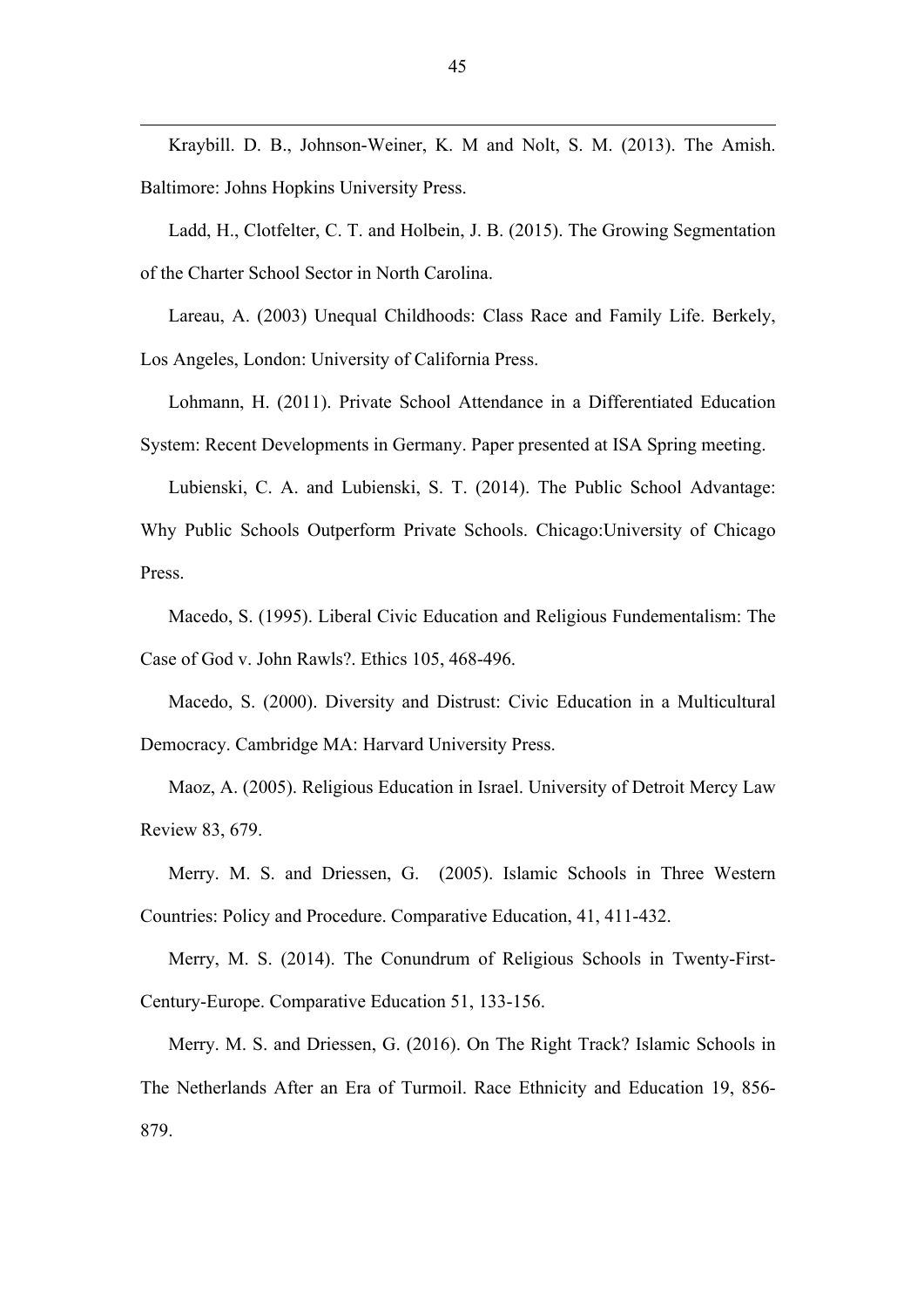Meuret, D. (2004). School Choice and its Regulation in France. In P. J. Wolf and S. Macedo (Eds.), Educating Citizens: International Perspectives on Civic Values and School Choice. Brookings Institution Press..

Nye, W. R. Jr. (2013). The Receptiveness of the Amish Community to a Community School Designed Specifically for Amish Culture and Needs. Unpublished Doctoral Dissertation, Youngstown State University, Ohio.

Orfield, G. and Lee, C, (2005) Why Segregation Matters: Poverty And Educational Inequality. Los Angeles: UCLA, Civil Rights Project.

Parker, W. (2011). The Color of Choice: Race and Charter Schools. Tulane Law Review 75, 563-630.

Peske, H. G. and Haycock, K. (2006). Teaching Inequality: How Poor And Minority Students Are Shortchanged On Teacher Quality. The Education Trust.

Ritter G. W. et. al. (2010) A closer look at charter schools and segregation. Education Next 10, 69–73.

Ross, T. and Kena, G. (2012) Higher Education: Gaps in Access and Persistence Study. US Department of Education and National Center for Education Statistics.

Rothstein, R. (2004). Class And Schools: Using Social, Economic and Educational Reform to Close the Black-White Achievement Gap. Economic Policy Institute.

Siracusa-Hillman, B. (2008). Is There a Place for Religious Charter Schools? Yale Law Journal 118, 554-599.

Spinner, J. (1994). The Boundaries of citizenship: Race, Ethnicity and Nationality in the Liberal State. Baltimore: Johns Hopkins University Press.

 $\overline{a}$